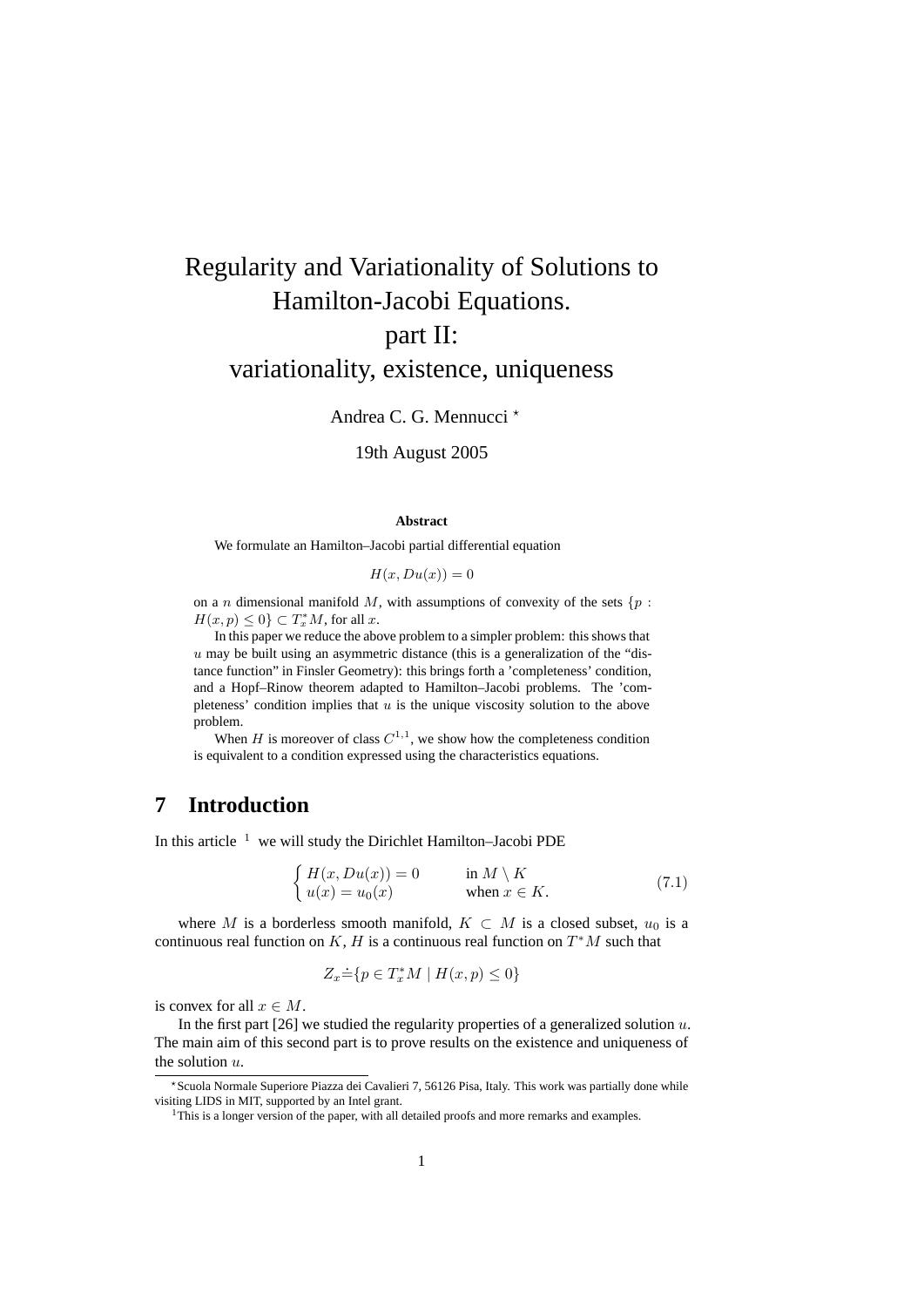#### **7.1 Problem environment**

We have stated the problem (7.1) in a quite general environment: Hamilton–Jacobi equations commonly have  $\mathbb{R}^n$  (with the usual norm  $|\cdot|$ ) as the ambient space M. We simbolically represent this common setting as

$$
((\mathbb{R}^n, |\cdot|), H, K, u_0) \tag{7.2}
$$

It may be interesting to generalize the problem setting: for example, we may assume that the Euclidean space  $(\mathbb{R}^n, |\cdot|)$  is substituted by a Riemannian manifold  $(M, q)$ ; we may then reasonably think that the class of problems

$$
((M,g), H, K, u_0) \tag{7.3}
$$

share all the properties and results of the common problems (7.2).

If we wish to further generalize the problem  $(7.3)$ , we are faced by an obstacle: most results that are found in common literature regarding the problem (7.1) are stated using the distance and the distance–related properties of  $M$ ; that is, they use some geometrical structure of the manifold M.

This comment is reversable: isn't it possible that most results are strongly influenced by the geometrical structure lying under them? that is, *what can be said of the problem (7.1), "as is"?*

Se we decided to look for general hypotheses on problem (7.1), to provide existence and uniqueness of viscosity solution. In the course of our study, while we where searching these hypotheses, we have found that the problem (7.1) itself imposes a *"geometric structure*" on the manifold  $M:$ <sup>2</sup> this structure takes the form of a Finsler asymmetric distance b; moreover when  $H \in C^{1,1}$ , the distance b is the generated by the metric of a Finsler Geometry  $(M, L)$ <sup>3</sup> where L is Legendre–Fenchel dual (see (12.25)) to  $\hat{H}: T^*M \to \mathbb{R}$ ; whereas  $\hat{H}$  is easily derived from the Hamiltonian H (see (12.3)).

The studied problem takes then the form

$$
((M,b), H, K, u_0) \tag{7.4}
$$

The (asymmetric) metric structure  $(M, b)$  is powerful enough to express hypotheses for uniqueness of viscosity solutions to (7.1). For example we will present in theorem 9.5 a result on uniqueness of viscosity solutions  $4\,$  to problem (7.1), which basically states that «given a strict subsolution  $u$ , there exists an unique viscosity solution in the class of all continuous functions bigger than  $u_{\infty}$ . We will then show in examples in §10 that we need a "completeness hypotheses" on the metric space  $(M, b)$  to state the above result.

### **7.2 Equivalent problems**

We further discuss on the quality of hypotheses that are usally asked when studying problem (7.1).

In the equation (7.1) we may perform independent and dependent change of variables, as shown in §2 in [21], and in 12.3 in this paper. As an example of change of independent variable, we state this simple proposition

<sup>&</sup>lt;sup>2</sup> and this is mainly due to the fact that we will assume that  $\{p \mid H(x, p) \leq 0\}$  is convex

<sup>&</sup>lt;sup>3</sup>See 13.1 for a definition; but we anticipate that this Finsler geometry  $L: TM \to \mathbb{R}$  is  $C^1$  and strictly convex in the second variable: this hypotheses are weaker than what is commonly found in books on Finsler geometry, so we provide in appendix 13 the needed results.

<sup>4</sup> viscosity solutions are properly defined in 8.4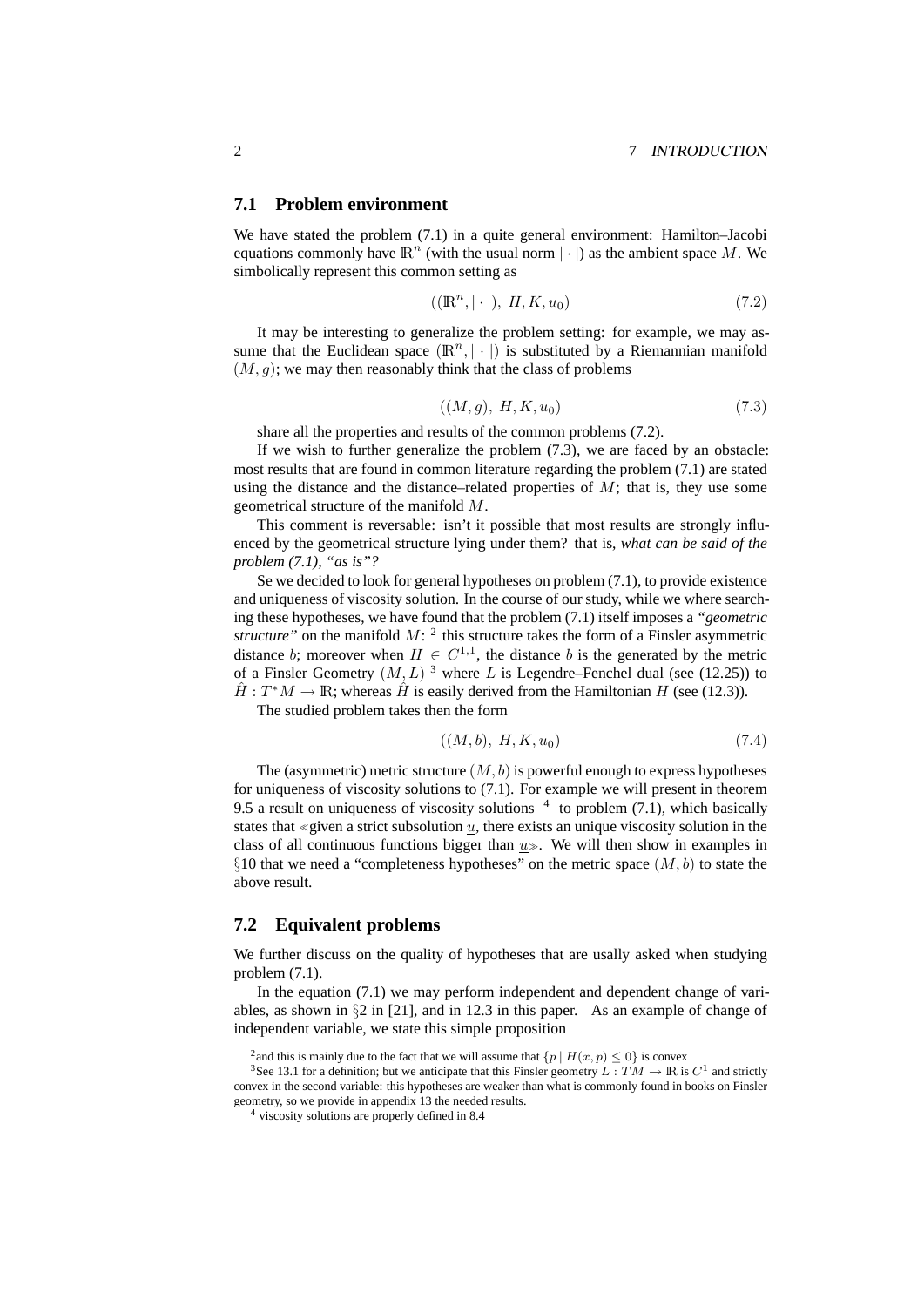#### 7.2 Equivalent problems 3

**Proposition 7.5** *Consider the two problems (7.1) and*

$$
\begin{cases}\n\tilde{H}(x, Du(x)) = 0 & \text{in } M \setminus K \\
u(x) = u_0(x) & \text{when } x \in K.\n\end{cases}
$$
\n(7.5.\*)

*if*

$$
signH(x, p) = sign\tilde{H}(x, p) \quad \forall x, p \in T^*M
$$

*then the definition of viscosity solution immmediatly implies that (7.1) and (7.5.*?*) have the same viscosity solutions*

This fact is trivially proved; at the same time, it is not widely exploited in the literature (with some exceptions; to cite some examples, [24], [5], [18]).

For example, consider a Riemannian manifold M; the *eikonal equation* <sup>5</sup>

$$
\begin{cases} |du(x)|^2 - 1 = 0 & \text{on } M \setminus K \\ u = 0 & \text{on } K \end{cases}
$$
 (7.6)

has the same viscosity solutions of the problem

$$
\label{eq:2.1} \left\{ \begin{aligned} (|du(x)|^4-1)^3=0 &\quad \text{on } M\setminus K \\ u=0 &\quad \text{on } K \end{aligned} \right. \quad , \text{or of} \quad \left\{ \begin{aligned} 2^{|du(x)|}-2=0 &\quad \text{on } M\setminus K \\ u=0 &\quad \text{on } K \end{aligned} \right.
$$

For this reason, in sec.12.1 we will reduce the problem (7.1) to a canonical problem.

Actually, we may generalize the definition of viscosity solution and simply require that u be a *viscosity solution by inclusion* (see 8.34) of

$$
\begin{cases} (x, du(x)) \in Z & \text{for } x \in M \setminus K \\ u = 0 & \text{on } K \end{cases}
$$

where

$$
Z \dot{=} \{(x, p) \mid H(x, p) \le 0\} \subset T^*M
$$

This does not, though, provide a more general setting than (7.1). (See also 8.35).

Given the above behavior, we will seek results on the problem (7.1) that use hypotheses that are robust w.r.t a change to an equivalent problem; that is, *what can be said of the problem (7.1), "up to equivalences"?*

**Remark 7.7** *Intuitively, the remark 7.5 should hold also for solutions defined using the method of characteristics (such as* min *solution, that was introduced in the first part); but the situation is slightly more complicated; indeed, if for example*

$$
\tilde{H}(x,p) = H(x,p)^3
$$

*then the problem (7.5.* $\star$ *) is degenerate,*  $\tilde{H}(x,p) = 0 \Rightarrow \frac{\partial}{\partial p}\tilde{H} = \frac{\partial}{\partial x}\tilde{H} = 0$  *so that the characteristics (9.9) are constant in* t*: it is impossible to use them to define a solution.*

*For this reason we will introduce a condition* (Hnd)*: see equation (9.12.*?*), lemma 12.10 and 12.11.*

<sup>&</sup>lt;sup>5</sup> for a more detailed description, see [21], or in  $\S$ 3.v in [26]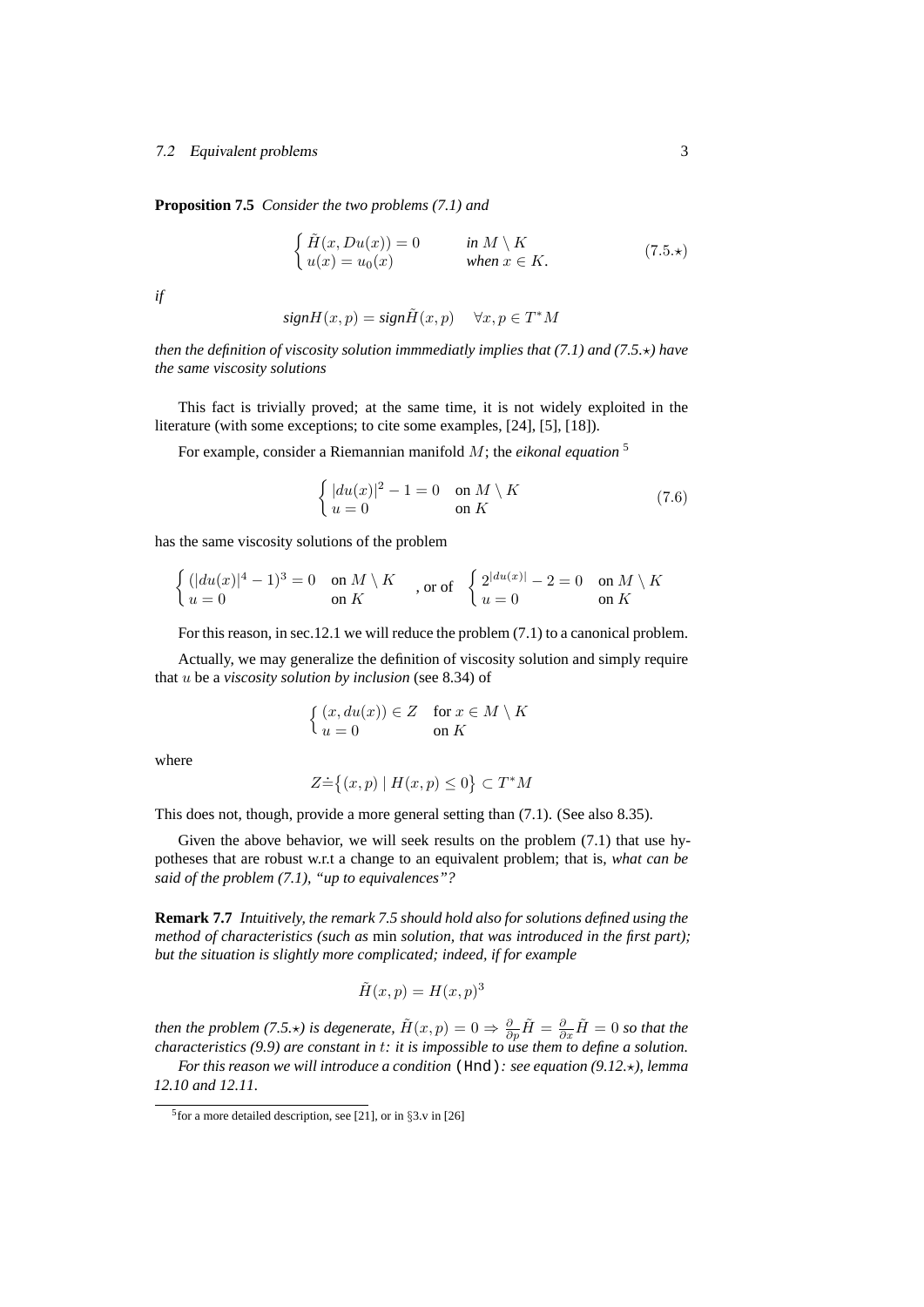**Remark 7.8** *The reader will also notice that there is no hypothesis, in this paper, about* the behaviour of  $H(x,p)$  for generical  $x, p$  <sup>6</sup>. The theorems in this paper depend on  $H$ *only through the set* Z*, and the regularity of* H *in a neighbourhood of the zero set*

$$
{H = 0} \doteq \{(x, p) | H(x, p) = 0\}
$$

*and indeed we remarked above that the fact that* u *be a viscosity solution to (7.1)* depends only on the sign of H and not on H*.*

*We may go as far as saying that, whenever we focus on the Hamilton-Jacobi problem (7.1),*<sup>7</sup> *then it is not a natural approach to the problem to ask any hypothesis about H outside a neigbourhood of*  ${H = 0}$ *.* 

## **8 Prelims**

We now properly define all notations and objects. We then reintroduce briefly some concepts from the first part [26] and from [23]. And we proceed to integrate this whole in a study of solutions to the Hamilton-Jacobi equation (7.1).

#### **8.1 Notation**

We fix some notations.

- M will be a connected boundaryless differentiable manifold of class  $C^{\infty}$  and of dimension n;
- $K$  will be a closed subset of  $M$
- *H* will be a real function defined on the cotangent bundle  $T^*M$ ;
- and  $u_0$  will be a continuous real function defined on K.

We will use the notation  $p \cdot v$  to mean that a covector  $p \in T_x^*M$  is applied to a vector  $v \in T_xM$ .

If  $f : M \to \mathbb{R}$  is a regular function, we will write  $df(x)$  or  $Df(x)$  for its differential in the point x; if  $g : \mathbb{R} \times M \to \mathbb{R}$  is a regular function,  $g = g(t, x)$ , we will write *g* for  $\frac{\partial g}{\partial t}$  (and not g', which will be a different function).

We conclude the introduction with a remark on definitions

**Definition 8.1** *Let*  $f : \Omega \to \mathbb{R}$  *where*  $\Omega \subset \mathbb{R}^n$  *is convex. We define that* 

- *1. "f is strongly convex"* when  $f \in C^2$  *and the Hessian*  $D^2 f(x) = \frac{\partial^2 f}{\partial x^2}(x)$  *is positive definite* <sup>8</sup> ∀x*; whereas*
- *2. "*f *is strictly convex" when*

$$
f(\lambda x + (1 - \lambda)y) < \lambda f(x) + (1 - \lambda)f(y)
$$

*for all*  $x, y \in \Omega$ ,  $0 < \lambda < 1$ 

*We must warn the reader that some authors use different definitions (and call the first definition "strictly convex").*<sup>9</sup>

<sup>&</sup>lt;sup>6</sup>like, superlinearity of  $p \mapsto H(x, p)$ , see condition (57) in chapter 2 in [19]; or condition 3.2 in [31] (see  $(11.1.*)$  here)

<sup>&</sup>lt;sup>7</sup> and not on a variational problem like (1.12) or (1.13) of which (7.1) is the dual problem; or on a class of problems such as (9.18)

<sup>&</sup>lt;sup>8</sup>that is,  $\langle \alpha \cdot D^2 f(x) \alpha \rangle > 0$  for all  $\alpha \in \mathbb{R}^n$ ,  $\alpha \neq 0$ 

<sup>&</sup>lt;sup>9</sup>This unfortunately happens also in some papers referenced from this paper.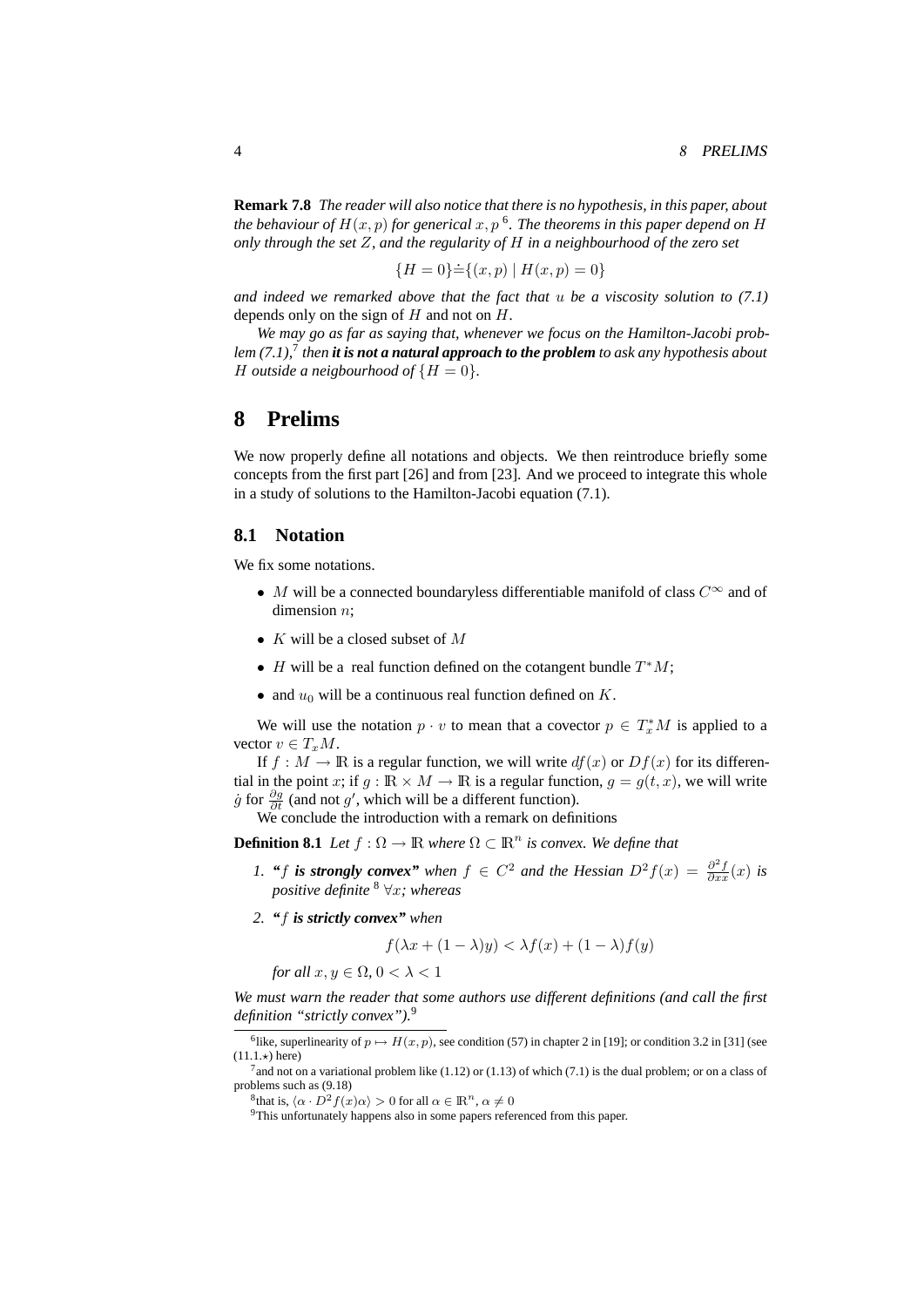#### **8.2 Asymmetric metric spaces**

We recall some concepts from [23].

**Definition 8.2** *Let* M *be a generic set.*

 $b: M \times M \to \mathbb{R}^+$  *is an* asymmetric distance<sup>10</sup> *if b satisfies* 

- $b \ge 0$  *and*  $b(x, y) = 0$  *iff*  $x = y$
- $b(x, y) \leq b(x, z) + b(z, y) \,\forall x, y, z \in M$ .

*We call the pair* (M, b) *an* asymmetric metric space*.*

We agree that b defines a topology  $\tau$  on M, generated by the symmetric distance

$$
d(x, y) \dot{=} b(x, y) \lor b(y, x) \tag{8.3}
$$

This is the topology that we will always associate to  $(M, b)$ .

We define that

**Definition 8.4** *A sequence*  $(x_n)$  ⊂ *M is called* "forward Cauchy" *if* 

$$
\forall \varepsilon > 0, \ \exists N \in \mathbb{N} \ \text{such that} \ \forall n, m, \ m \ge n \ge N, \ b(x_n, x_m) < \varepsilon \tag{8.4.}
$$

*We say that*  $(M, b)$  *is "forward complete" if any forward Cauchy sequence*  $(x_n)$ *converges to a point* x*.* 11

The above definitions agree with those used in Finsler Geometry (as defined in ch. VI in [3]).

**Remark 8.5** *For any* forward *definition above there is a corresponding* backward *definition, obtained by using the* conjugate distance  $\overline{b}$  *defined by* 

$$
b(x,y) = b(y,x) .
$$

We induce from b the length len<sup>b</sup>  $\gamma$  of a continuous curve  $\gamma : [\alpha, \beta] \to M$ , by using the total variation

$$
\operatorname{len}^b \gamma \doteq \sup_{T} \sum_{i=1}^n b(\gamma(t_{i-1}), \gamma(t_i))
$$
\n(8.6)

where the sup is carried out over all finite subsets  $T = \{t_0, \dots, t_n\}$  of  $[\alpha, \beta]$  and  $t_0 \leq \cdots \leq t_n$ .

We define  $b^g$ 

$$
b^g(x, y) = \inf \operatorname{len}^b \gamma \tag{8.7}
$$

where the inf is taken in the class of all Lipschitz curves  $\gamma$  connecting x to y. If the inf is a minimum, the curve providing the minimum is called a *geodesic*.

If the space  $(M, b)$  is Lipschitz-arcwise connected, then it is easily proved that  $b<sup>9</sup>$ is an asymmetric distance.

We say that the (asymmetric) metric space  $(M, b)$  is *a path-metric space* if  $b = b<sup>g</sup>$ . (Note that this property depends on the pair  $(M, b)$ : if we choose  $N \subset M$  and define the space  $(N, b_{|N})$  by restricting b to  $N \times N$ , then we can only say that  $(b^g)|_N \le (b_{|N})^g$ ; but it may happen that  $(M, b)$  is path-metric while  $(N, b_{|N})$  is not, or viceversa.)

 $10<sub>b</sub>$  is also known as a *quasi metric*; the differences between these two theories are in the choice of the topology and of the definition of "Cauchy sequences" and "completeness", as is explained in sec. §2.v in [23].

<sup>&</sup>lt;sup>11</sup>idem est,  $x_n \to x$  according to the topology  $\tau$ : cf. 2.3 and §2.v.1 in [23] on the notion of convergence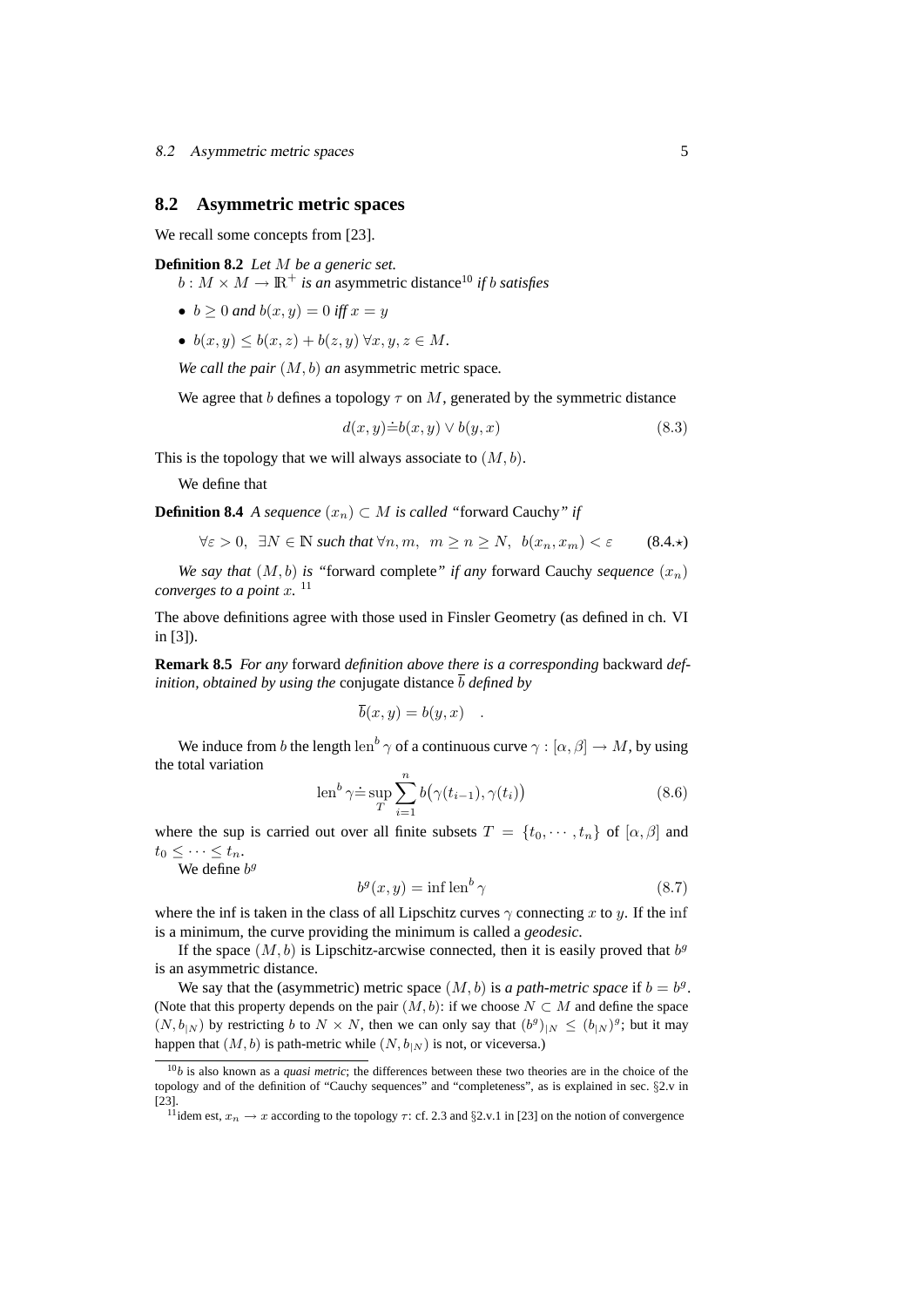#### **8.2.1 Tilting the distance**

The realm of asymmetric distances admits a nice operation which is not allowed when dealing with symmetric metrics. Let b be an asymmetric distance on M, and let  $\varphi$ :  $M \to \mathbb{R}$  be a function; we define that

$$
\tilde{b}(x, y) = b(x, y) - \varphi(x) + \varphi(y)
$$
\n(8.8)

is a *tilted version* of b by means of  $\varphi$ .

It is readily seen that  $\tilde{b}$  satisfies the triangular inequality; if moreover  $\tilde{b}(x, y) > 0$ (with equality only for  $x = y$ ), then  $\tilde{b}$  is an asymmetric distance; we have then proved

**Proposition 8.9** *Suppose*  $\varphi$  *is strictly-1-Lipschitz with respect to b, that is,* 

$$
b(x, y) \ge \varphi(x) - \varphi(y) \quad \forall x, y, \text{ with equality only for } x = y \tag{8.9.}
$$

*then*

$$
\tilde{b}(x, y) \dot{=} b(x, y) - \varphi(x) + \varphi(y)
$$

*is an asymmetric distance.*

Note that by  $(8.9 \star)$  follows that

$$
d(x, y) \ge |\varphi(x) - \varphi(y)|
$$
, with equality only for  $x = y$  (8.10)

that is,  $\varphi$  must be strictly-1-Lipschitz w.r.t. to d : then  $\varphi$  must be continuous.

The tilting relation is invertible: b is a *tilted version* of  $\tilde{b}$  by means of  $-\varphi$ : then  $\varphi$ must be strictly-1-Lipschitz w.r.t. to

$$
\tilde{d}(x, y) \dot{=} \tilde{b}(x, y) \lor \tilde{b}(y, x) \tag{8.11}
$$

as well.<sup>12</sup>

The tilting relation is also transitive: if  $\tilde{b}$  is a *tilted version* of b by means of  $\varphi$  and  $\tilde{b}$ is a *tilted version* of  $\tilde{b}$  by means of  $\tilde{\varphi}$ , then  $\tilde{b}$  is a *tilted version* of b by means of  $\tilde{\varphi} + \varphi$ .

As aforementioned, the *tilting operation* is not useful in the realm of symmetric distances: if both b and  $\tilde{b}$  are symmetric distances, then  $\varphi$  must be constant, that is,  $b = \tilde{b}$ . It is instead possible to tilt a symmetric distance to obtain an asymmetric distance: for example, if b derives from a Riemannian geometry, then its tilted  $\tilde{b}$  would be a *Randers metric*. 13

Tilted metrics are equivalent in many respects

**Theorem 8.12** *Let b and b as in proposition above: then* 

- *the topologies generated by* d and  $\tilde{d}$  (cf. (8.3) and (8.11)) are the same.
- *Suppose that* (M, b) *is forward locally compact. Then the forward topology generated by b is finer than the forward topology generated by b*.
- *let*  $\xi : [0, 1] \rightarrow M$ *: then*

$$
\operatorname{len}^{\tilde{b}} \xi = \operatorname{len}^b \xi - \varphi(\xi(0)) + \varphi(\xi(1))
$$

As a consequence, b and  $\tilde{b}$  *share the same minimal geodesics; and*  $(M, b)$  *is path–metric iff*  $(M, \tilde{b})$  *is path–metric.* 

<sup>&</sup>lt;sup>12</sup>Note that there is no easy algebraic relation relating d and  $\tilde{d}$ 

<sup>&</sup>lt;sup>13</sup> Randers metrics are a particular case of a Finsler metrics: they have the form  $F(x, v)$  =  $\sqrt{\alpha_{i,j}(x)v^iv^j} + \beta_i(x)v^i$  where  $\alpha$  is a Riemannian metric and  $\beta$  is a 1-form; see §1.3C in [3]; if  $\beta$  is exact then the distance corresponding to F is a tilted version of the Riemannian distance induced by  $\alpha$ .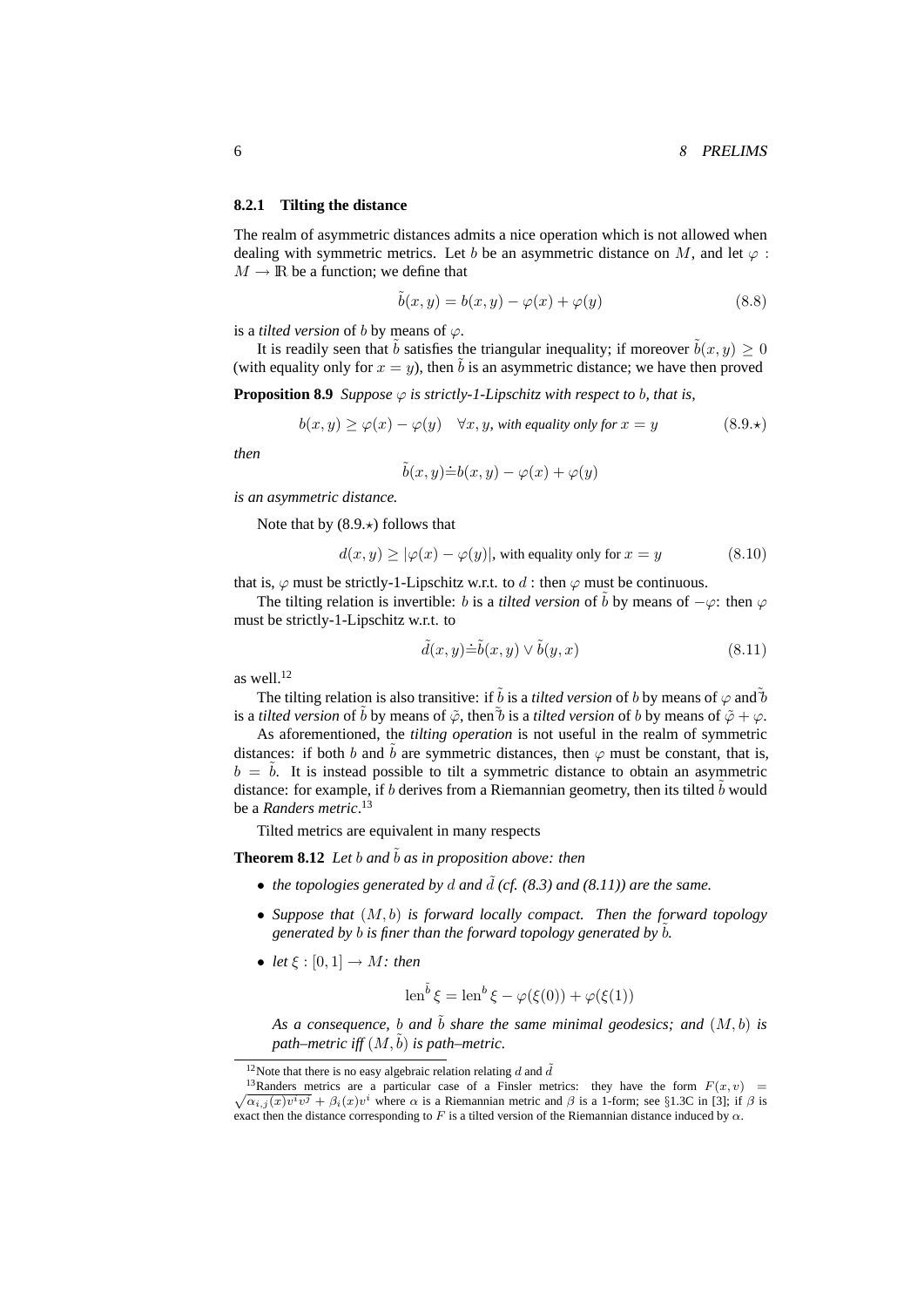#### 8.2 Asymmetric metric spaces 7

*Proof.* • If  $d(x, y) < r$  then

$$
\tilde{d}(x,y) \doteq \tilde{b}(x,y) \vee \tilde{b}(y,x) = (b(x,y) - \varphi(x) + \varphi(y)) \vee (b(y,x) - \varphi(y) + \varphi(x)) \le 2r
$$

by (8.10): so

$$
B(x,r) \dot{=} \{ y \mid d(x,y) < r \} \subset \tilde{B}(x, 2r) \dot{=} \{ y \mid \tilde{d}(x,y) < 2r \}
$$

• Let  $\delta > 0$  be small so that  $D = \{y \mid b(x, y) \leq \delta\}$  is compact. By lemma 2.16 in [23], there exists a continuous monotonically (weakly) increasing function  $\omega : \mathbb{R}^+ \to \mathbb{R}^+$ , with  $\omega(0) = 0$ , such that

$$
\forall x, y \in D, \quad b(x, y) \le \omega(b(y, x))
$$

(ω is called a *modulus of symmetrization*). Then choose any  $0 < \varepsilon < \delta$ : if  $b(x, y) < \varepsilon$ 

$$
\tilde{b}(x,y) = b(x,y) - \varphi(x) + \varphi(y) \le
$$

 $(by (8.9.*))$ 

$$
\leq b(x, y) + b(y, x) \leq \varepsilon + \omega(\varepsilon)
$$

so

$$
B^+(x,\varepsilon) \dot{=} \{ y \mid b(x,y) < \varepsilon \} \subset \tilde{B}^+(x,\varepsilon + \omega(\varepsilon)) \dot{=} \{ y \mid \tilde{b}(x,y) < \varepsilon + \omega(\varepsilon) \}
$$

• by directly substituting  $(8.8)$  in  $(8.6)$ 

But tilted metrics are not equivalent w.r.t. completeness

**Example 8.13** *Consider*  $M = \mathbb{R}$  *and*  $b(x, y) = |x - y|$ *: then*  $(M, b)$  *is complete. Let* 

$$
\varphi(x) \doteq \begin{cases}\n-x^2/(1+x) & \text{for } x > 0 \\
0 & \text{for } x \le 0\n\end{cases}
$$

 $\varphi$  *satisfies* (8.9. $\star$ ) since  $-1 < \varphi' \leq 0$ . Define  $\tilde{b}$  as before:  $(M, \tilde{b})$  *is not forward complete since the sequence*  $x_n = n$  *is forward Cauchy.* 

(The example 10.2 shows the same phenomenon.)

So we understand that the class of  $\varphi$  that preserve completeness is smaller than the class allowed by  $(8.9.*)$ .

**Definition 8.14 (limit at infinity)** *Given a*  $f : M \to \mathbb{R}$ *, we define*<sup>14</sup>

$$
\liminf_{x \to \infty} f(x) = \sup_{C \subset \subset M} \inf_{y \notin C} f(x)
$$

*This is equivalent to using Alexandroff compactification to add the point*  $\infty$  *to* M. *We agree that, whenever M is compact, then*  $\liminf_{x\to\infty} f(x) = \infty$ *. We remark that*  $\liminf_{x\to\infty} f(x) = \infty$  *if and only if there exists a sequence of compact sets*  $K_n$  such that  $M = \bigcup_n K_n$  and for any sequence  $(x_n)_n$  with  $x_n \notin K_n$  we have  $\lim_{n} f(x_n) = \infty$ 

 $\Box$ 

<sup>&</sup>lt;sup>14</sup>lim inf<sub>x→∞</sub>  $f(x)$  is called "the liminf for x exiting all compact sets".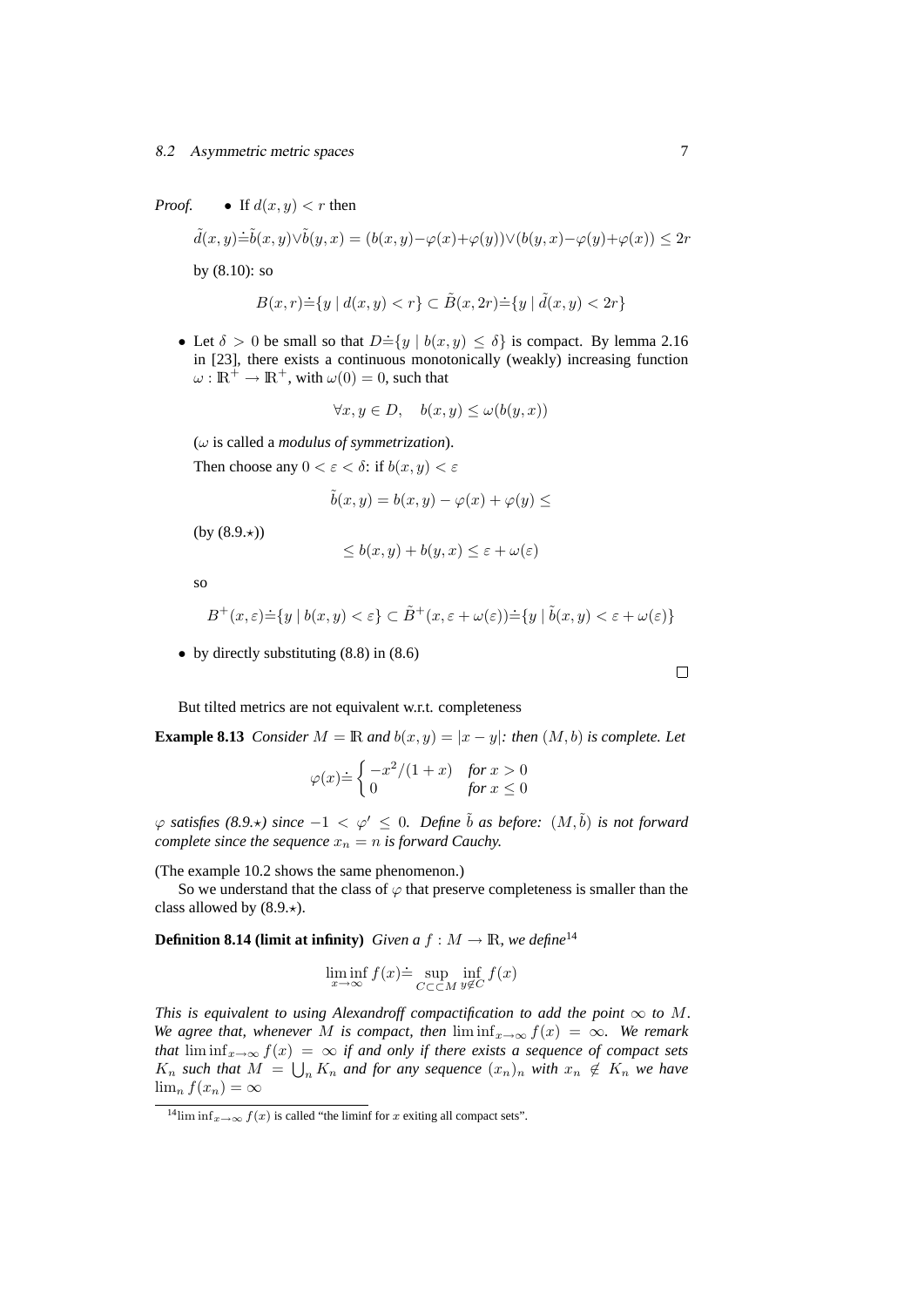We can then for example prove that

**Proposition 8.15** *Suppose that*  $\varphi$  *satisfies* (8.9. $\star$ )*, and moreover* 

$$
\forall x, \ \liminf_{y \to \infty} b(x, y) + \varphi(y) = \infty
$$

*or equivalently*

 $\exists x, \liminf_{y \to \infty} b(x, y) + \varphi(y) = \infty$ 

*There follows*

$$
\liminf_{y \to \infty} \tilde{b}(x, y) = \infty
$$

*this is equivalent to asking that any forward disc*

$$
\tilde{D}^+(x,r) \dot{=} \{ y \mid \tilde{b}(x,y) \le r \}
$$

*is compact, which in turn implies that*  $(M, \tilde{b})$  *is forward complete.* 

This proposition is generalized in 8.31. The proof is easy, it follows from the triangular inequality and the definition of the topology.

#### **8.3 Finsler Metric**

We would like to derive an asymmetric distance  $b$  from the problem  $(7.1)$ . To this end we define

$$
Z \dot{=} \{(x, p) \in T^*M \mid H(x, p) \le 0\}
$$
\n(8.16)

We then define, for any  $x \in M$ , the *figuratrix* set  $Z_x$  by slicing Z along the fibers of  $T^*M$ :

$$
Z_x \doteq Z \cap T_x^* M = \{ p \in T_x^* M \mid (x, p) \in Z \} = \{ p \in T_x^* M \mid H(x, p) \le 0 \} \quad (8.17)
$$

 $Z_x$  can be seen as a set-valued map  $x \mapsto Z_x$  from M to the fibers of  $T^*M$  (see the discussion in §A.ii).

We will then actually induce an asymmetric metric  $F$  from  $Z_x$ , and a distance  $b$ from F.

#### **8.3.1 Finsler Metric from** Z

We always assume that Z is closed (then any slice  $Z_x$  is closed). As done in other papers (e.g. [5]), we define the *slicewise support function*

$$
\sigma: TM \to [-\infty, \infty]
$$

to be the support function of the set  $Z_x$ :

$$
\sigma(x, v) \doteq \sup \{ p \cdot v \mid p \in Z_x \}
$$
\n(8.18)

**Lemma 8.19** *Let*  $A = \mathring{Z}$  *and let*  $A_x$  *be the slicing of* A.

*Suppose that*  $A_x$  *is non-empty and*  $Z_x = \overline{A_x}$  *for all x. Then*  $\sigma$  *is the support of*  $A_x$ *, namely*

$$
\sigma(x, v) = \sup \{ p \cdot v \mid p \in A_x \}
$$
\n(8.19.\*)

*and* σ *is lower–semi–continuous.*

*Suppose moreover that*  $Z_x$  *is convex and compact for all x: then*  $\sigma$  *is continuous and locally bounded.*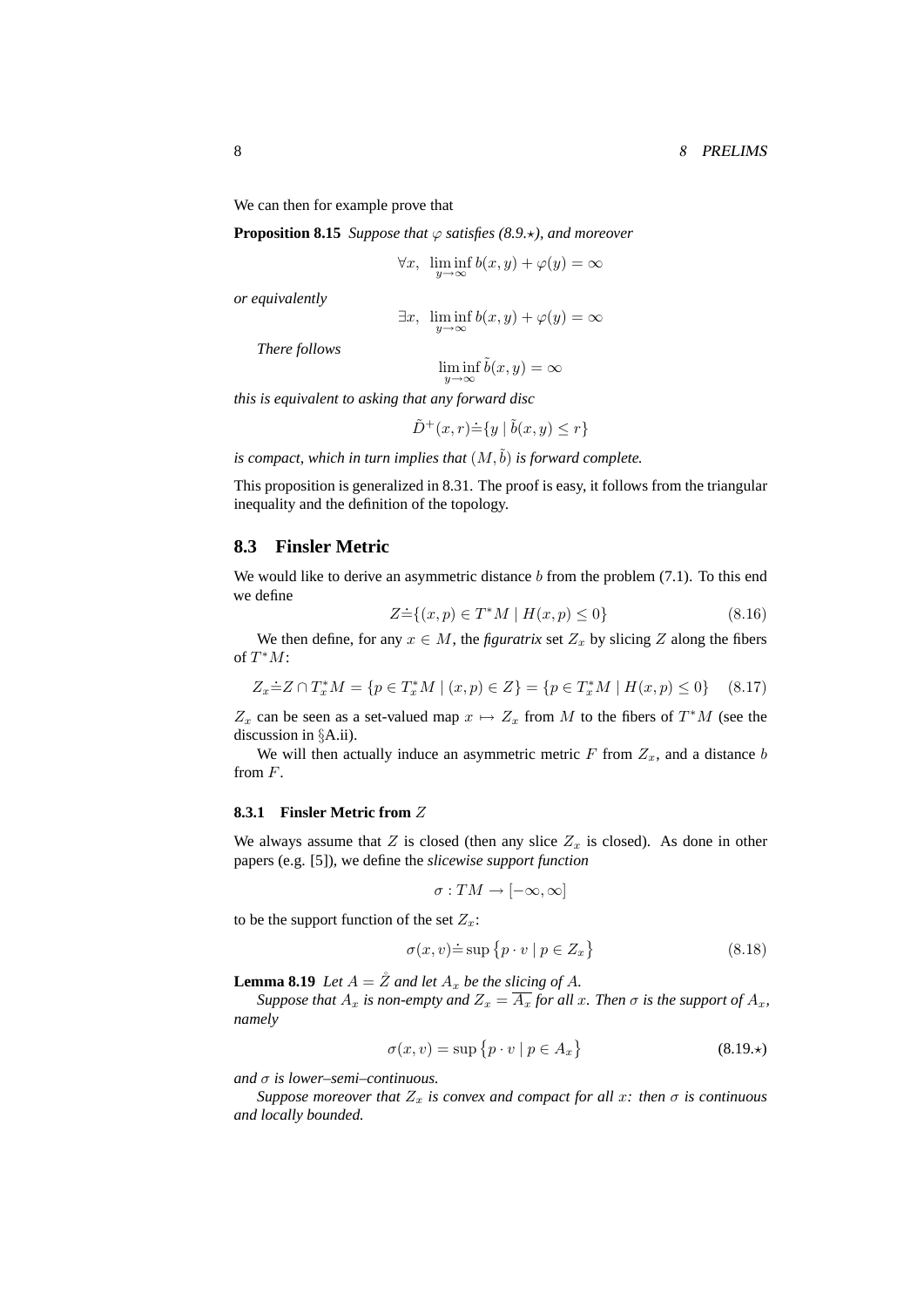#### 8.3 Finsler Metric 9

*Proof.* Since  $Z_x = \overline{A_x}$  then (8.19. $\star$ ) holds.

We use the definition of Kuratowski convergence, and the results, exposited in appendix A. By A.13 we know that  $x \mapsto A_x$  is l.s.c.: then by A.15 and (8.19. $\star$ ),  $\sigma$  is l.s.c.

If moreover every  $Z_x$  is convex and compact, then, by A.12,  $x \mapsto Z_x$  is u.s.c.; since  $\liminf_{x\to\overline{x}} Z_x \supset \liminf_{x\to\overline{x}} A_x \supset A_{\overline{x}} \neq \emptyset$  then by A.16 we know that  $\sigma$  is u.s.c. and locally bounded.  $\Box$ 

We (almost always) assume in this paper that

**Hypothesis 8.20 ((**∃**u))** *There exists a smooth function* u *on* M *such that*

$$
d\underline{u}(x) \in A_x \quad \forall x \; ; \tag{8.20.4}
$$

*or equivalently (see though 8.35)*

$$
H(x, d\underline{u}(x)) < 0
$$

This u is called a *strict subsolution*  $15$  of problem (7.1). A discussion of this condition is in section 9.5.1.

Given a choice of a strict subsolution  $u$ , we define then

$$
F:TM\to[0,\infty]
$$

so that  $F(x, \cdot)$  is the support function of the set  $Z_x$  corrected by  $d\underline{u}(x)$ ,

$$
F(x,v) \quad \doteq \quad \sigma(x,v) - v \cdot d\underline{u}(x) = \tag{8.21}
$$

$$
= \sup \{ p \cdot v \mid (p + d\underline{u}(x)) \in Z_x \} \tag{8.22}
$$

By the definition it is clear that  $F \ge 0$ , and  $F(x, v) = 0$  iff  $v = 0$ : indeed, we know that  $d\underline{u}(x) \in \overline{Z}_x$  (and so  $\overline{Z}_x \neq \emptyset$ ).

We summarize all the above in a set of hypotheses on  $Z$ :

**Hypotheses 8.23** *Suppose* Z *is closed. Let*  $A = \mathbb{Z}$  *and let*  $A_x$  *be the slicing of* A: we *suppose that, for all x,*  $Z_x$  *is nonempty, convex and compact and*  $Z_x = \overline{A_x}$ *.* 

and in a theorem:

**Theorem 8.24** *Assume 8.23. Choose a strict subsolution* u*, and define* F*. Then* F *is a* Finsler metric*, satisfying*

- $F \geq 0$ *, and*  $F(x, v) = 0$  *iff*  $v = 0$ *,*
- F *is continuous and locally bounded.*

Note that the thesis above implies the hypotheses 3.2 in [23] (and then it implies all results there).

We conclude this section with two remarks on the condition  $Z_x = \overline{A_x}$ :

 $15$  note that we do need to speak of "strict subsolution in the viscosity sense", since such a solution may be mollified, as shown in Lemma 6.3 in [12]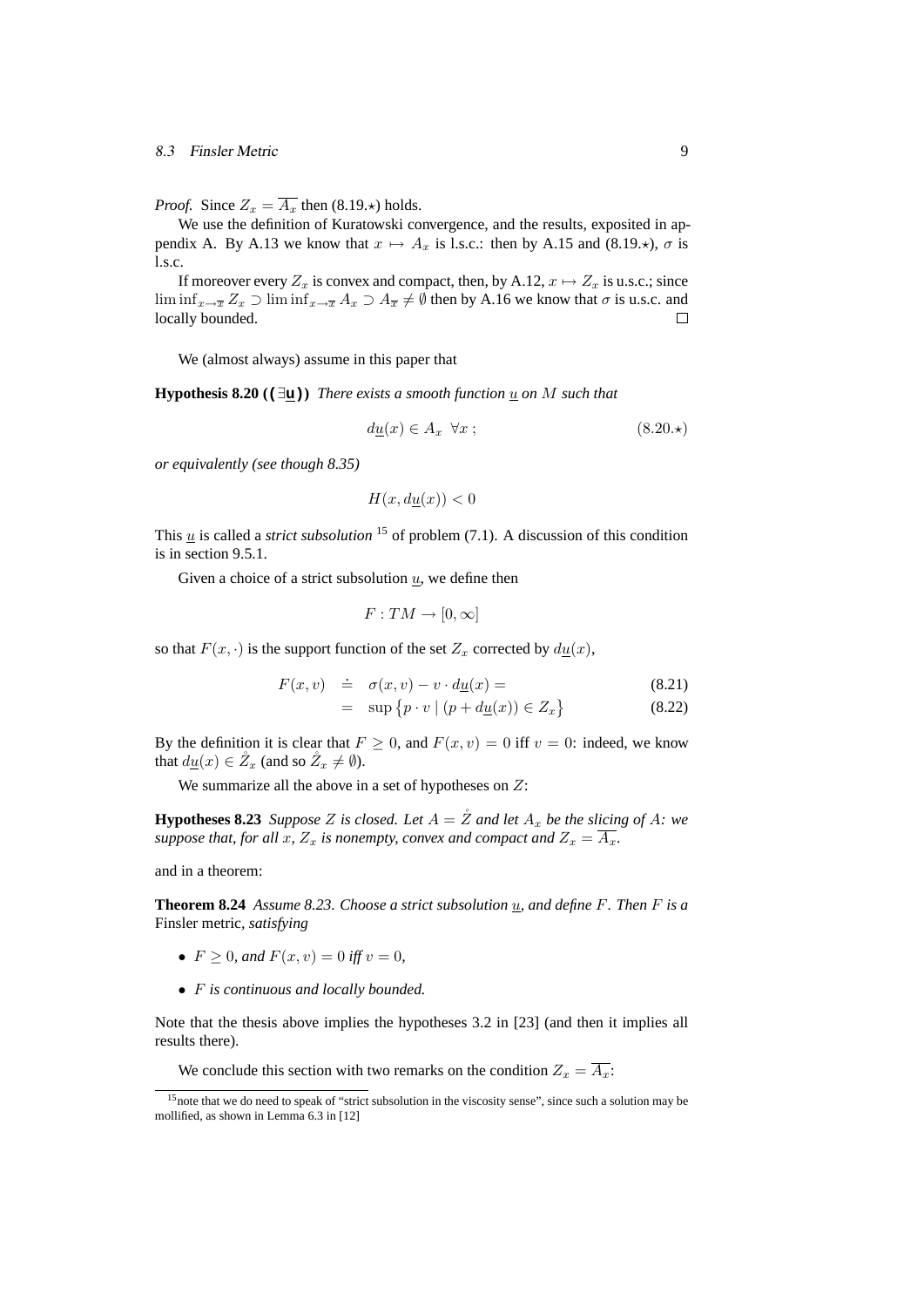**Example 8.25** *Let*  $M = \mathbb{R}$  *and* 

$$
Z_x = \begin{cases} [-1,1] & \text{if } x \le 0\\ [-1+1/x, 1+1/x] & \text{if } x > 0 \end{cases}
$$

*Then Z is closed, and any slice*  $Z_x$  *is convex and compact, but*  $\sigma$  *is not locally bounded and continuous.*

**Remark 8.26** *The condition*  $Z_x = \overline{A_x}$  *implies that*  $Z = \mathring{Z}$ *.* 

*In general,*  $A_x \subset \overset{\circ}{Z}_x$  and  $\overline{A_x} \subset Z_x$ . If  $A_x \neq \emptyset$  and  $Z_x$  is convex <sup>16</sup> for all x, the conditions

(i) 
$$
Z_x = \overline{A_x}
$$
  
\n(ii) 
$$
A_x = \mathring{Z}_x
$$
  
\n(iii) 
$$
(\partial Z)_x = \partial (Z_x)
$$

*are equivalent.*

*Proof.* Being  $Z_x$  convex, if (ii) then  $Z_x = \overline{Z_x} = \overline{A_x}$ , so (i) holds.

Suppose (ii) is false, there is a  $p \in \mathring{Z}_x, p \notin A_x$ , (that is  $(x, p) \notin \mathring{Z}$ ); this means that there exists a sequence  $(x_n, p_n) \notin Z$  converging to  $(x, p)$ . We work in local coordinates, identifying  $T_{x_n}^*M$  to  $\mathbb{R}^k$ ,  $k = \dim M$ . Since  $Z_{x_n}$  is convex, there are closed semispaces  $\alpha_n$  containing  $Z_{x_n}$  but not  $p_n$ ; up to a subsequence,  $\alpha_n$  converges to a semispace  $\alpha$ . We know by A.13 that  $x \to A_x$  is l.s.c. in the Kuratowski sense, so that  $A_x \subset \liminf A_{x_n}$ : then  $A_x \subset \alpha$ ; at the same time  $p \notin \mathring{\alpha}$ , but  $p \in \mathring{Z}_x$  so there is a  $q \in \mathring{Z}_x$  such that  $q \notin \alpha \supset \overline{A_x}$ , and this contradicts with (i). We know that

$$
(\partial Z)_x = (Z \setminus A)_x = Z_x \setminus A_x
$$

so (ii) implies (iii); viceversa if (iii) then

$$
Z_x = \partial(Z_x) \cup \mathring{Z}_x = (\partial Z)_x \cup \mathring{Z}_x = (Z_x \setminus A_x) \cup \mathring{Z}_x
$$

since the union is disjoint, this implies (ii).

#### **8.3.2 Finsler distance from** Z

We define the *length*  $\text{len}^L \gamma$  of a locally Lipschitz curve  $\xi : [0,1] \to M$  as

$$
\operatorname{len}^L \gamma = \int_0^1 F(\xi(s), \dot{\xi}(s)) ds \tag{8.27}
$$

As in §2.ix in [23], we then define the asymmetric distance

$$
b(x, y) = \operatorname{len}^L \gamma \tag{8.28}
$$

where the infimum is computed in the class of all locally Lipschitz  $\xi$  with given extrema  $\xi(0) = x, \xi(1) = y.$ 

Under the hypotheses 8.23 above,  $b$  is an asymmetric distance. Further properties are listed in the proposition below.

b is itself also called a *Finsler metric*, <sup>17</sup> and is naturally associated to Hamilton-Jacobi equations; see [31] and references therein.

We recall 3.6 and 3.7 from [23]:

 $\Box$ 

<sup>&</sup>lt;sup>16</sup>if we drop the assumption that  $Z_x$  be convex, then it is easy to find examples where (i) holds but (ii) does not, and so on

<sup>&</sup>lt;sup>17</sup> whereas in this paper we usually prefer to call  $F$  "the metric" and b "the distance"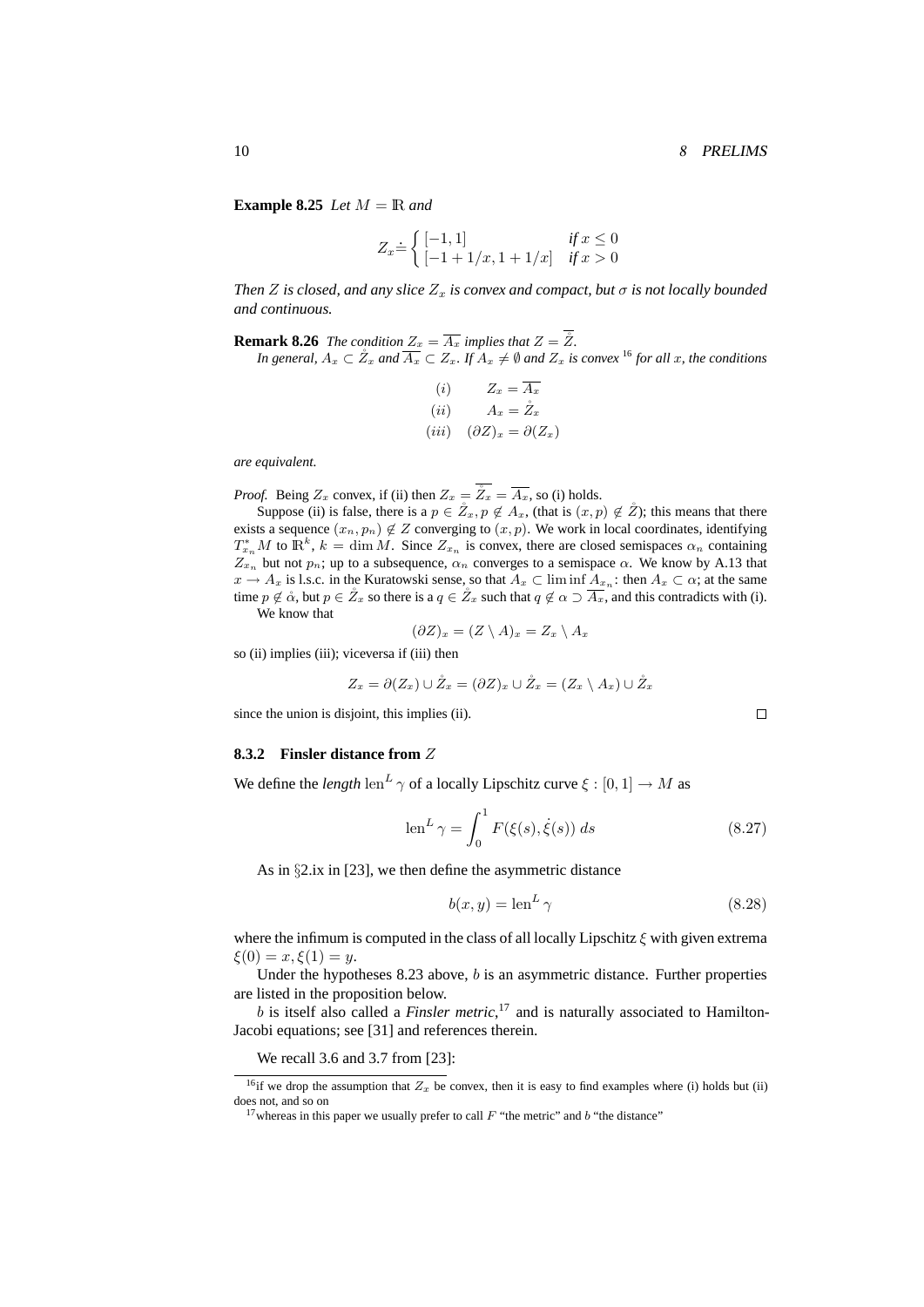**Proposition 8.29** *Assume 8.23. Assume u of eq.(8.20.* $\star$ *) exists. Define* F *and b.* 

- *1. The topology* τ *induced by* d *(cf. (8.3)) coincides with the topology of the manifold* M
- 2.  $(M, b)$  is path-metric, that is,  $b = b^g$
- 3. for any Lipschitz  $\gamma$ ,  $\text{len}^{L} \gamma$  coincides with the  $\text{len}^{b} \gamma$  defined in (8.6).
- *4. For any*  $x \in M$  *there exists a neighbourhood* U *where,* ∀ $y \in U$ *, there exists a geodesic* γ *connecting* x *to* y *with*

$$
F(\xi(s), \dot{\xi}(s)) = 1 \quad \forall s. \tag{8.29.}\star
$$

**Remark 8.30** *We define (as in [12] and many other papers)*

$$
S(x,y) = \inf \int_0^1 \sigma(\xi(s), \dot{\xi}(s)) ds
$$
 (8.30.\*)

*where the infimum is computed in the class of all locally Lipschitz* ξ *with given extrema*  $\xi(0) = x, \xi(1) = y$ . This quantity  $S(x, y)$  does not depend on <u>u</u>, but it may fail to be *positive (and hence to be an asymmetric distance).*

*By (8.21),(8.27),(8.28),(8.30.*?*) and direct calculation*

$$
S(x, y) = b(x, y) + \underline{u}(x) - \underline{u}(y)
$$

*that is,* b *is obtained from* S *by a tilting operation.*

*This means that the family of all possible asymmetric metrics that we may associate to (7.1) using strict subsolutions, are equivalent up to tilting.*

*Moreover (by reasoning as in 8.12) we see that there is Lipschitz curve that provides the minimum*  $S(x, y)$  *in* (8.30. $\star$ )*, if and only if there is a geodesic in*  $(M, b)$  *connecting* x *to* y*.*

We can then state this version of the *Hopf-Rinow* theorem that is adapted to Hamilton-Jacobi problems

**Theorem 8.31 (Hopf-Rinow for Hamilton-Jacobi)** *Assume all hypotheses 8.23 on* Z*. Choose a strict subsolution* u *(as in eq.*(8.20. $\star$ )), and define F and b with it, as above. *Then the conditions 1-5 here following are equivalent.* <sup>18</sup>

- *1.* (M, b) *is backward-complete,*
- *2. backward bounded closed sets are compact,*
- *3. backward closed balls are compact, that is,*

$$
\forall r > 0, \quad D^{-}(x, r) \doteq \{ y \mid b(y, x) \le r \} \text{ is compact}
$$
\n
$$
(8.31.*)
$$

*4.*

$$
\liminf_{y \to \infty} b(y, x) = \infty, \tag{8.31.}\star\star
$$

<sup>18</sup>As remarked in 8.5, corresponding *forward* conditions may be obtained by using the conjugate distance  $\overline{b}(x, y) = b(y, x)$  and the conjugate  $\overline{S}(x, y) = S(y, x)$ : these *forward* conditions would be equivalent as well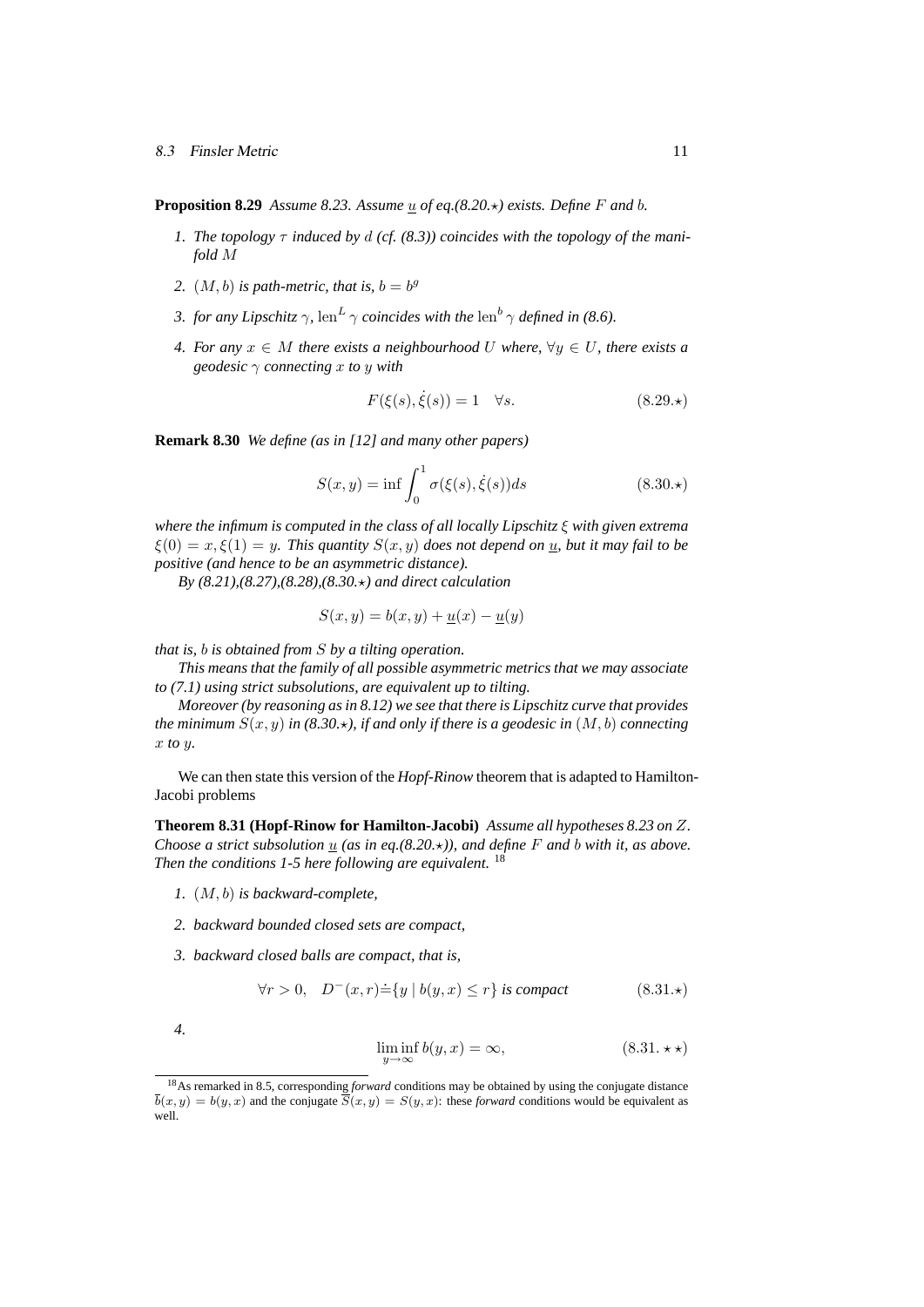$$
\liminf_{y \to \infty} S(y, x) + \underline{u}(y) = \infty
$$
\n(8.31.

*We remark that:*  $\forall x$  (8.31. $\star\star$ ) *iff*  $\exists x$  (8.31. $\star\star$ ); and similarly for (8.31. $\diamond$ ) and  $(8.31. \star)$ 

*If the above conditions hold, then, for any fixed*  $x, y \in M$ *, there is a Lipschitz* geodesic  $\xi$  connecting them that minimizes the length  $\mathrm{len}^L \xi$  defined in (8.27), and that *satisfies (8.29.*\*); this curve  $\xi$  *is also a minimum for*  $S(x, y)$  *in (8.30.*\*).

Theorem 9.14 will add a sixth condition to the above, and Theorem 13.7 will add two more.

*Proof.* The equivalence  $1 \iff 2$  of the first two statements, and the existence of geodesics, follows from the more general Hopf-Rinow theorems in 2.37 and 3.9 in [23]. The other equivalences are easy (and does not need any special hypotheses on  $(M, b)$ ) they may be proven using the triangular inequality and the definition of the topology (as in 8.15). Moreover (8.31. $\diamond$ ) is just a rewriting of (8.31. $\star\star$ ).  $\Box$ 

#### **8.4 Viscosity solutions**

Now we briefly reintroduce the definition of viscosity solutions of PDE on manifolds. As in the standard case  $M = \mathbb{R}^n$ , we begin with the definition of the following generalized differentials. Let  $\Omega$  be an open subset of M.

**Definition 8.32** *Given a continuous function*  $u : \Omega \to \mathbb{R}$  *and a point*  $x \in M$ *, the* superdifferential *of*  $u$  *at*  $x$  *is the subset of*  $T_x^*M$  *defined by* 

$$
\partial^+ u(x) = \left\{ d\psi(x) \, | \, \psi \in C^1(M), \psi(x) - u(x) = \min_M(\psi - u) \right\}.
$$

*Similarly, the set*

$$
\partial^{-}u(x) = \left\{ d\psi(x) \, | \, \psi \in C^{1}(M), \psi(x) - u(x) = \max_{M}(\psi - u) \right\}
$$

*is called the* subdifferential *of* u *at* y*.*

**Definition 8.33** *We say that a continuous function* u *is a* viscosity solution *of equation*

$$
H(x, Du(x)) = 0
$$

*in*  $\Omega$  *if for every*  $x \in \Omega$ *,* 

$$
\begin{cases}\nH(x,p) \le 0 & \forall p \in \partial^+ u(x), \\
H(x,p) \ge 0 & \forall p \in \partial^- u(x).\n\end{cases}
$$
\n(8.33.\*)

*If only the first condition is satisfied (resp. the second),* u *is called a* viscosity subsolution *(resp. a* viscosity supersolution*).*

We equivalently define here the viscosity solutions to the Hamilton-Jacobi problem using the set  $Z$ :

*5.*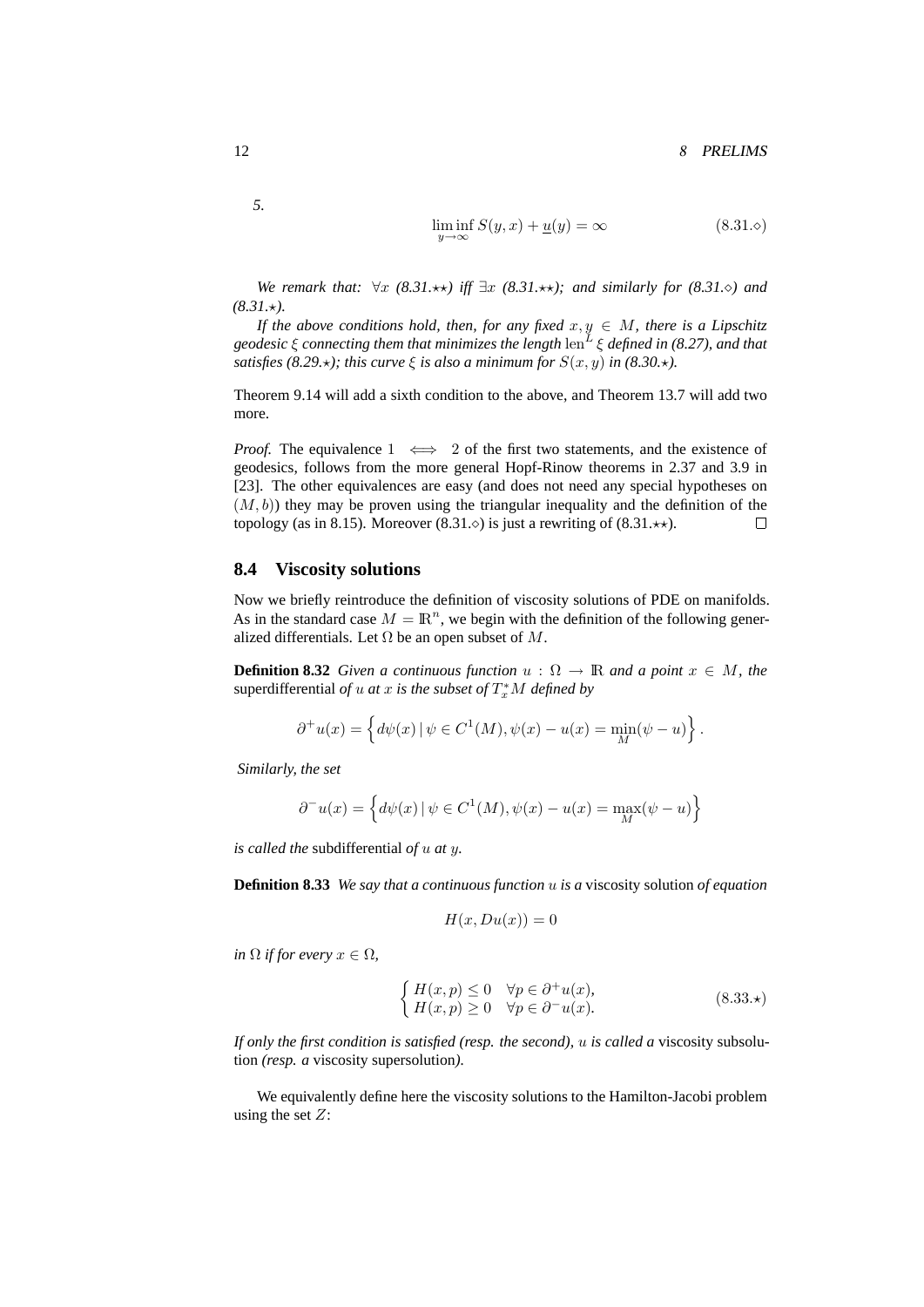**Definition 8.34 (Viscosity solutions by inclusion)** *Let*  $Z \subset T^*M$ , *define*  $Z_x = Z \cap T^*M$  $T_x^*M$ .

*We say that a continuous function* u *is a* viscosity solution *of differential inclusion*

$$
(x, Du(x)) \in Z \tag{8.34.}\star
$$

*in the open set*  $\Omega \subset M$  *if for every*  $x \in \Omega$ *,* 

$$
\begin{cases} p \in \overline{Z}_x & \forall p \in \partial^+ u(x), \\ p \notin \mathring{Z}_x & \forall p \in \partial^- u(x). \end{cases} \tag{8.34. \star \star}
$$

*If only the first condition is satisfied (resp. the second),* u *is called a* viscosity subsolution *(resp. a* viscosity supersolution*).*

**Remark 8.35** *Assume that*  $Z = \{H \leq 0\}$  *and*  $Z$  *is closed: then any solution of*  $(8.34 \star \star)$  will be also a viscosity solution of  $(7.1)$ , but not viceversa, as shown in this *simple example:*  $u \equiv 0$  *is a viscosity solution to*  $H(x, du(x)) = 0$  *when* 

$$
H(x,p) \doteq \max\{0, (|p|-1)\}
$$

*but* 0 *is not a solution to* (8.34. $\star\star$ ), since

$$
0 \in \mathring{Z}_x = \{ p \mid |p| < 1 \}
$$

*(contradicting the second condition in*  $(8.34.*).$ *)*.

*Obviously, the two problems coincide if we further assume that*

$$
\overset{\circ}{Z} = \{H < 0\} \tag{8.35.}\star
$$

*(or equivalently*  $\partial Z = \{H = 0\}$ *).* 

## **9 Solutions to Hamilton-Jacobi equations**

## **9.1 Metric case**

We assume in this section that

**Hypotheses 9.1** Let  $Z \stackrel{\sim}{=} \{H \leq 0\}$ ; we assume 8.23 on Z. Supposing that a strict sub*solution*  $\underline{u}$  *exists* (see eq.(8.20. $\star$ )), we associate to the problem (7.1) a metric structure  $(M, b)$ *, as was explained in* §8.3.1. We suppose moreover that  $\partial Z = \{H = 0\}$ . <sup>19</sup>

We know that

**Proposition 9.2** *Fix*  $a \in M$ *. The function* 

$$
u(x)\dot{=}S(a,x) = b(a,x) + \underline{u}(x) - \underline{u}(a)
$$
\n(9.2.\*)

*is a viscosity solution of*  $H(x, Du(x)) = 0$  *if*  $x \neq a$ *, and a viscosity subsolution of*  $H(x, Du(x)) = 0$  *for all x*.

<sup>&</sup>lt;sup>19</sup> otherwise in the following we would obtain solutions of (8.34. $\star$ ) but possibly not of (7.1).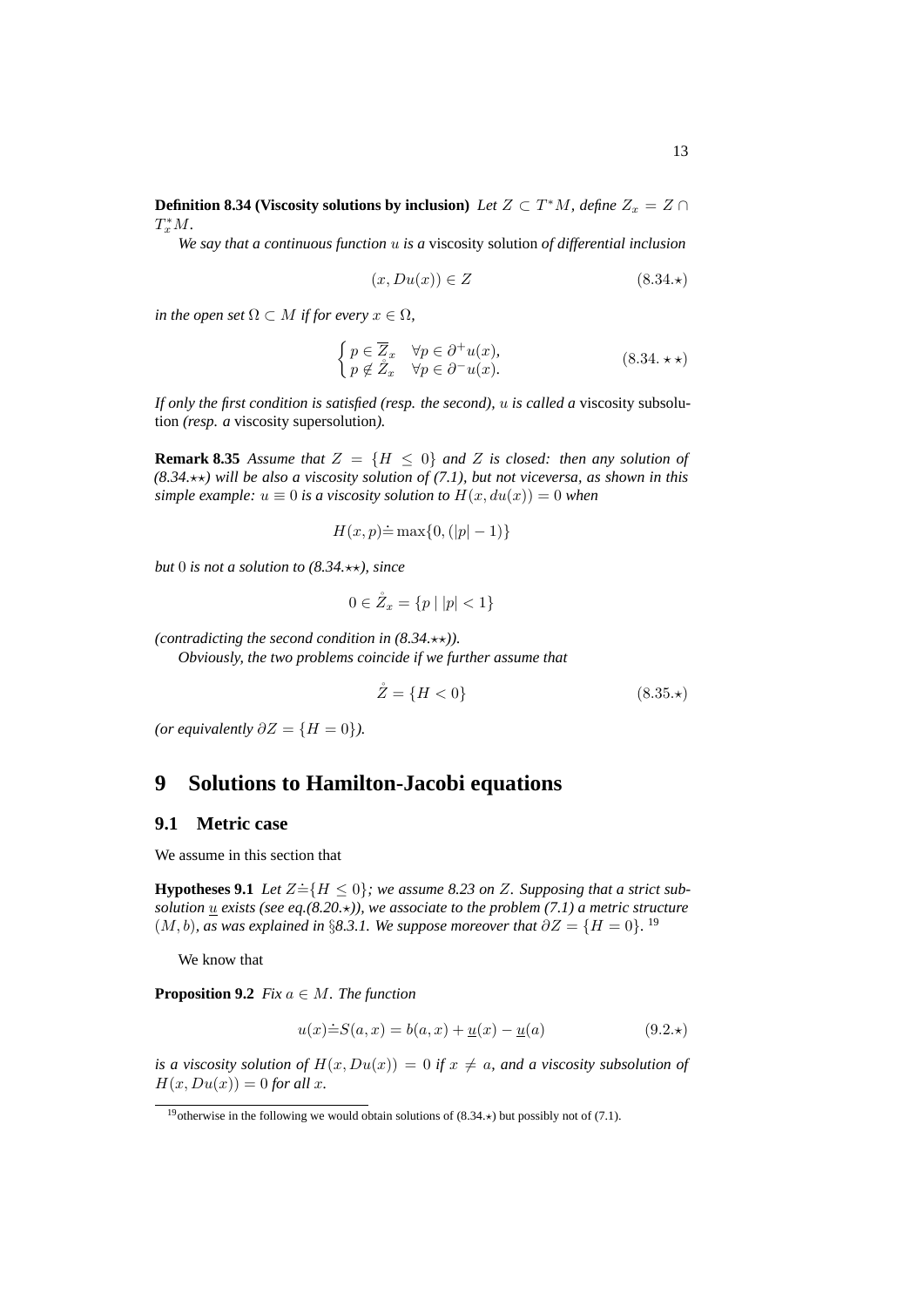the proof being standard  $20$ .

We define the *value function*

$$
V(x) \doteq \inf \left( u_0(\xi(0)) + \int_0^1 \sigma(\xi(s), \dot{\xi}(s)) ds \right) \tag{9.3}
$$

where the infinimum is in the class of Lipschitz paths  $\xi$  with  $\xi(1) = x$  and  $\xi(0) \in K$ . By combining all identities we can rewrite  $V$  in many different ways: for example,

$$
V(x) = \inf_{z \in K} (u_0(z) + S(z, x)) =
$$
  
=  $\underline{u}(x) + \inf_{z \in K} (u_0(z) - \underline{u}(z) + b(z, x))$ 

This formula is the inf-convolution of the solution  $(9.2.*)$ : then this builds a solution to  $(7.1)$ :

**Theorem 9.4** Assume 9.1. Then V is a viscosity solution to  $H(x, du(x)) = 0$  on  $M \setminus K$ .

*If moreover*

$$
u_0(x) \le S(y, x) + u_0(y) \tag{9.4.}
$$

*for all*  $x, y \in K$ *, then*  $V = u_0$  *on*  $K$ *: so*  $V$  *is the viscosity solution to (7.1).* 

*Proof.* Again, the proof is standard, and may be carried on in many different fashions; for example: V solves a "minimum time problem"

$$
V(x) = \inf_{\gamma,\gamma(T)=x} (u_0(\gamma(0)) + T)
$$

where the infimum is computed in the class of locally Lipschitz curves  $\gamma : \mathbb{R}^+ \to M$ s.t.  $\gamma(T) = x$  for a  $T > 0$  and s.t.  $F(\gamma(s), \dot{\gamma}(s)) \le 1$  for almost all s; then the proof follows from prop. 2.3 in ch. IV in [4].  $\Box$ 

If we add a *completeness hypothesis*, we get more interesting results

**Theorem 9.5** *We add these hypotheses to to 9.1; we assume (9.4.* $\star$ ) *on*  $u_0$ *; we suppose there is a subsolution*  $\underline{u}$  *(as in eq.*(8.20. $\star$ *)) such that*  $\underline{u} < u_0$ *, and the (asymmetric) metric space* (M, b) *is backward-complete (or any other equivalent condition from 8.31).*

(uniqueness) Let A be the class of all continuous functions  $f : M \to \mathbb{R}$  such that  $f = u_0$  *on* K *and*  $\inf_M(f - \underline{u}) > -\infty$ 

*Then* V *is the unique viscosity solution to problem (7.1), in the class* A*.*

*The proof follows from the comparison theorem 12.7.*

**(variationality)** *For each* x*, the value problem (9.3) has a minimum, attained by a Lipschitz curve*  $\xi$  *such that*  $F(\xi, \xi)$  *is (almost everywhere) constant.* 

*In this case we say that the problem (7.1) is variational, since it comes from a variational problem that admits minimum. We symbolize this fact by the symbol* **(**∃ min**V)***.*

*The proof follows from 8.31.*

<sup>&</sup>lt;sup>20</sup>in the  $\mathbb{R}^n$  case, see for example Theorem 2.1 in [31]; or see Prop.4.2 in [12]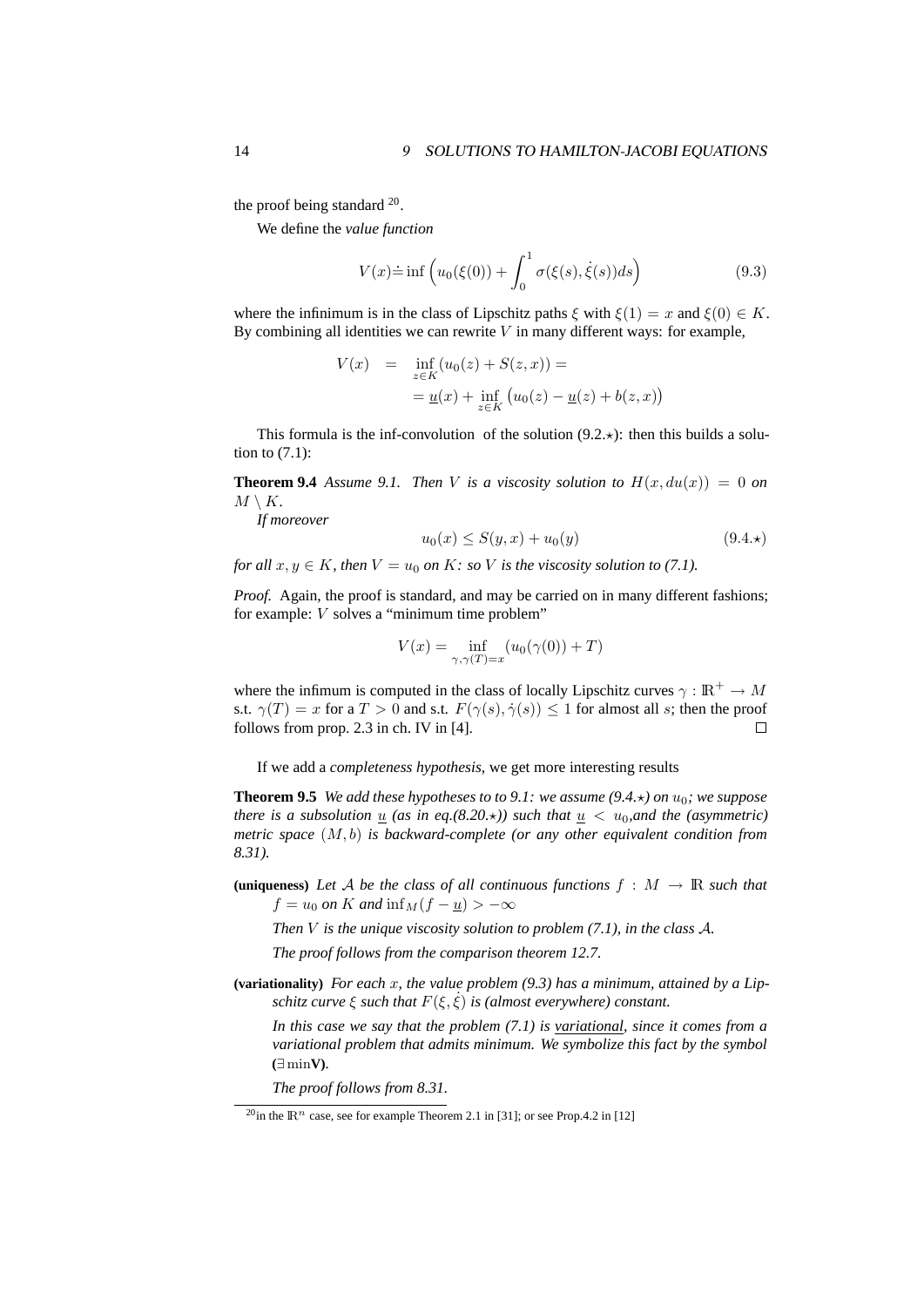#### 9.2 Characteristics' flow 15

We discuss other results in sec.11 and examples in sec.10.

We conjecture that some of our sufficient conditions are also necessary

**Conjecture 9.6** *Let*  $\underline{u}$  *be a strict subsolution, but suppose that*  $(M, b)$  *is not backward complete with this choice of*  $\underline{u}$ *. Then there is a choice of*  $K \subset M$  *closed and*  $u_0 \geq \underline{u}$ *such that the value problem* V *does not admit minimum.*

(the proof of this proposition should be simply a generalization of the idea in example 10.1).

**Remark 9.7 (Conjugate problems)** *If we define a problem conjugate to (7.1) by using the Hamiltonian*  $\overline{H}(x, p) \doteq H(x, -p)$ *, then we may restate all above theorems by using* forward *conditions, and using the conjugate distance*  $\bar{b}(x, y) = b(y, x)$  *and the conjugate*  $\overline{S}(x, y) = S(y, x)$ *. (cf. 8.5)* 

### **9.2 Characteristics' flow**

We consider  $T^*M$  as a symplectic manifold: <sup>21</sup> we define the symplectic 2–form

$$
\omega\Big((\dot x,\dot p),~(\dot y,\dot q)\Big)\dot =\sum_i\dot q_i\dot x_i-\sum_i\dot p_i\dot y_i
$$

and the duality  $\omega^{\#}$  between  $TT^{*}M$  and  $TTM$ , given by

$$
\omega^{\#}(\nu) \cdot \nu' = \omega(\nu, \nu') \quad \forall \nu' \in T^*M \quad . \tag{9.8}
$$

Suppose that H is of class  $C^{1,1}$  in a neighborhood of  $\{H = 0\}$ . We define the *characteristics' flow*

$$
(X(\cdot,z,q),P(\cdot,z,q))
$$

as the solution of the system of ordinary differential equations

$$
\begin{cases}\n\dot{X}(s) = \frac{\partial H}{\partial p}(X(s), P(s)) \\
X(0) = z \\
\dot{P}(s) = -\frac{\partial H}{\partial x}(X(s), P(s)) \\
P(0) = q\n\end{cases}
$$
\n(9.9)

and we define  $U$  by

$$
\left\{\dot{U}(s) = P(s) \cdot \frac{\partial H}{\partial p}(X(s), P(s)), \quad U(0) = 0\right\}
$$

that is,  $(X, P)$  is the *Hamiltonian flow* for the symplectic manifold for  $(T^*M, \omega)$ .

If  $H(z, q) = 0$ , then  $H(X, P) = 0$  for all times, so the above O.D.E. is well defined: the solution  $(X, P)$  exists and is unique for small times.

We define the *maximal times* of (9.9) to be

$$
t^+(z,q)
$$
 = sup{ $t > 0$  such that the characteristic  
 $X(t, z, q), P(t, z, q)$  exist up to time  $t$ } (9.10)

and

$$
t^-(z,q) \doteq \inf\{t < 0 \quad \text{such that the characteristic} \quad X(t,z,q), P(t,z,q) \text{ exist down to time } t\} \tag{9.11}
$$

note that  $t^+$  is l.s.c,  $t^-$  is u.s.c.

<sup>&</sup>lt;sup>21</sup>More details are in appendix in the preprint version [25] of [26].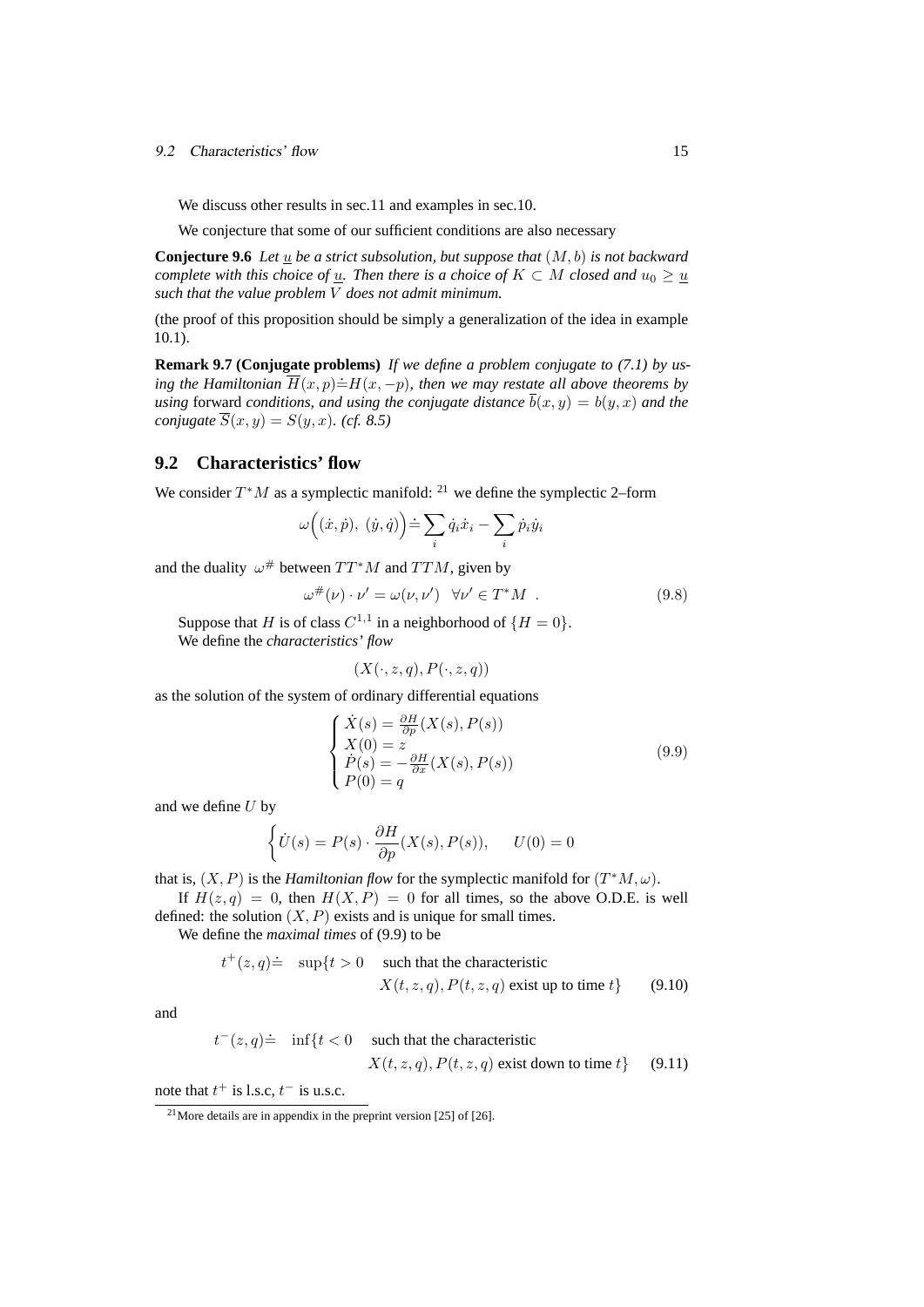#### **9.3 Weak Finsler case**

We assume 8.23, and that there exists a subsolution  $u$ . We assume that

**Hypothesis 9.12 ((Hnd))**  $H \in C^{1,1}$  in a neighbourhood of  $\{H = 0\}$ , and

$$
\forall (x, p) \in T^*M, \ H(x, p) = 0 \Longrightarrow \frac{\partial}{\partial p} H(x, p) \neq 0 \tag{9.12.}\star
$$

In this case, the characteristic curves (9.9) are *non degenerate* (as explained in 7.7; see also 12.20 ).

The hypothesis (Hnd) (on p. 16) implies some regularity on the set  $Z$  (see 12.19); but (Hnd) does not imply that  $Z_x$  be convex and compact, so we will still need some of the hypotheses 8.23.

We will show in sec.13.1 that if we assume (Hnd) then the problem  $(7.1)$  induces a *weaker Finsler Geometry*  $(M, L)$ . We postpone the precise definition of what  $(M, L)$ is to section §12.5 and appendix 13.2, to concentrate on Hamilton–Jacobi theory.

We moreover propose these conditions

**(MCu),(MCu+),(MCu-)** Suppose (Hnd). The condition (MCu+) states that there exists a strict subsolution  $u$  such that

$$
\lim_{t \to t^+(z,q)} U(t,z,q) - \underline{u}(X(t,z,q)) = \infty
$$
\n(9.13)

while (MCu-) holds when

$$
\lim_{t \to t^{-}(z,q)} U(t,z,q) - \underline{u}(X(t,z,q)) = -\infty
$$

for all  $(z, q)$  such that for  $H(z, q) = 0$ ; if both conditions hold for the same  $u$ , we say that (MCu) holds.

Note that the conditions (MCu), (MCu+), (MCu-) are robust wrt a change of dependent and independent variable, as requested in the introduction (see §12.3 for details).

We refer to the above (MCu),(MCu+),(MCu-) as *bilateral/forward/backward subsolution completeness*: the reason is in this thm (that adds a sixth condition to 8.31):

**Theorem 9.14** *We assume 8.23, and* (Hnd). We suppose that  $Z_x$  is strictly convex, *for all* x*.*

*For any choice of a strict subsolution*  $\underline{u}$  *(see (8.20.\*)), we define the metric space* (M, b)*: then*

*1. the metric space* (M, b) *is backward-complete (resp. forward), if and only*

6. the condition ( $MCu$ -) (resp. ( $MCu$ +)) holds. <sup>22</sup>.

The proof is a consequence of 12.24, of 12.28 and of the Hopf-Rinow thm.13.7.

<sup>&</sup>lt;sup>22</sup> Note also that, if H is  $C^{1,1}$ , then stating each one of (MC<u>u</u>+) and (MC<u>u</u>-) implicitely implies (9.12. $\star$ )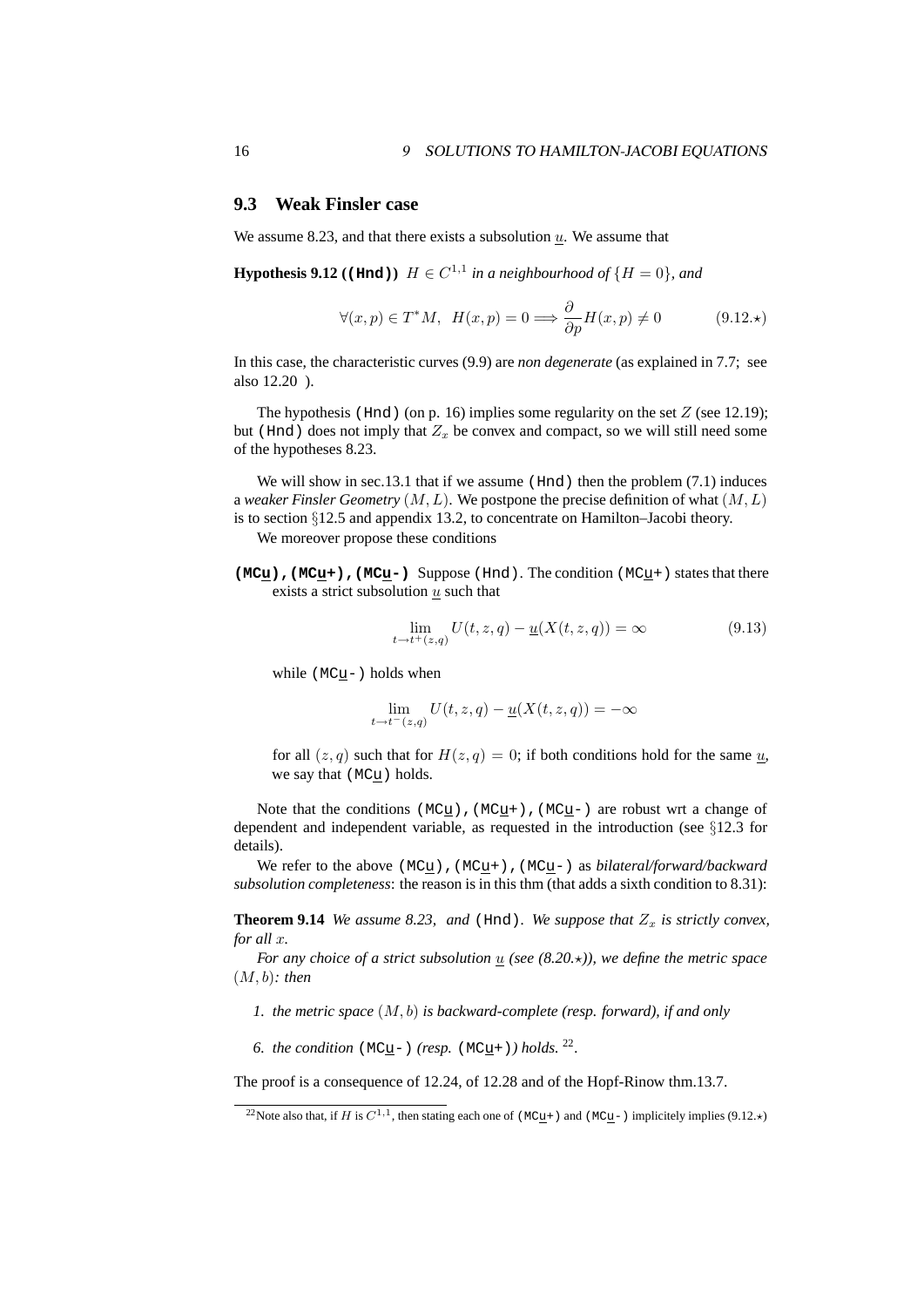#### **9.3.1 Relation to [26].**

We use 9.5 to reconnect to the theory developed in [26].

For convenience of the reader, we redefine some quantities from [26]. Suppose ( $u_0K1$ ) holds, namely

( $u_0$ **K1**) K is a  $C^1$ -regular closed embedded submanifold of M of dimension k with  $0 \le k \le \dim(M) - 1$ , and  $u_0$  is a  $C^1$  real function defined on K. (from 3.2).

We define the set  $O$  as

$$
O\dot{=}TK^{\perp u_0} \cap \{H = 0\} =
$$
  
={(x, p) \in T^\*M | x \in K, H(x, p) = 0, \forall v \in T\_xK, p \cdot v = du\_0(x) \cdot v}

(from (3.4)).

We assume that O is a submanifold of  $T^*M$  (see 3.13). We define the *reachable set*

$$
\Omega \dot{=} \{ x \in M \mid x = X(s, z, q) \text{ for } s \ge 0, (z, q) \in O \}
$$

(from (3.5)).

We define the *min* solution  $u : \Omega \to \mathbb{R}$  by using the method of characteristics

$$
u(x) \doteq \inf_{\begin{cases} t \ge 0, (z, q) \in O \\ \text{s.t. } X(t, z, q) = x \end{cases}} U(t, z, q) + u_0(z) \tag{9.15}
$$

(from (3.6)).

**Proposition 9.16** *Suppose 8.23 and*  $Z_x$  *is strictly convex; suppose there exists a strict subsolution such that*  $u < u_0$  *and* (MCu-) *holds (or any other equivalent condition from 8.31 and 9.14). Then*

- *the reachable set*  $\Omega$  *covers all M; that is, given*  $x \in M$ *, there always exists a characteristic* X *such that*  $x = X(t, z, q)$  *and*  $(z, q) \in O$
- *the value function* V *coincides with the* min *solution* u
- *this condition (from (3.11.*\*)) holds:

**(OXUp)** if C is a compact subset of  $M, a \in \mathbb{R}$ , then

$$
\{(t, y) \in \mathbb{R}^+ \times O \mid X(t, y) \in C, (U(t, y) + u_0(z)) \le a\} \text{ is compact. } (9.16 \star)
$$

*Then the infimum in (9.15) is a minimum.*

*Proof.* By 9.5, let z be the minimum for  $V(x)$  in (9.3) and  $\xi^*$  be the minimum curve for  $S(z, x)$ ; from 13.18, we know that  $\xi$  is a minimum of the energy  $E(\xi)$  defined in (13.4. $\star$ ), and then  $b(z, x) = \sqrt{E(\xi^*)}$ .

From standard results of calculus of variation, the optimal curve  $\xi^*$  must satisfy a constraint: if  $\xi(t,\varepsilon)$  is any deformation of  $\xi^*$  having  $\xi(t,0) = \xi^*(t)$  and  $\xi(0,\varepsilon) \in$  $K, \xi(1, \varepsilon) = x$ , we must have

$$
\frac{d}{d\varepsilon} \left( 2\sqrt{E(\xi(\cdot,\varepsilon))} + u_0(\xi(0,\varepsilon)) \right)|_{\varepsilon=0} = 0
$$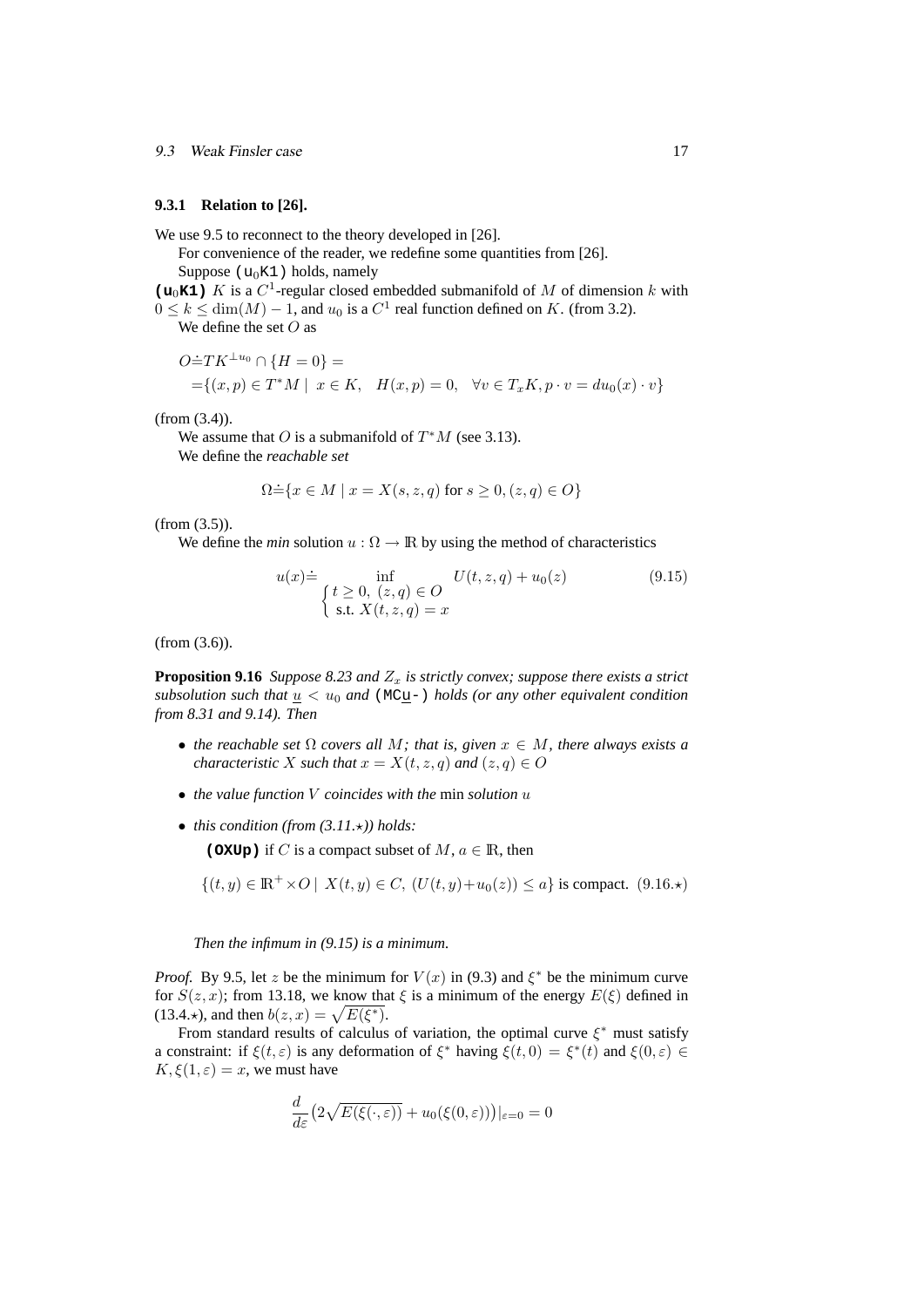which implies

$$
\frac{\int_0^1 \frac{\partial L}{\partial x} \frac{d}{d\varepsilon} \xi(t,0) + \frac{\partial L}{\partial v} \frac{d}{d\varepsilon} \dot{\xi}(t,0) dt}{\sqrt{E(\xi(\cdot,\varepsilon))}} + du_0(z) \frac{d}{d\varepsilon} \xi(0,0) = 0
$$
  

$$
0 = \int_0^1 \frac{\partial L}{\partial x} \frac{d}{d\varepsilon} \xi(t,0) - \frac{d}{dt} \frac{\partial L}{\partial v} \frac{d}{d\varepsilon} \xi(t,0) dt -
$$
  

$$
-\frac{\partial L}{\partial v}(z,\dot{\xi}(0,0)) \frac{d}{d\varepsilon} \xi(0,0) + \sqrt{E(\xi(\cdot,\varepsilon))} du_0(z) \frac{d}{d\varepsilon} \xi(0,0)
$$

which by the Euler equation becomes

$$
-\frac{\partial L}{\partial v}(z,\dot{\xi}(0,0))\frac{d}{d\varepsilon}\xi(0,0) + du_0(z)\cdot \left(\frac{d}{d\varepsilon}\xi(0,0)\right)\sqrt{E(\xi(\cdot,0))} = 0
$$

which, by arbitrariness of  $\frac{d}{d\varepsilon}\xi(0,0) \in T_zK$ , implies

$$
p^*|_{T_zK} = du_0(z)\sqrt{H(x, p^*)}
$$

(where  $p^* = \frac{\partial L}{\partial v}(z, \dot{\xi}(0, 0)))$ , and then, for  $p = p^* / \sqrt{H(x, p^*)}$ ,

$$
p|_{T_zK} = du_0(z)
$$

We have then that  $(z, p) \in O$ . By the reasonings in 12.23 on the reparameterization of the geodesics, we have proved that there exists  $(t, x, p) \in \mathbb{R}^+ \times O$  such that  $x =$  $X(t, z, p)$ .  $\Box$ 

#### **9.4 Finsler case**

Assume (Hnd) and moreover that

**(H2)**  $H \in C^2$  and H is strongly convex in the p variable (cf. 8.1) in a neighbourhood of  $\{H = 0\},\,$ 

and assume 8.23: then  $Z_x$  is always strongly convex, and  $\partial Z_x$  is a  $C^2$  submanifold of  $T_x^*M$ ; note that this implies most of the hypotheses in 8.23.

Assume moreover that a strict subsolution  $u$  does exist: in these hypotheses

**Theorem 9.17** *The geometry* (M, L) *defined in sec.13.1 is a regular Finsler Geometry, and*

- *1. V is locally semiconcave in*  $M \setminus K$  *(as defined in 2.3 in [26]), and*  $\Sigma = \{x \mid \emptyset\}$  $\exists du$ }
- *2. the closure of*  $\Sigma$  *coincides with*  $\Sigma \cup \Gamma$ *;*

*where the sets* Σ *and* Γ *are defined in 4.1 and 4.2 in part I.*

- *Proof.* 1. the proof uses the theorem 5.3 in [19], by expressing the PDE (12.1) in local coordinates (it is the same as the proof of prop. 8 in [21]).
	- 2. it is enough to prove that there are no conjugate points  $x \in \Gamma$  outside of  $\overline{\Sigma}$ . If B is any open set containing no points of  $\Sigma$ , V is  $C^1$  in B, by the semiconcavity of  $V$  (see prop. 5,9 and 10 in [21]), and the flow is a local homeomorphism. If there would be a neighbourhood B of  $x \in \Gamma$  containing no points of  $\Sigma$ , then,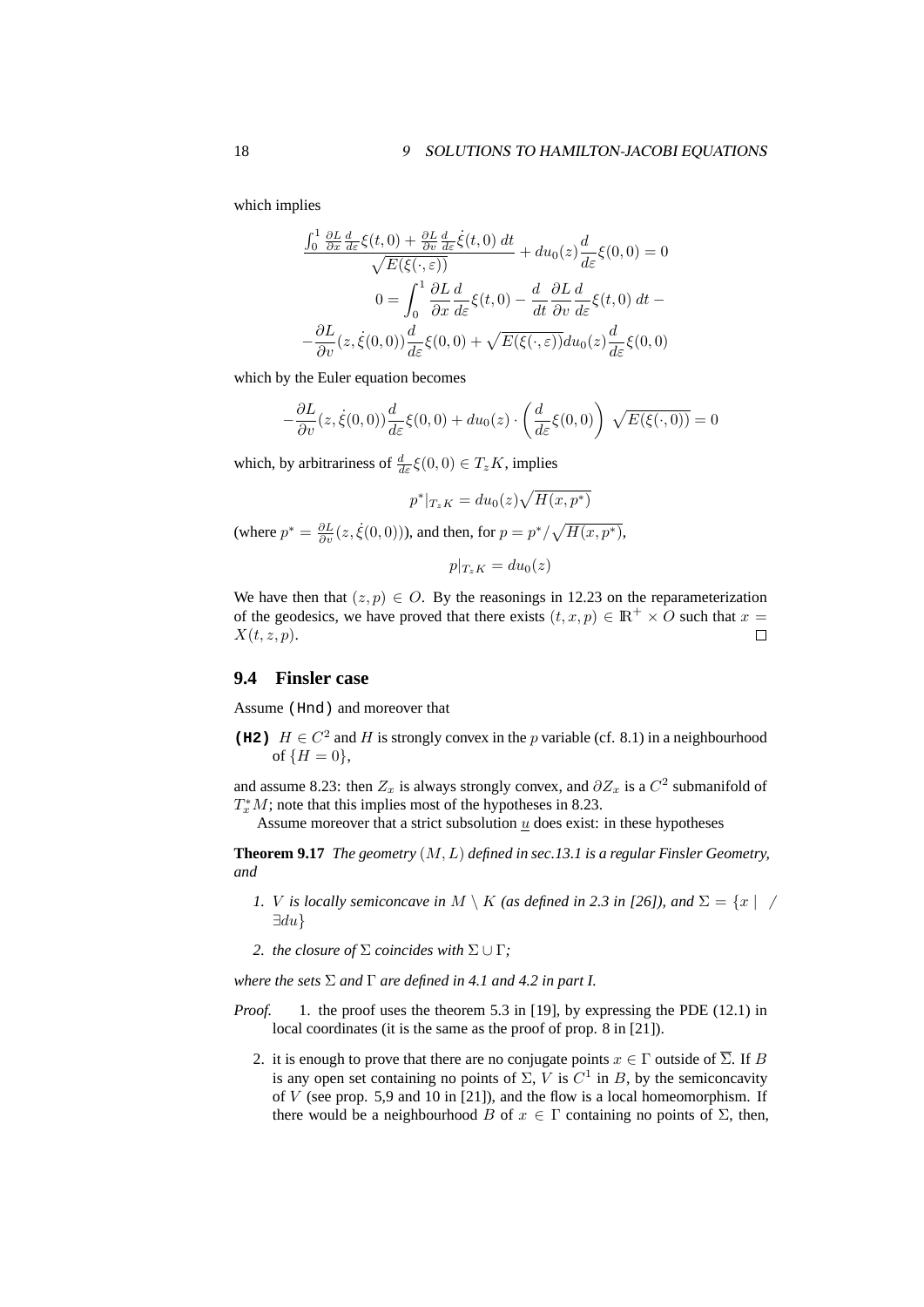#### 9.5 Some remarks 19

then there would a point  $y \in B$  and an optimal geodesic  $\xi$  for  $V(y)$  that would pass through  $x$ ; the initial segment of this geodesic would be the optimal curve for  $V(x)$ : but this is impossible, since a geodesic ceases to be minimal after it meets a conjugate point; see the first statement in prop. 14 in [21] for details.

 $\Box$ 

"Semiconcavity of V" implies some interesting properties of  $\Sigma$ , like:

- the set  $\Sigma$  may be covered by a countable number of  $C^2$  manifolds (see [1])
- moreover the singularities of du (i.e. the set  $\Sigma$ ) propagate in a way that is related to the shape of  $\partial^+u(x)$ . See [2].

#### **9.5 Some remarks**

#### **9.5.1 on the hypothesis (**∃**u)**

We comment on the hypothesis ( $\exists u$ ) of existence of a strict subsolution (see (8.20. $\star$ )). For any choice of  $c \in \mathbb{R}$ , consider the problem

$$
\{H(x, du(x)) = c \quad x \in M \tag{9.18}
$$

These family of problems has been studied in many papers; the result most relevant to our current interest is

**Theorem 9.19 (Weak KAM)** Suppose that  $H \in C^2$  and  $H(x, \cdot)$  is strongly convex *(cf. 8.1); suppose that there is a reference Riemannian Geometry such that*  $\forall k \in \mathbb{R}$  $\exists a \in \mathbb{R}$ 

$$
H(x,p) \ge k|p| - a, \quad \forall x, p \tag{9.19.}\star
$$

*and*  $\forall r \in \mathbb{R}$ 

$$
\sup\{H(x,p) \mid |p| \le r\} < \infty \tag{9.19.}\star\star
$$

*Then there exists*  $c(H) \in \mathbb{R}$ *, such that the Hamilton-Jacobi equation above admits a global viscosity solution*  $u : M \to \mathbb{R}$  *for*  $c \ge c(H)$  *and does not admit any such solution for*  $c < c(H)$ *.*  $c(H)$  *is called* the critical value.

In the case where M is the n-dimensional torus  $T<sup>n</sup>$ , this theorem is due to P.L. Lions, G. Papanicolaou & S.R.S. Varadhan [28]; for  $M$  an arbitrary compact connected manifold it is due to A. Fathi [10]. A more complete discussion of history and applications of this result may be found in [11].

**Remark 9.20** *It may be interesting also to study whether the hypotheses (9.19.*?*) and*  $(9.19. \star \star)$  may be replaced by more intrinsic hypotheses: indeed they imply that the *Finsler metric spaces associated to (9.18) when*  $c > c[h]$  *are complete; so, maybe, it should be enough to assume directly that those Finsler metric spaces are backward complete, without resorting to an auxiliary Riemannian structure.*

More recently, in the case where M is the n-dimensional torus  $T<sup>n</sup>$ , some results on the regularity of critical solutions have appeared in [12]

**Theorem 9.21 (6.2 in [12])** *Suppose*  $M = T^n$ *. Suppose that*  $H$  *is continuous, and for*  $all x \in T^n, a \in \mathbb{R},$ 

•  $\{p \mid H(x, p) \leq a\}$  *is convex*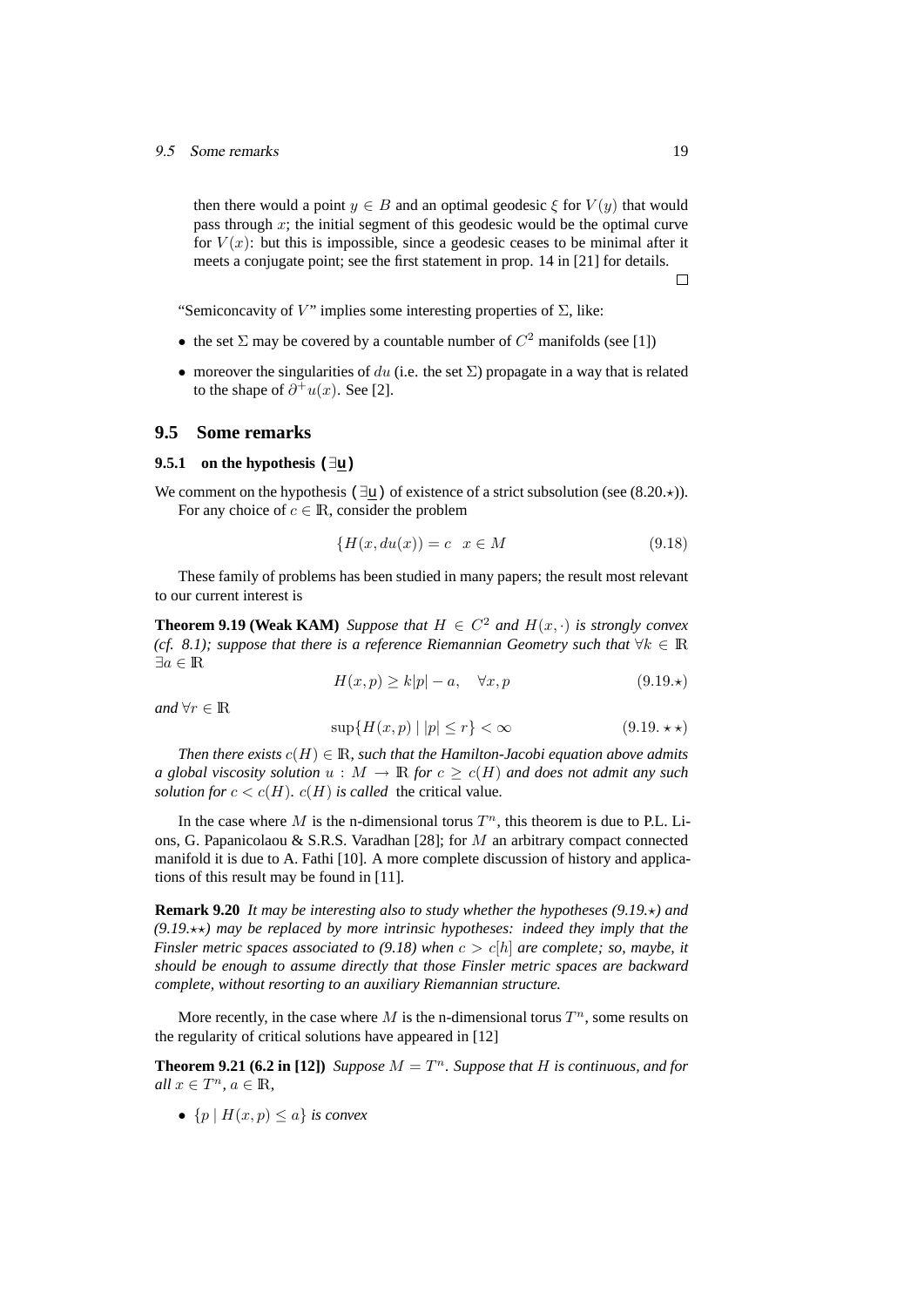$$
\liminf_{p \to \infty} H(x, p) = \infty
$$

*uniformly in* x *(see also 8.14 and*  $(11.1.*)$ *)* 

• 
$$
\partial \{p \mid H(x, p) \le a\} = \{p \mid H(x, p) = a\}^{23}
$$

*Let* A *be the generalized projected Aubry set.*

*There exists a* C 1 *critical subsolution, which is strict in every open subset whose closure is disjoint from* A*.*

In view of these theories, we understand that our assumption ( $\exists u$ ) is roughly saying that for our problem (7.1) <sup>24</sup> the critical value  $c(H) < 0$  is negative.

Note that the hypotheses in above theorems are quite stringent; since our problem (7.1) is obtained from (9.18) fixing  $c = 0$ , we are asking hypotheses (such as 8.23) only on Z, or on H in a neighbourhood of  $\{H = 0\}$ : this allows for much generalized hypotheses.

#### **9.5.2 . . . on completeness, and the time parameter:**

In the case of the eikonal problem (7.6) on Riemannian manifolds, if we set  $u \equiv 0$ , since  $U(t, z, q) = 2t$  for geodesics, we obtain that the condition (MCu) defined in 9.3 is exactly saying that the Riemannian space  $M$  is (geodesically) complete.

Indeed, it was shown in thm 3.1 in [21] that

**Theorem 9.22** *problem (7.6) has an unique viscosity solution* u *in the class of continuous functions that are bounded from below, and*  $u(x) = d(x, K)$  *where*  $d(x, K)$  *is the Riemannian distance from* x *to* K

all this under the assumption that the space  $M$  be complete.

In the more general case that we are studying here, the completeness hypothesis is substituted by the hypothesis (MCu-) (in the weak Finsler case); this suggests that

$$
U(t, z, q) - \underline{u}(X(t, z, q))
$$

is a *natural choice of time parameter* for the characteristics (a sort of "arc parameter").

#### **9.5.3 Boundary value problems**

Let  $\Omega$  be an open subset of a differentiable manifold. Consider the problem

$$
\begin{cases}\nH(x, Du(x)) = 0 & \text{in } \Omega \\
u(x) = u_0(x) & \text{when } x \in \partial\Omega.\n\end{cases}
$$
\n(9.23)

The theory in this paper does not directly include boundary value problems. To include it, we may set  $M = \overline{\Omega}$ ,  $K = \partial \Omega$  and consider M to be a manifold with boundary. This needs many adjustments in the hypotheses.

•

<sup>&</sup>lt;sup>23</sup>as noted in 8.26, this last hypothesis is equivalent to the hypothesis  $\{p \mid H(x,p) \leq a\}$  ${\overline{p | H(x, p) \lt a}}$ ; this is as asking  $Z_x = \overline{A_x}$  (that was required in 8.23) for all problems  $H - a = 0$ .

 $^{24}$ or maybe for the equivalent problem (12.1)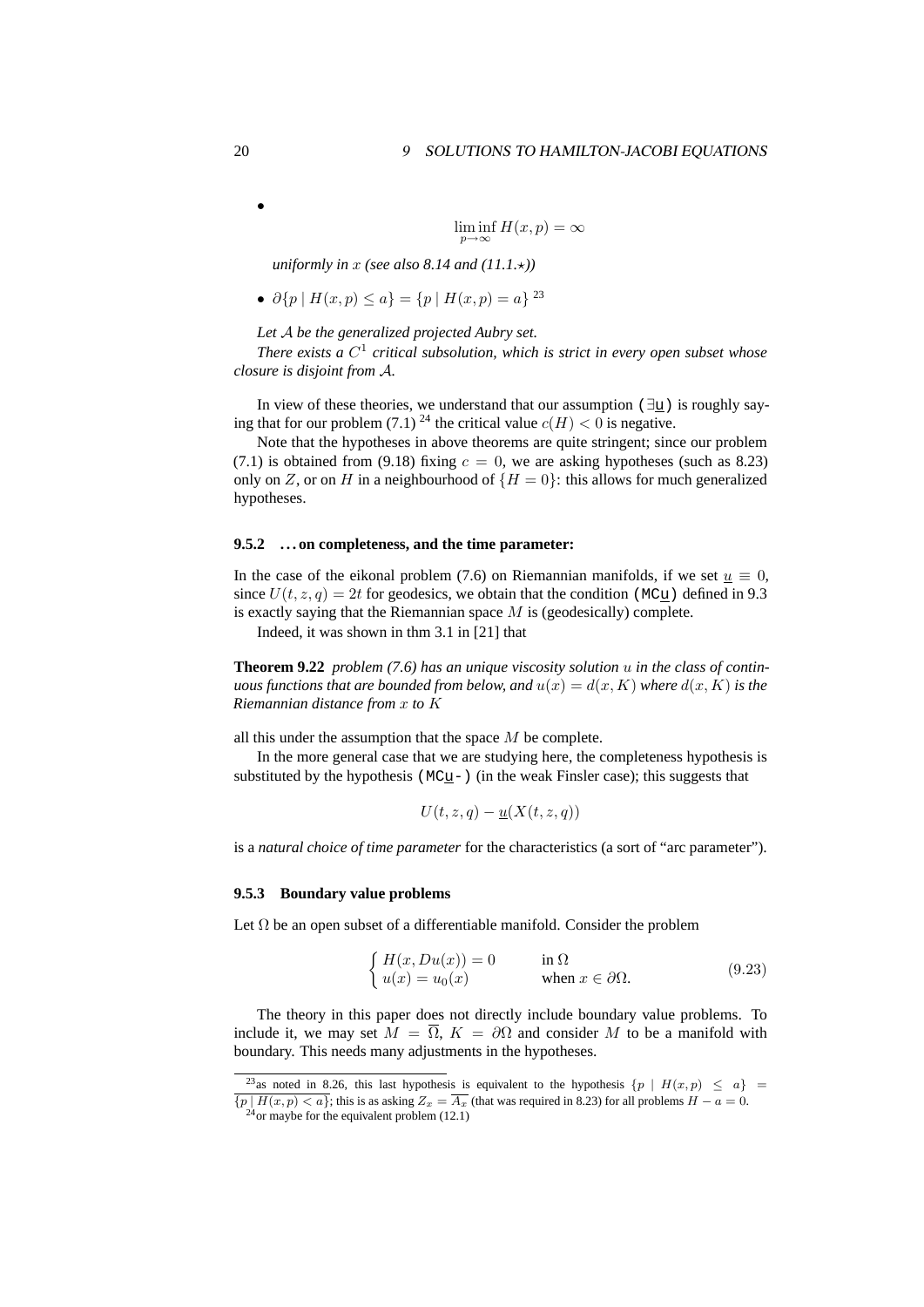## **10 Examples**

The other uniqueness results that we know of do not explicitely state a "completeness" hypothesis; <sup>25</sup> we now provide some examples where this hypothesis is relevant.

**Example 10.1** *If we state the simple problem*  $M = (-1, 1) \subset \mathbb{R}$ *,*  $K = \{0\}$ *,*  $u_0(0) =$ 0*,*  $H(x,p) = |p|^2 - 1$ , then <sup>26</sup> we are giving to M the usual euclidean structure  $\hat{H} = |\cdot|^2$ ; we readily see that this problem has two viscosity solutions bigger than  $u \equiv -2$ *: but this problem violates the hypothesis on completeness.* 

Another (graphically much nicer) example is:

**Example 10.2**  $M = \mathbb{R}^2$ ,  $H(x, p) = |p|^2 - 1$ ,  $K = \{x \mid x_1 = -x_2^2/4\}$ ,  $u_0(x) = x_1$ .



Figure 1:  $u^{**}(x)$  in example 10.2

*This example satisfies condition* ( $\exists$ <u>u</u>), and we may choose  $\underline{u}(x) = -\sqrt{|x|^2 + 1}$ (as in (3.18) in [26]), but there is no strict subsolution <u>u</u> such that  $\underline{u} \le u_0$  on K, and *which satisfies* (MCu-)*. This problem has two viscosity solutions:*

$$
u^*(x) \doteq \begin{cases} \n u^*(x) & \text{if } x_1 \\ \n u^{**}(x) & \text{if } x_1, \ (1 - \sqrt{x_2^2 + (x_1 + 1)^2}) \n \end{cases}
$$

*the second solution is a patchwork of a cone and a plane, which intersect in the parabola*  $\{(x_1, x_2, x_3) | x_1 = x_3 = -x_2^2/4\}$ *. See fig. 1.* 

## **10.1 Asymmetric eikonal example**

Let  $M = \mathbb{R}$ , let

$$
\hat{H}(x,p) = \begin{cases} p^2 e^{-2x} & \text{if } p \ge 0\\ p^2 e^{2x} & \text{if } p < 0 \end{cases}
$$

<sup>&</sup>lt;sup>25</sup> sometimes the "backward completeness" is implicitely assumed: this is the case when the ambient space  $M$  is compact

<sup>&</sup>lt;sup>26</sup>note that we assumed that M must be a borderless manifold: then, if  $M \subset \mathbb{R}$ , M must be an open subset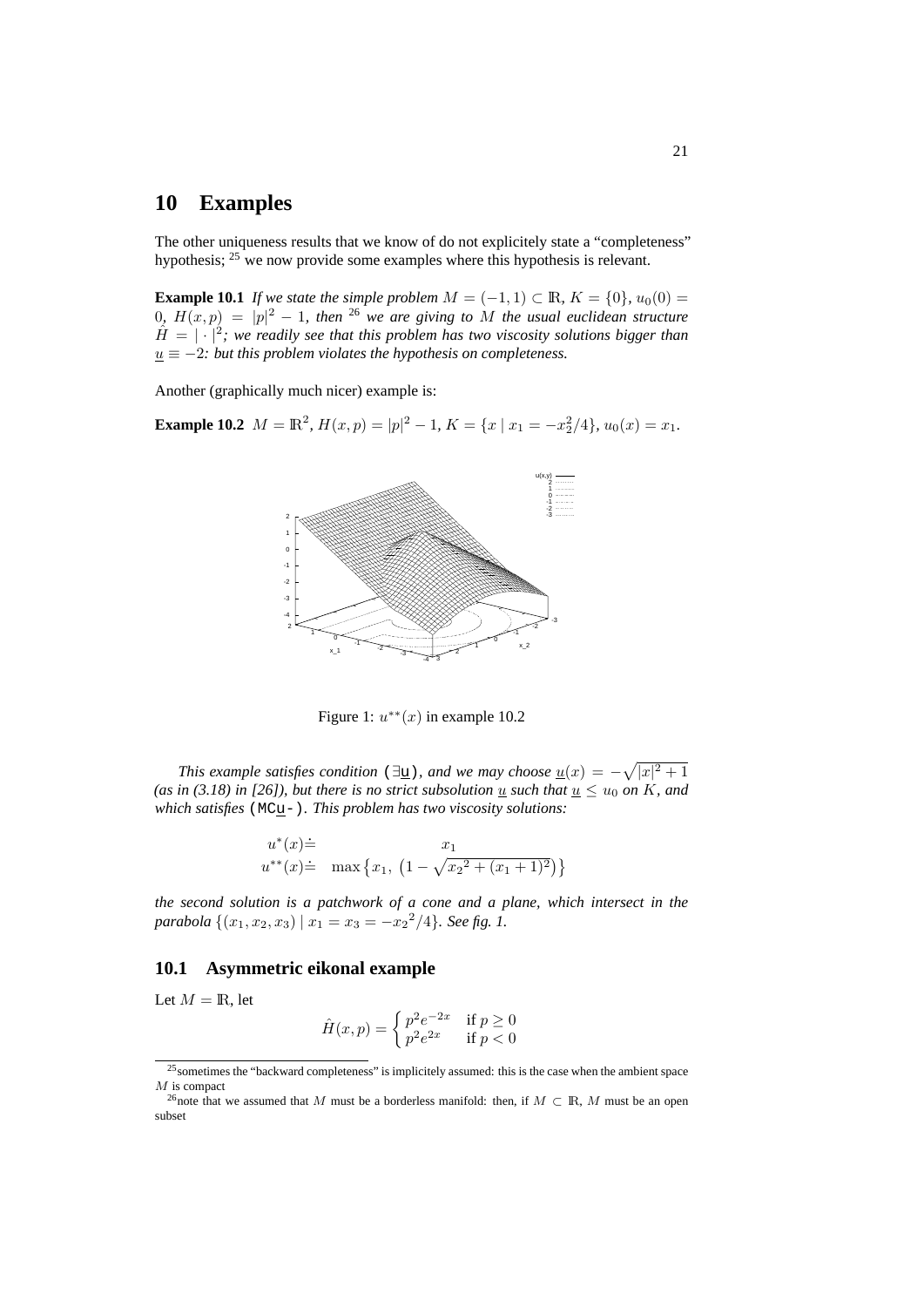We formulate the Hamilton-Jacobi eikonal problem

$$
\begin{cases}\n\hat{H}(x, Du(x)) - 1 = 0 & \text{for } x \neq 0 \\
u(0) = 1\n\end{cases}
$$
\n(10.3)

The above has two regular solutions,

$$
u_1(x) = e^x, \quad u_2(x) = e^{-x}
$$

We set  $\underline{u} = 0$ .

We can easily solve for the characteristic functions (9.9) satisfying  $\hat{H}(X, P) = 1$ : for the case  $P(0) = q > 0$  we define  $z = \log q$ ,  $X(0) = z$ 

$$
\dot{X} = 2Pe^{-2X}, \quad \dot{P} = 2P^2e^{-2X}, \quad \dot{U} = 2P^2e^{-2X}
$$

If we choose  $\hat{H}(z, q) = 1$  then  $\hat{H}(X, P) = 1$  for all t, and these become

$$
\dot{X} = 2P^{-1}, \quad \dot{P} = 2, \quad \dot{U} = 2
$$

and since  $du(X(t)) = P(t) = e^{X(t)} = P(0) + 2t$ , we obtain

$$
X(t) = \log(q + 2t), \ P(t) = q + 2t, \ U(t) = 2t
$$

that is defined for  $t \in (t^-, t^+)$  with  $t^- = -q/2$ ,  $t^+ = \infty$ . Similarly if  $P(0) = q < 0$ , we define  $z = -\log(-q)$ ,  $X(0) = z$ , then

$$
X(t) = -\log(-q + 2t), \ P(t) = q - 2t, \ U(t) = 2t
$$

that is defined for  $t \in (t^-, t^+)$  with  $t^- = q/2$ ,  $t^+ = \infty$ .

Coupling them with the initial conditions in (10.3), they become

$$
X(t) = \log(1+2t), \ P(t) = 1+2t, \ U(t) = 1+2t
$$

and

$$
X(t) = -\log(1+2t), \ P(t) = -1-2t, \ U(t) = 1+2t
$$

Let  $\hat{L}$  be a Lagrange dual to  $\hat{H}$ , as per (12.25):

$$
\hat{L}(x,p) = \begin{cases} \frac{1}{4}v^2e^{2x} & \text{if } v \ge 0\\ \frac{1}{4}v^2e^{-2x} & \text{if } v < 0 \end{cases}
$$

and  $(\mathbb{R}, \hat{L})$  is a Finsler Geometry <sup>27</sup>. We then define the Finsler distance  $b(x, y)$  as in (8.28); in this specific case,

$$
2b(x,y) = \begin{cases} e^y - e^x & \text{if } y > x \\ e^{-y} - e^{-x} & \text{if } y < x \end{cases}
$$
 (10.4)

From the above equations and theorem 9.14, we derive that the space  $(\mathbb{R}, \hat{L})$  is forward complete, but not backward complete; and indeed there are 4 viscosity solutions that are bounded from below, namely

 $u_1, \quad u_2, \quad u_1 \wedge u_2, \quad u_1 \vee u_2$ 

 $^{27}$  according to our definition in sec.13.1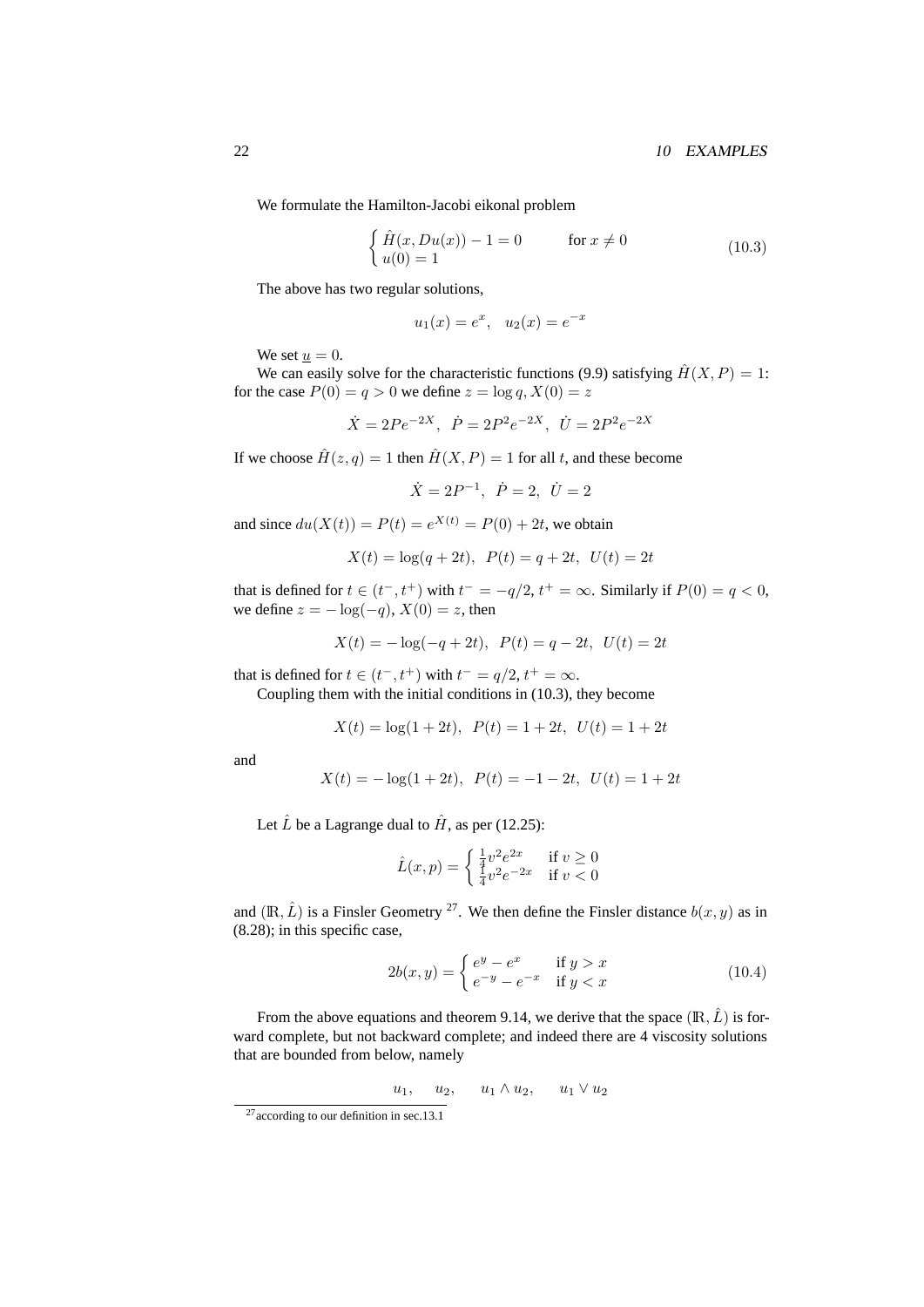We reformulate (10.3) with different conditions

$$
\begin{cases}\n\hat{H}(x, Du(x)) - 1 = 0 & \text{for } x \notin \mathbb{N} \\
u(x) = u_0(x) \dot{=} 2e^{-x} & \text{for } x \in \mathbb{N}\n\end{cases}
$$
\n(10.5)

In this case, the problem

$$
V(x) = \inf_{z \in \mathbb{N}} u_0(z) + 2b(z, x)
$$

has no minimum: indeed

$$
V(0) = \inf_{y \in \mathbb{N}} e^{-y} + 1
$$

## **11 Comparison with previous results**

### **11.1 Comparison with [31]**

We compare our approach to Hamilton-Jacobi problems with this result, found as Proposition 3.1 in Siconolfi's [31]

**Proposition 11.1** *Let*  $M = \mathbb{R}^n$ . <sup>28</sup> *Suppose that*  $H(x, 0) < 0$ . <sup>29</sup> *Suppose H is continuous, and*

$$
\partial(\mathring{Z}_x) = \{ p \mid H(x, p) = 0 \} \quad \forall x
$$

*and*

$$
\liminf_{|p| \to \infty} H(x, p) > 0 \tag{11.1.}\star
$$

*locally uniformly in* x*.*

*Then*  $Z_x$  *is compact (uniformly w.r.t x), and F is locally bounded (by (11.1.*\*)). *Moreover the maps*  $x \mapsto Z_x$  *and*  $x \mapsto \partial Z_x$  *are Hausdorff–continuous. Consequently* F *is continuous.* <sup>30</sup>

Following the discussion in 7.8, we state that we prefer to avoid an hypotheses as  $(11.1.*)$ , which is not local around  $\{H = 0\}$ ; the above theorem may be compared then to theorem 9.4.

We point out that [31] addresses also the case when  $Z_x$  is not convex: it then builds a solution of (7.1) by a sup-inf formula, which provides a viscosity solution of the convexified of (7.1). We do not address the case where  $Z_x$  is not convex in this paper.

Again, in the case  $M = \mathbb{R}^n$ , Proposition 2.2 in [31] proves that

**Theorem 11.2** *Suppose*  $M = \mathbb{R}^n$ *. Suppose that*  $H(x, 0) < 0$ *. Suppose that* H *is continuous and (11.1.* $\star$ *) and*  $Z_x$  *is convex and* 

$$
\partial(\mathring{Z}_x) = \{ p \mid H(x, p) = 0 \} \ \forall x
$$

*Assume the condition 2.9 in [31], namely there exist*  $a, b > 0$ 

$$
H(x,p) < 0 \ \forall x, p \ with \ |p| < \frac{a}{|x| + b} \tag{11.2.}\star
$$

<sup>&</sup>lt;sup>28</sup>The original proposition assumes  $\overline{M} = \mathbb{R}^n$ ; but the adaptation to having M a manifold would be straightforward.

<sup>&</sup>lt;sup>29</sup>We may generalize the condition  $H(x, 0) < 0$  to (8.20. $\star$ ), by using 12.15

<sup>&</sup>lt;sup>30</sup>Since  $Z_x$  is compact (uniformly w.r.t x) then  $x \mapsto Z_x$  is Hausdorff–continuous iff it is Kuratowski– continuous.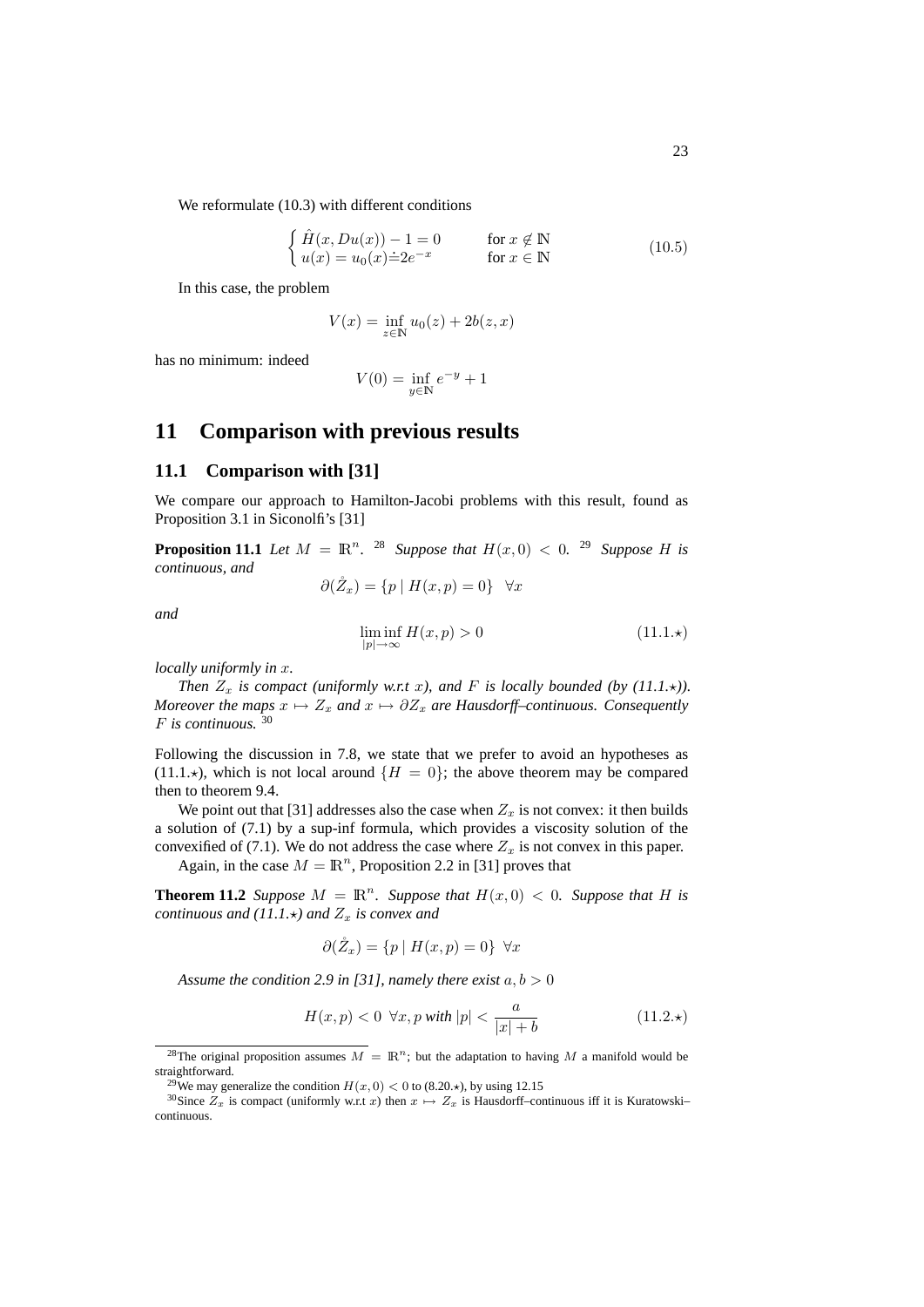*Then*

$$
u(x) \dot{=} S(a, x)
$$

is the unique viscosity solution of  $H(x, du(x)) = 0$  (for  $x \neq 0$ ) in the class of continu*ous functions*  $v : M \to \mathbb{R}$  *such that* 

$$
\liminf_{|x| \to \infty} v(x) = \infty \tag{11.2.} \star \star
$$

*and*  $v(0) = 0$ *.* 

We now understand that  $(11.2.)$  is a "completeness condition", since it implies that the space  $(M, b)$  (defined with  $u = 0$ ) is complete. Indeed the condition (11.2. $\star$ ) is equivalent to: there exist  $a, b > 0$ 

$$
L(x,v) \ge \frac{a|v|}{|x|+b} \tag{11.3}
$$

(that is the condition 1.7 in [31]).

In this paper we have shown that, indeed, a completeness assumption is fundamental to achieve uniqueness of solution; we have also remarked that, due to the asymmetry of the equation and of the metric, we may distinguish a backward and a forward completeness hypothesis, and that the correct one is the "backward completeness assumption". So our theorem 9.5 clearly generalizes the above theorem.

### **11.2 Comparison with [24]**

We show how this paper naturally follows and generalizes the paper [24]. We assume (Hnd) and 8.23, and that  $Z_x$  is strictly convex for all x.

Consider the conditions that were introduced in [24]:

- **(MC)**  $((M, H)$  *is characteristically complete*) we can solve (9.9) for all times, that is, we have a flow  $(X, P) : \mathbb{R} \times T^*M \to T^*M$  whenever the initial conditions  $X(0) = z, P(0) = q$  satisfy  $H(z, q) = 0$ .
- (G<u>u</u>) there exists a strict subsolution <u>u</u> and constants  $c' > c > 0$  such that

$$
c' \ge \frac{d}{dt}U - \frac{d}{dt}(\underline{u}(X)) \ge c
$$

for any characteristic  $(X, P, U)$  (such that  $H(X, P) = 0$ ), that is,

$$
c' \ge (p - d\underline{u}(x)) \cdot \frac{\partial}{\partial p} H(x, p) \ge c
$$

for all  $(x, p) \in T^*M$  such that  $H(x, p) = 0$ .

These conditions were used in [24], were it was proven that they imply existence and uniqueness of the viscosity solution.

We show a sequence of simple implications that involve these conditions.

**Proposition 11.4** • *if* M *is compact, then the maximal times (defined in (9.10) and* (9.11)) are  $t^+ \equiv \infty$ ,  $t^- \equiv -\infty$ , and this is equivalent to saying that (MC) *holds;*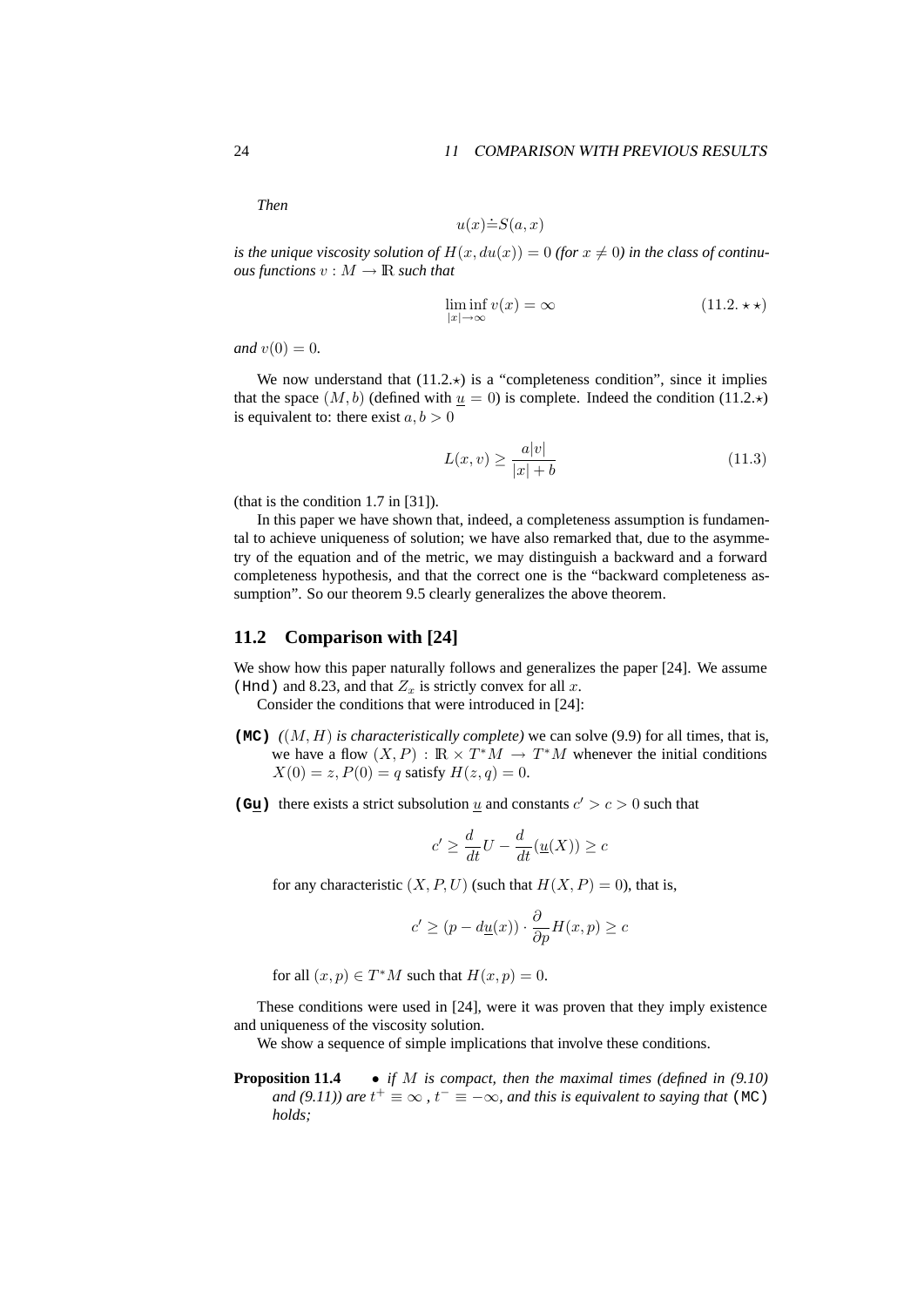*suppose that*  $Z_x$  *is strictly convex; take any*  $x \in M$ *, and p in the border of*  $Z_x$ *, that is,*  $H(x,p) = 0$ ; let  $T_p Z_x \subset T_x^* M$  be the hyperplane tangent to  $Z_x$  in the *point*  $p$ : this hyperplane intersects  $Z_x$  only in the boundary, and it is perpendic*ular to*  $\frac{\partial}{\partial p}H(x,p)$  *(see fig. 2); whereas the point*  $(x, d\underline{u}(x))$  *is contained in the internal part of*  $Z_x$ *; then, we obtain that* 

$$
(p - d\underline{u}(x)) \cdot \frac{\partial}{\partial p} H(x, p) > 0 \tag{11.4.}
$$



Figure 2: condition (Gu)

*The above reasoning shows that, if*  $M$  *is compact and if*  $Z_x$  *is strictly convex and*  $C^1$ , we obtain that any strict subsolution  $\underline{u}$  satisfies (G $\underline{u}$ )

• the conditions (G<u>u</u>, MC) readily imply (MC<u>u</u>): indeed, (MC) says that  $t^+$  =  $\infty, t^- = -\infty$ *, and* (G<u>u</u>) *implies*,

$$
c't \ge U(t, z, q) - \underline{u}(X(t, z, q)) - (U(0, z, q) - \underline{u}(X(0, z, q))) =
$$
  
= 
$$
\int_0^t (P(t, z, q) - d\underline{u}(X(t, z, q))) \cdot \frac{\partial}{\partial p} H(X, P) \ge ct
$$

*so that*

$$
c't \ge U(t, z, q) - \underline{u}(X(t, z, q)) \ge ct
$$

The last point shows that the hypotheses ( $MCu$ ) generalizes the conditions ( $Gu$ ,  $MC$ ): then the results in this paper generalize the results in [24].

## **12 Proofs**

#### **12.1 Reduction to a simpler problem**

The main tool to prove the results is to reduce the model problem (7.1) to an equivalent simpler problem.

We assume that  $(\exists u)$  holds (see  $(8.20.)$ ).

We substitute the problem  $(7.1)$  that we are studying, with the problem

$$
\begin{cases}\n\hat{H}(x, Du(x)) - 1 = 0 & \text{in } M \setminus K \\
u(x) = \hat{u_0}(x) & \text{when } x \in K.\n\end{cases}
$$
\n(12.1)

We then study how the conditions and hypotheses are affected. To this end, we construct  $\hat{H}$  in two steps: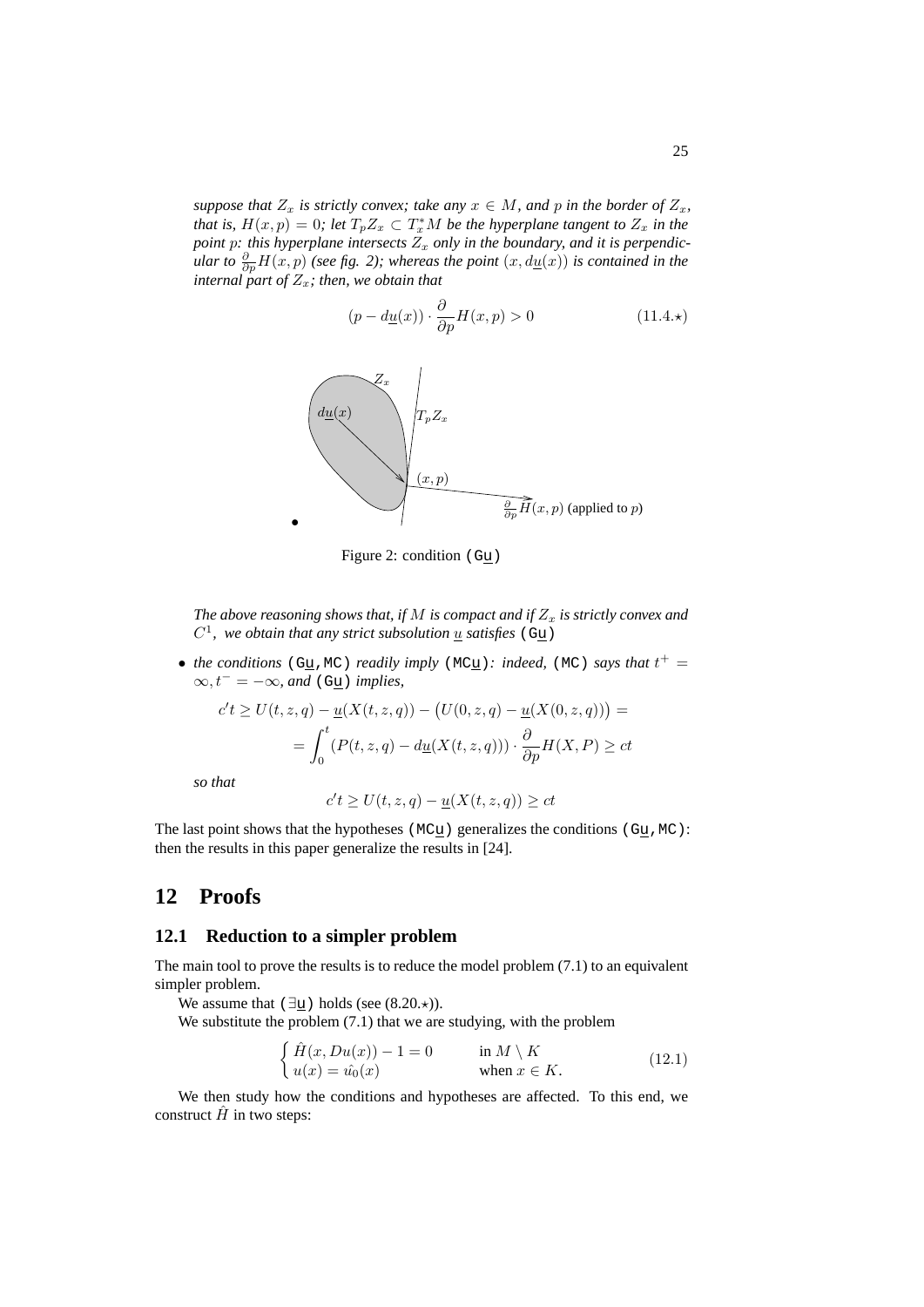1. We define

$$
\widetilde{H}(x,p) \doteq H(x,p + d\underline{u}(x)) \quad , \quad \hat{u_0} \doteq u_0 - \underline{u} \quad . \tag{12.2}
$$

As shown in 8.12 and 12.15, if V is the value of 7.1,  $\tilde{V} = V - u$  is the value solution of

$$
\begin{cases} \widetilde{H}(x, D\widetilde{u}(x)) = 0 & \text{in } M \setminus K \\ \widetilde{u}(x) = \widetilde{u_0}(x) & \text{when } x \in K. \end{cases}
$$

and similarly for viscosity solutions.

The above transformation implies that  $\widetilde{H}(x, 0) < 0$ , and basilarly say that we can assume that  $u = 0$  in our proofs, with no loss of generality.

2. Assume 8.23. We now define

$$
\tilde{Z}_{x} \dot = \left\{ p \mid \tilde{H}\left(x,p\right) \leq 0 \right\}
$$

 $\tilde{Z}_x$  is a convex set; we define then the gauge function  $j_z$  of  $\tilde{Z}_x$  as

$$
j_x(p) \doteq \inf \left\{ t > 0 \mid p/t \in \tilde{Z}_x \right\}
$$

and eventually we define

$$
\hat{H}(x,p)\dot{=}(j_x(p))^{2}
$$

Summarizing,  $\hat{H}$  is built from H (or from Z) by

$$
\hat{H}(x, p) \doteq \inf \left\{ t^2 \mid t > 0 \text{ s.t. } H\left(x, \frac{p}{t} + d\underline{u}(x)\right) \le 0 \right\} =
$$
\n
$$
= \inf \left\{ t^2 \mid t > 0 \text{ s.t. } \left(\frac{p}{t} + d\underline{u}(x)\right) \in Z_x \right\} \tag{12.3}
$$

We call  $\hat{H}$  the gauge Hamiltonian.

**Remark 12.4** *A similar transformation is used in studying the existence of periodic solutions to (9.9) in symplectic manifolds; see thm 3.4 in* §*3.5 in [22], or chap. I sec. 7 ex. 2 in [8]; the main difference being that in those theorems it is assumed that*  $\{(x, p) \mid H(x, p) \leq 0\}$  *is convex, and*  $\hat{H}$  *is built from*  $\{H \leq 0\}$ *, and not sectionwise as above.*

By the definition,  $\hat{H}$  is positively 2-homogeneous, ie

$$
\forall \lambda \ge 0 \qquad \hat{H}(x,\lambda p) = \lambda^2 \hat{H}(x,p) \tag{12.5}
$$

It is easily proved (by the definition of  $\hat{H}$ ) that  $(\hat{H}(x, p) - 1)$  has the same sign of  $\tilde{H}(x, p)$ : then, u is a viscosity solution for  $\hat{H}$  iff it is a viscosity solution for  $\tilde{H}$ .

Suppose that  $H \in C^{1,1}$  in a neighbourhood of  $\{H = 0\}$ , and  $\hat{H}$  as well. We do not know a priori if the characteristics curves of H and the characteristics curves of  $\hat{H}$ are related: the idea being that, they are related if  $(Hnd)$  holds for  $H$ . We explore this idea in sections 12.3 and 12.4.

**Remark 12.6** *We easily see that, if*  $p \neq 0$ *, there is only one value of t such that* 

$$
\tilde{H}\left(x,\frac{p}{t}\right) = 0 \quad ,
$$

*and it is*  $t = \sqrt{\hat{H}(x, p)}$ .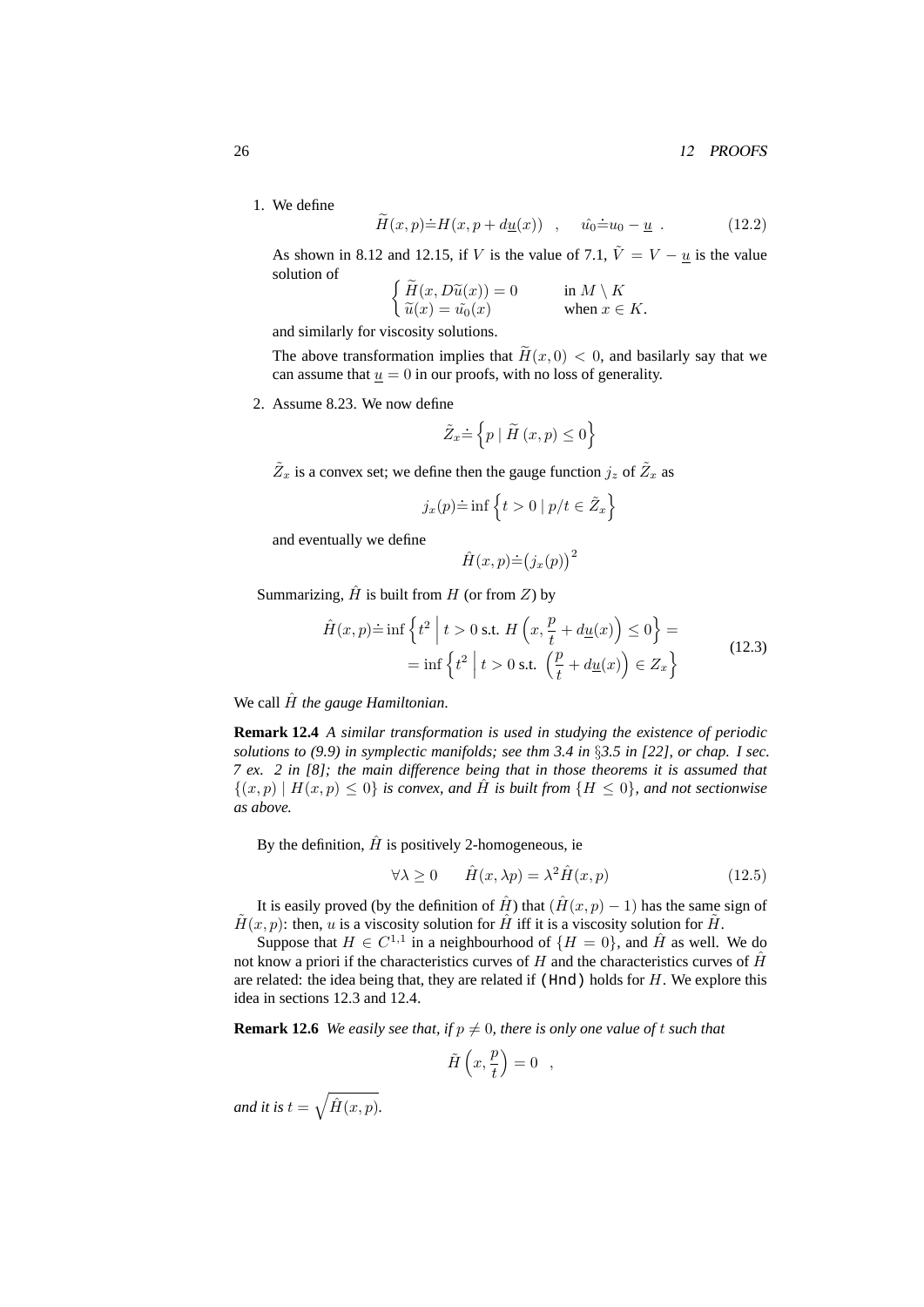#### **12.2 Comparison Theorem**

This section is devoted to the proof of this result.

**Theorem 12.7** *Assume 8.23 on* Z*, that* u *exists, and that the asymmetric metric space* (M, b) *is backward complete. Suppose that* u *is a viscosity subsolution and* v *is a supersolution of*  $H(x, du(x)) = 0$  *for*  $x \in M \setminus K$  *whereas*  $u \le v$  *on* K, and suppose *that*  $v \geq u + c$  *for a constant*  $c \in \mathbb{R}$ *: then*  $u \leq v$ *.* 

If M is a complete Riemannian manifold and  $H(x, p) = |p|^2 - 1$ , we may choose  $u \equiv 0$ : then b is equal to the Riemannian distance d; when moreover  $u_0 = 0$ , problem (7.1) reduces to the eikonal equation (7.6), whose viscosity solution is the distance  $d_K(x) \doteq d(x, K)$  from K; Thm. 3.1 in [21] (see 9.22 here) proves that  $d_K$  is the unique solution in the class of continuous functions bounded from below.<sup>31</sup>

To prove the above theorem, we will use the following result from prop. 4.3 in Camilli and Siconolfi  $[5]$ <sup>32</sup>

**Proposition 12.8 (prop. 4.3 in [5])** *Let*  $\Omega \subset M$  *be open. For any*  $f : \Omega \to \mathbb{R}$  *continuous, we define the Clarke generalized differential as*

$$
\partial f(x) \doteq c \circ \{ p \in T_x^*M \mid \exists (x_n) \subset \Omega, \exists df(x_n) \doteq p_n, (x_n, p_n) \to (x, p) \text{ in } T^*M \}
$$

where  $co(A)$  is the convex envelope of a set  $A\subset T^*_xM$ . Consider a problem  $H(x,du(x))=0$  $0$  such that 8.23 holds on  $Z = \{H \leq 0\}$ .

- v *is a supersolution of*  $H(x, dv(x)) = 0$  *in*  $\Omega$  *iff for any*  $x \in \Omega$  *and any Lipshitz continuous*  $\phi$  *which is subtangent to* v *at* x *there exists*  $p \in \partial \phi(x)$  *such that*  $H(x,p) \geq 0$
- Any subsolution of  $H(x, du(x)) = 0$  is Lipshitz continuous, and for all  $p \in$  $\partial u(x)$  *we have*  $H(x, p) \leq 0$

Using this result we can simplify the proof in [21], and yet prove the general theorem 12.7 here proposed.

By means of the transformation in (12.2), we assume without loss of generality that  $u \equiv 0$ , and we replace the problem at hand with the problem (12.1). Let

$$
h(x,p)\dot{=}\sqrt{\hat{H}(x,p)}
$$

in the following.

As in the work of Kružhkov [16], we consider the transformed functions  $\tilde{u} = -e^{-u}$ and  $\tilde{v} = -e^{-v}$ , which are respectively a viscosity subsolution and a supersolution of

$$
\begin{cases}\nh(x, dv) + v = 0 & \text{in } M \setminus K, \\
v = -e^{-u_0} & \text{on } K\n\end{cases}
$$
\n(12.9)

(see proposition 6 in [21]) moreover,  $0 > \tilde{v} \ge -e^{-\inf v} \ge -e^{-c}$  and  $\tilde{u} < 0$ .

We establish a comparison result for this last problem  $(12.9)$ : this clearly implies the above theorem. We fix  $C = e^{-c}$ . We argue by contradiction, and suppose that  $\tilde{u}$  and  $\tilde{v}$  are resp. a subsolution and a supersolution of (12.9),  $0 > \tilde{v} \geq -C$ ,  $\tilde{u} < 0$ , and that at a point  $\bar{x}$  we have  $\tilde{u}(\bar{x}) = 2\varepsilon + \tilde{v}(\bar{x})$  with  $\varepsilon > 0$ .

We apply the Kružhkov transformation to above proposition 12.8 and state that

 $31$ Moreover the proof of Thm. 3.1 contains a comparison result between super and sub solution.

<sup>&</sup>lt;sup>32</sup>The proof in [5] is stated assuming that  $\Omega \subset \mathbb{R}^n$ , but the result can be generalized to manifolds, using local coordinates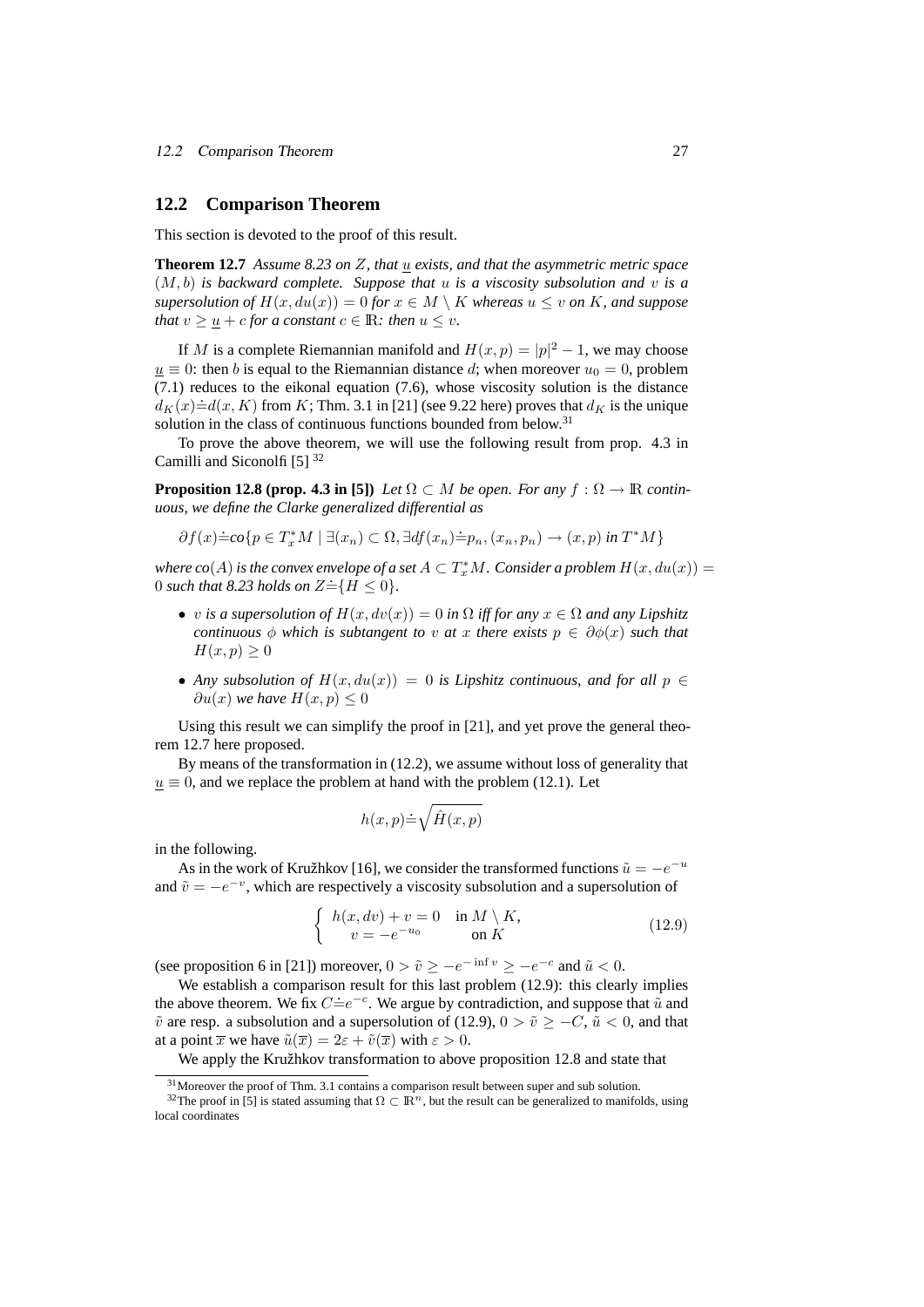- for any  $x \in M \setminus K$  and any Lipshitz continuous  $\phi$  which is subtangent to  $\tilde{v}$  at x there exists  $p \in \partial \phi(x)$  such that  $h(x, p) + \tilde{v}(x) \ge 0$
- $\tilde{u}$  is locally Lipshitz continuous, and for any  $x \in M \setminus K$  and for all  $p \in \partial \tilde{u}(x)$ we have  $h(x, p) + \tilde{u}(x) \leq 0$

Let  $B(x)=b(x,\overline{x})$ . By 9.2 and 9.7 we know that B is a viscosity solution of  $h(x, -p) - 1 = 0$  for  $x \neq \overline{x}$ : then for all  $x \in M$  and all  $p \in \partial B(x)$ ,  $h(x, -p) \leq 1$ . Let

$$
\Psi(x) = \tilde{u}(x) - \tilde{v}(x) - \varepsilon B(x)
$$

This function is bounded from above by C; moreover  $\Psi(\overline{x}) = 2\varepsilon$ : then sup  $\Psi$  will be positive, and realized in the region  $\{x \mid \varepsilon B(x) \leq C\}$  which is a backward closed ball. By the Hopf–Rinow–like theorem 8.31 since the metric space  $(M, b)$  is backward complete, then the backward closed balls are compact: so  $\Psi(x)$  has a positive maximum in a point  $\hat{x}$ . This means that the function  $\tilde{u}(x) - \varepsilon B(x)$  is a Lipschitz subtangent of  $\tilde{v}(x)$ at  $\hat{x}$ .

We know that  $\Psi(\hat{x}) \ge \Psi(\overline{x}) = 2\varepsilon$ , while  $\Psi(x) \le 0$  for all  $x \in K$ : then  $\hat{x} \notin K$ . Then by (the transformed version of) 12.8, there exists  $p \in \partial(\tilde{u}(x) - \varepsilon B(x))$  such that  $h(x, p) + \tilde{v}(x) \geq 0.$ 

At the same time  $p = p' + p''$  with  $p' \in \partial \tilde{u}(x)$  and  $p'' \in \partial (-\varepsilon B(x))$ : then (again by 12.8)  $h(\hat{x}, p') + \tilde{u}(\hat{x}) \leq 0$ ; at the same time, as noted above,  $h(\hat{x}, p''/\varepsilon) - 1 \leq 0$ that is  $h(\hat{x}, p'') \leq \varepsilon$ .

Since  $h(x, \cdot)$  is convex and 1-homogeneous, summing up we obtain

$$
h(\hat{x}, p) \le h(\hat{x}, p') + h(\hat{x}, p'') \le -\tilde{u}(\hat{x}) + \varepsilon
$$

while  $h(x, p) + \tilde{v}(x) \geq 0$ : this entails

$$
-\tilde{v}(x) \le h(x, p) \le -\tilde{u}(\hat{x}) + \varepsilon
$$

or

$$
\tilde{u}(\hat{x}) - \tilde{v}(\hat{x}) \le \varepsilon
$$

whereas

$$
\tilde{u}(\hat{x}) - \tilde{v}(\hat{x}) \ge \Psi(\hat{x}) \ge \Psi(\overline{x}) \ge 2\varepsilon
$$

achieving contradiction.

## **12.3 Equivalent problems**

We remarked in 7.5 that the viscosity solution does not depend on the values of  $H$ , but only on its sign. We also foretold in 7.7 that this holds (roughly speaking) for the *min* solution, that is defined in (9.15) by means of characteristics; but we need to find a relationship between characteristics of different problems:

**Lemma 12.10** *Suppose that*

$$
\tilde{H}(x,p) = \tilde{\rho}(x,p)H(x,p) \tag{12.10.}\star
$$

where  $\tilde{\rho}: T^*M \to \mathbb{R}$  *is a positive function; suppose that*  $\rho$  *is locally Lipschitz in a* neighbourhood of  $\{H=0\}$ , and  $\tilde{H}(x,p)$  is  $C^{1,1}_{loc}$  in a neighbourhood of  $\{H=0\}$ .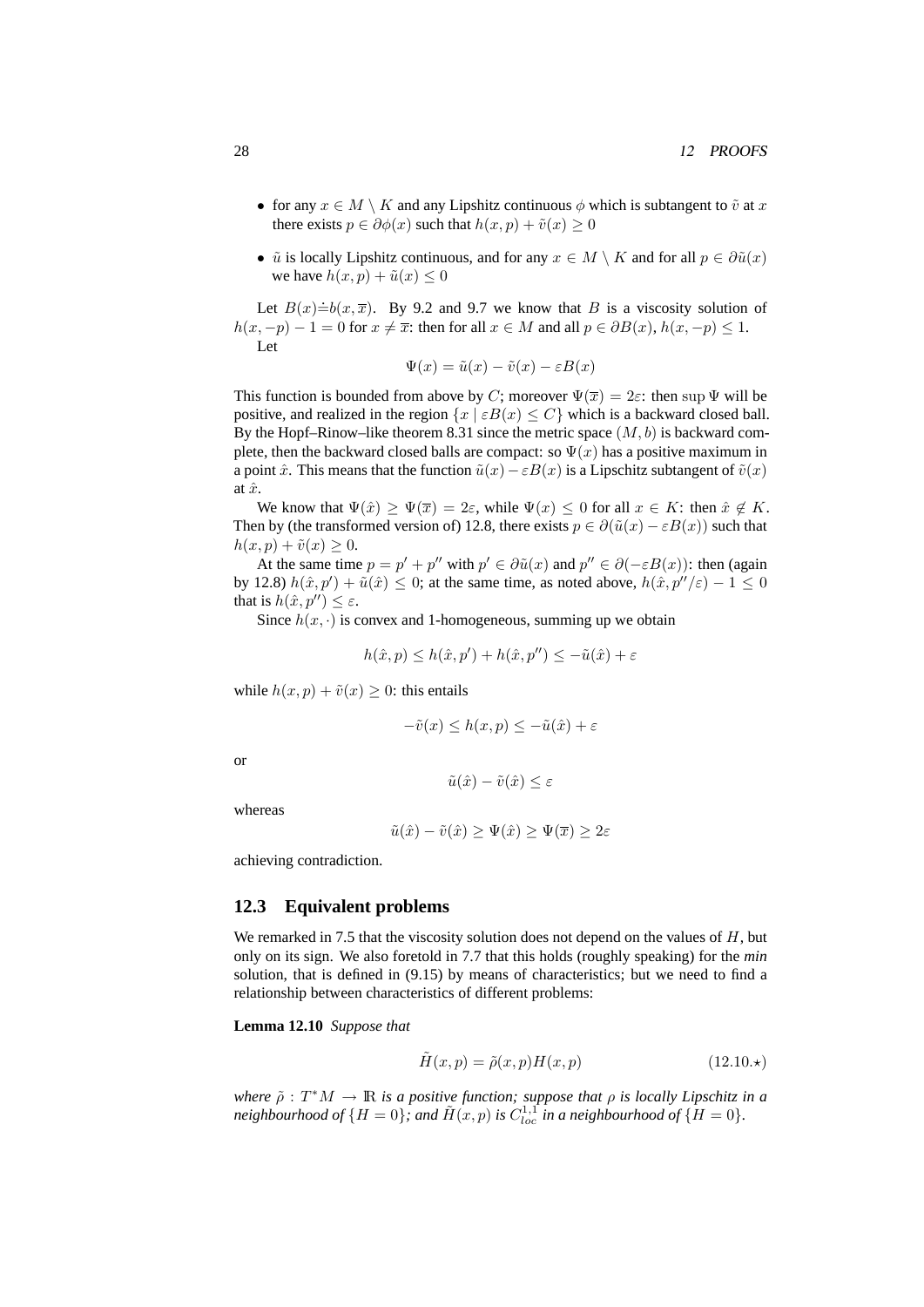#### 12.3 Equivalent problems 29

*The value function*  $\tilde{V}$  *of* 

$$
\begin{cases}\n\tilde{H}(x, d\tilde{u}(x)) = 0 & \text{on } M \\
\tilde{u} = u_0 & \text{on } K\n\end{cases}
$$
\n(12.10.  $\star \star$ )

*coincides with the value function* V *of (7.1); the same holds also for the* min *solution, and (since*  $\tilde{\rho} > 0$ *, see 7.5) for viscosity solutions.* 

We indeed note that the characteristics  $\tilde{X}, \tilde{P}, \tilde{U}$  of  $\tilde{H}$  are related to the character*istics*  $X, P, U$  *of*  $H$  *through a reparameterization of the t variable: fix*  $y = (z, q)$ *s.t.*  $H(z, q) = 0$ , and let  $\overline{a}, \overline{b}, \overline{b} > 0$  be such that  $(-a, b)$  is the maximal interval of *definition for*  $X, P, U$ , and  $(-\tilde{a}, \tilde{b})$  is the maximal interval of definition for  $\tilde{X}, \tilde{P}, \tilde{U}$ ; then there is a diffeomorphism  $\varphi_y$  :  $(-\tilde a, \tilde b) \to (-a, b)$  s.t.

$$
(\tilde{X}(t,y), \tilde{P}(t,y), \tilde{U}(t,y)) = (X(\varphi_y(t), y), P(\varphi_y(t), y), U(\varphi_y(t), y)) \quad (12.10. \diamond)
$$

*that is defined by*

$$
\varphi_y(t) = \int_0^t \tilde{\rho}(\tilde{X}(s, y), \tilde{P}(s, y)) ds =
$$
\n
$$
= \int_0^t \tilde{\rho}(X(\varphi_y(s), y), P(\varphi_y(s), y)) ds
$$
\n(12.10.00)

*indeed deriving* X

$$
\label{eq:chit} \dot{X}(\varphi_y(t),y)\dot{\varphi_y}(t) = \dot{\tilde{X}}(t,y) = \frac{\partial \tilde{H}}{\partial p}(\tilde{X},\tilde{P}) =
$$
  

$$
\tilde{\rho}(\tilde{X},\tilde{P})\frac{\partial H}{\partial p}(\tilde{X},\tilde{P}) = \tilde{\rho}(\tilde{X},\tilde{P})\frac{\partial H}{\partial p}(X(\varphi_y(t),y),P(\varphi_y(t),y))
$$

*since*  $\tilde{H}(\tilde{X}, \tilde{P}) = 0$  *and deriving* U

$$
\dot{U}(\varphi_y(t), y)\dot{\varphi_y}(t) = \dot{\tilde{U}}(t, y) = \tilde{P} \cdot \frac{\partial \tilde{H}}{\partial p}(\tilde{X}, \tilde{P}) =
$$

$$
P(\varphi_y(t), y) \cdot \tilde{\rho}(\tilde{X}, \tilde{P}) \frac{\partial H}{\partial p}(\tilde{X}, \tilde{P}) =
$$

$$
= P(\varphi_y(t), y) \cdot \tilde{\rho}(\tilde{X}, \tilde{P}) \frac{\partial H}{\partial p}(X(\varphi_y(t), y), P(\varphi_y(t), y))
$$

A similar result is found in lemma 3.1 in §3.5 in [22].

**Remark 12.11** *Suppose that*  $\tilde{H}$  *satisfies* (Hnd) *(in p. 16) and similarly for*  $\tilde{H}$ *, and suppose that*  $H, \tilde{H} \in C^{1,1}$ *, and* 

$$
sign H(x,p) = sign \tilde{H}(x,p) \quad \forall x,p \in T^*M
$$

*Then there exists a*  $\tilde{\rho} > 0$  *locally Lipschitz such that (12.10.\*) holds. So, in a sense,*  $(12.10.*)$  is the most general change of equation that preserves the viscosity solutions, *the characteristics flow, and the* min *solution.*

Every time we will be able to transform the problem (7.1) in another problem  $(12.10.**)$ , so that the solutions are related by a simple algebraic relationship, we will say that the two problems are *equivalent*.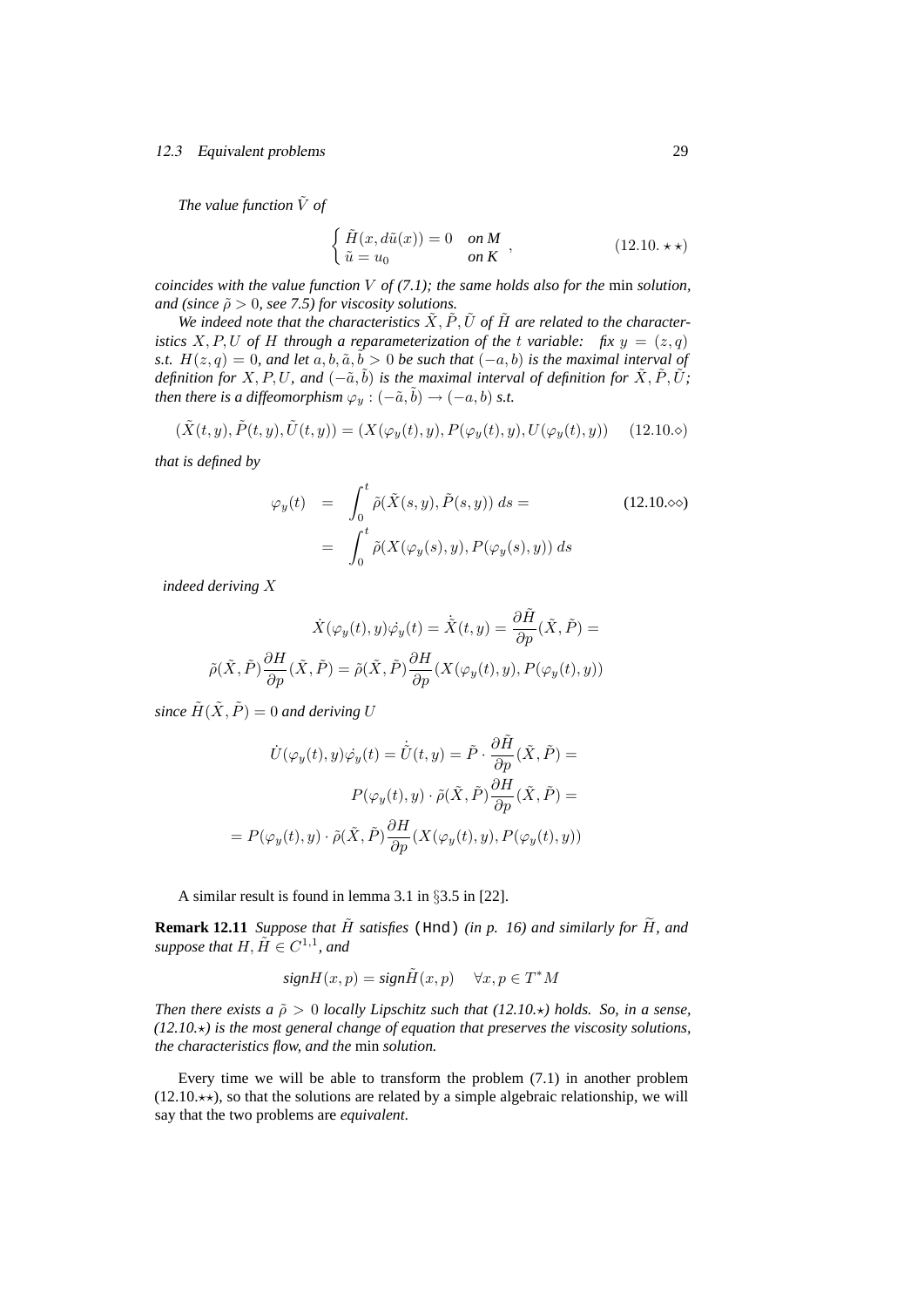**Definition 12.12 (Invariant conditions)** *Consider a condition* P *on a problem such* as (7.1); suppose that (7.1) satisfies  $P$  *iff* (12.10. $\star\star$ ) satisfies  $P$ : then we say that this *condition* P *is* invariant *under the equivalence of the two problems.*

**Proposition 12.13** *The conditions* ( $\exists u$ ), (MCu), (MCu $\pm$ ), and ( $\exists minV$ ) are in*variant: indeed, the variable* t *does not play an explicit role in them, so that by (12.10.) we just need to change the time variable with*  $\varphi_y(t)$  *in the definitions.* 

**Remark 12.14** *The conditions* (MC), (Gu) (that were proposed in [24] and are dis*cussed here in* §11.2) are not in general invariant. If the problem (12.10.\*\*) satisfies *the condition* (MC) *and*  $\forall y$  *s.t.*  $H(y) = 0$ *,* 

$$
\int_0^\infty \tilde{\rho}(\tilde{X}(s, y), \tilde{P}(s, y)) ds = \infty,
$$
  

$$
\int_{-\infty}^0 \tilde{\rho}(\tilde{X}(s, y), \tilde{P}(s, y)) ds = -\infty,
$$

*then*  $\varphi_u$  *is a diffeomorphism from*  $\mathbb R$  *to*  $\mathbb R$  *and the problem (7.1) satisfies* (MC); this *happens, e.g., when*  $\inf \tilde{\rho} > 0$  *on the set*  $\{(z,q) | H(z,q) = 0\}$ *; and vice versa. A particular case is when there are constants*  $c' > c > 0$  *such that*  $c' > \tilde{\rho} > c$  *on the set*  $\{H = 0\}$ *: then these conditions* (MC), (Gu) *are invariant. This problem gave the starting impulse to the study that eventually generated this whole paper.*

**Lemma 12.15** *If*  $\psi$  *is any regular function on M*, we can define

$$
\widetilde{H}(x,p) \dot{=} H(x,p + d\psi(x)) , \quad \widetilde{u_0} \dot{=} u_0 - \psi ;
$$

*then, if V is the value solution of 7.1,*  $\widetilde{V} = V - \psi$  *is the value solution of* 

$$
\begin{cases}\n\widetilde{H}(x, D\widetilde{u}(x)) = 0 & \text{in } M \setminus K \\
\widetilde{u}(x) = \widetilde{u_0}(x) & \text{when } x \in K.\n\end{cases}
$$
\n(12.15.\*)

*to prove this, it is sufficient to note that the characteristics of*  $\tilde{H}$  *are related to the characteristics* X, P, U *of* H *through the relation*

$$
(\tilde{X}, \tilde{P}, \tilde{U}) = (X, P - D\psi(X), U - \psi(X) + \psi(X(0))) ;
$$

*and a similar statement holds for viscosity solutions and* min *solutions.*

**Proposition 12.16** *By the relation before mentioned between the characteristics, the conditions* (MC)*,* (∃u)*,* (OXUp)*,* (∃V)*,* (KXUp)*,* (CC) *are invariant; if we relate a strict subsolution*  $\underline{u}$  *of* (7.1) to a strict subsolution  $\widetilde{\underline{u}}$  *of* (12.15. $\star$ ) using the formula  $\tilde{\underline{u}} = \underline{u} - \psi$ , then  $(\exists \underline{u})$ , (MC $\underline{u} \pm$ ) *are invariant*, *by construction.* 

Another way to relate two problems is in proposition 2.10 in [21].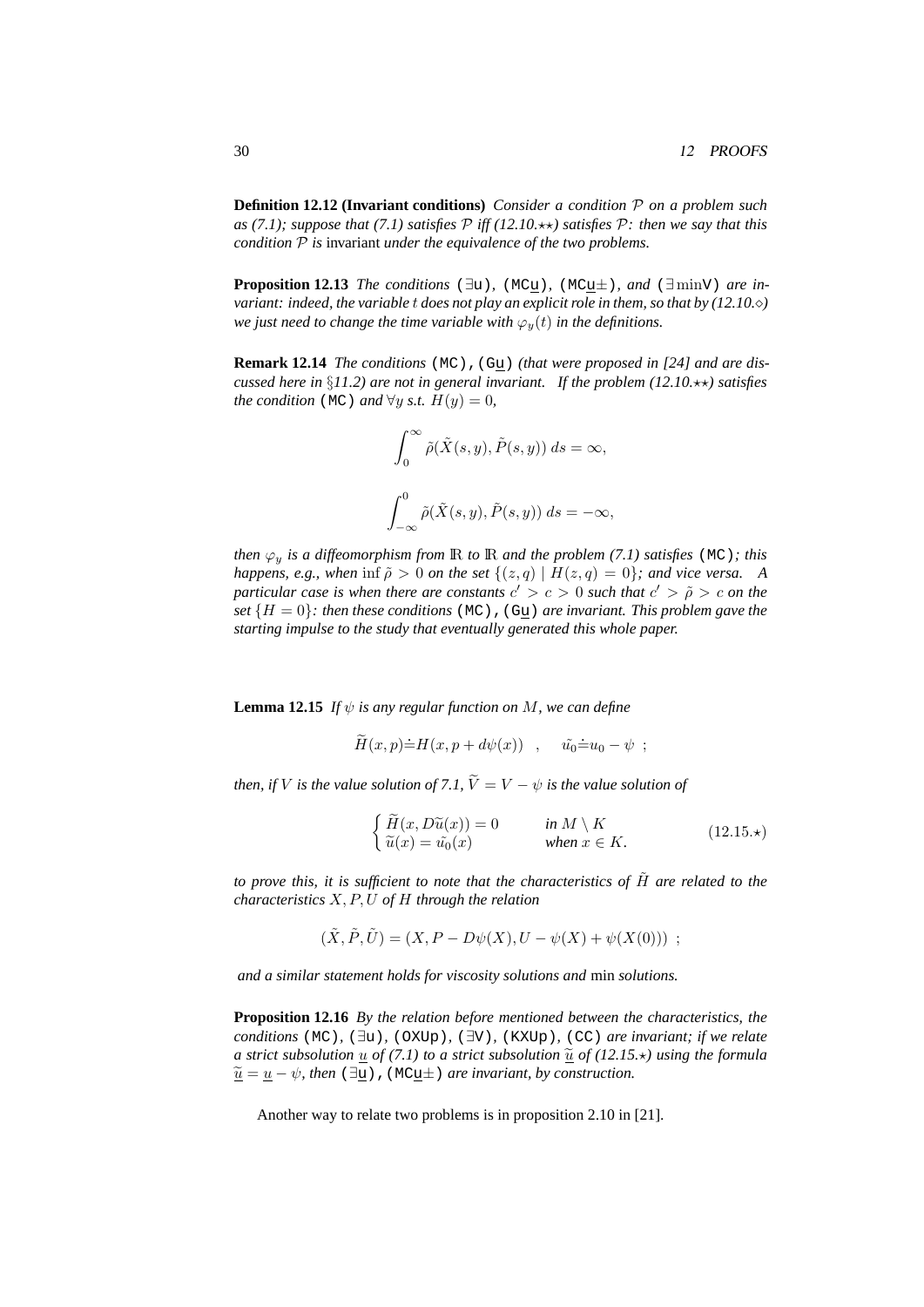## **12.4** Equivalence of characteristics of  $\hat{H}$  and  $H$

We again define

$$
\tilde{Z} \dot{=} \{(x, p) | \tilde{H} \le 0\} = \{(x, p) | \hat{H} \le 1\}
$$
\n(12.17)

Note that Z and  $\tilde{Z}$  are easily related by

$$
Z_x = \tilde{Z}_x + d\underline{u}(x) \tag{12.18}
$$

As aforementioned, the hypothesis (Hnd) (that was defined in  $(9.12.)$ ) directly implies some of the hypotheses we stated in 8.23 and in 9.1:

**Proposition 12.19** *Assume* (Hnd)*. Then*  $\partial Z = \{H = 0\}$ *; moreover*  $\{H = 0\}$  *is a regular*  $C^{1,1}$  submanifold of  $T^*M$ ; and  $Z_x = \overline{A_x}$ , where  $A = \mathring{Z}$ . Assume moreover that  $Z_x$  is convex, choose a  $\underline{u}$  satisfying (8.20. $\star$ ), and define  $\hat{H}$ : then  $\hat{H}$  is of class  $C^{1,1}$ *on*  $T^*M \cap \{p \neq 0\}.$ 

The proof is by implicit function theorem.

*Proof.* We work in local coordinates  $(x, p) \in \mathbb{R}^{2k}$  where  $k \doteq \dim(M)$ . By implicit function theorem and (Hnd), we can write  $\{H = 0\}$  locally as the graph of a function  $p_1 = f(x_1, \ldots, x_k, p_2, \ldots, p_k)$  where  $f \in C^{1,1}$ ; this implies that  $\{H = 0\}$  is (locally) of class  $C^{1,1}$ . In local coordinates  $Z_x$  is the slice of the closed epigraph of f:

$$
\{p \mid p_1 \le f(x_1, \ldots, x_k, p_2, \ldots, p_k)\}\
$$

whereas  $A_x$  is the slice of the open epigraph of f:

$$
\{p \mid p_1 < f(x_1, \ldots, x_k, p_2, \ldots, p_k)\}
$$

this proves that  $Z_x = \overline{A_x}$ .

Assume moreover that  $Z_x$  is convex; we locally use spherical coordinates  $r, \theta$  for  $T_x^*M$  (with  $r \in \mathbb{R}^+$  and  $\theta \in S^{k-1}$ ), and  $x \in \mathbb{R}^k$  for M. We know that  $\tilde{Z}_x$  is convex and  $0 \in \mathring{Z}_x$ ; fix a point  $(\overline{x}, \overline{r}, \overline{\theta})$  where  $\tilde{H} = 0$ ; by (Hnd) we know that  $(\frac{\partial}{\partial r}\tilde{H}, \frac{\partial}{\partial \theta}\tilde{H}) \neq 0$ , but moreover we can prove that  $\frac{\partial}{\partial r}\tilde{H} \neq 0$ , otherwise the radious connecting 0 to  $(\bar{r}, \bar{\theta})$  in  $T^*_{\bar{x}}M$  would be tangent to  $\tilde{Z}_{\bar{x}}$ . Apply again the implicit function theorem, to express  $\{\tilde{H} = 0\}$  as the graph of a function  $r = g(x, \theta)$ , for  $r \in I \subset \mathbb{R}, \theta \in V \subset S^{k-1}, x \in U \subset \mathbb{R}^k$  where  $I, U, V$  are open sets: then in this coordinates, for  $r \in \mathbb{R}^+$  and  $\theta \in V$ ,  $x \in U$ ,

$$
\tilde{Z}_x = \{r \le g(x, \theta)\}
$$

and

$$
\hat{H}(x, r, \theta) = \inf \{ t^2 \mid r > 0, \frac{r}{t} \le g(x, \theta) \} = \frac{r^2}{g(x, \theta)^2}
$$

that is of class  $C^{1,1}$ .

**Remark 12.20** *We may consider a more general condition than* (Hnd)*, that is*

$$
\forall (x, p) \in T^*M, \ H(x, p) = 0 \Longrightarrow \left(\frac{\partial}{\partial p}H(x, p), \frac{\partial}{\partial x}H(x, p)\right) \neq 0 \qquad (12.20. \star)
$$

*This last condition avoids the problem of degeneracies of geodesics, but does not guar*antee that  $\hat{H}$  is  $C^{1,1}$ , as shown in the following example.

 $\Box$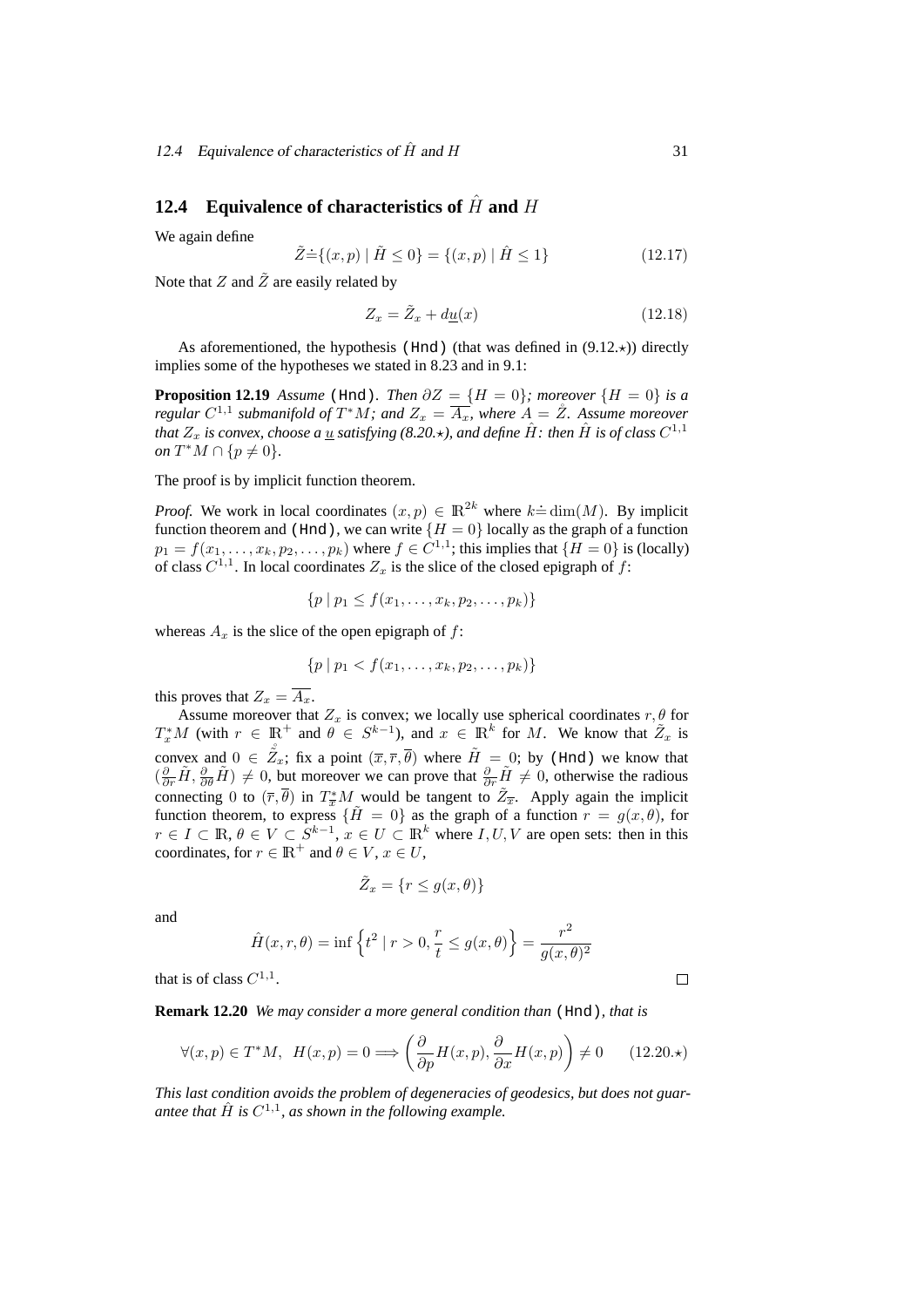**Example 12.21** *Let*  $M = \mathbb{R}$ *, and suppose that, inside the region*  $(-1, 1) \times [0, \infty)$  *of*  $T^*M \equiv \mathbb{R}^2$ , the set Z coincides with the set

$$
\{(x, p) \mid x > (p - 2)^3\}
$$

*This set* Z *has a smooth boundary, so it is possible to build a smooth Hamiltonian* H *satisying (12.20.* $\star$ *), and such that*  $Z = \{H \leq 0\}$ *; but, at the same time, if we choose*  $u \equiv 0$ *, when*  $x \in (-1, 1)$  *and*  $p > 0$ *, H takes the value* 

$$
\hat{H}(x,p) = \frac{p^2}{(\sqrt[3]{x} + 2)^2}
$$

*and this is not differentiable at*  $(x, p) = (0, 1)$ *.* 

Since the functions  $\tilde{H}$  and  $\hat{H}$  − 1 have the same zero set  $\partial \tilde{Z}$ , their derivatives  $D\tilde{H}(x, p)$  and  $D\hat{H}(x, p)$  are parallel when  $(x, p) \in \partial \tilde{Z}$ ; it is easily proved, (by using homogeneity, see (12.23. $\star\star$ )), that  $D\hat{H} \neq 0$  on  $\partial \tilde{Z}$ ; then the function

$$
\tilde{\rho}(x,p) \doteq \frac{\tilde{H}(x,p)}{\hat{H}(x,p) - 1}
$$

is positive and locally Lipschitz in a neighborhood of  $\partial \tilde{Z}$ : applying the lemma 12.10 we are sure that the problem  $(12.1)$  and the problem  $(7.1)$  are equivalent, that is, they share the same properties and the same solutions.

**Lemma 12.22** *Suppose that* H *satisfies* (Hnd) *and* Z *satisfies 8.23. If we want to compute the reparameterization*  $\varphi_y$  *between the characteristics of* H *and the characteristics of*  $\hat{H}$ , then by the lemma 12.10, we only need the value of  $\tilde{\rho}$  where  $\tilde{H}(x, p) = 0$ ; *there, by Höpital's theorem,* 

$$
\tilde{\rho}(x,p) = \frac{\nu \cdot D\tilde{H}(x,p)}{\nu \cdot D\hat{H}(x,p)}
$$

*for almost any*  $\nu \in TT^*M$ *; in particular,* 

$$
\tilde{\rho}(x,p) = \frac{p \cdot \frac{\partial}{\partial p} \tilde{H}(x,p)}{p \cdot \frac{\partial}{\partial p} \tilde{H}(x,p)} = \frac{1}{2}p \cdot \frac{\partial}{\partial p} \tilde{H}(x,p) \tag{12.22.}\star
$$

Lets call  $\hat{X}, \hat{P}, \hat{U}$  the characteristics of  $\hat{H}$ .

Using the above reduction we can easily prove that

**Proposition 12.23** *let*  $y = (z, q) \in T^*M$  *then* 

$$
\frac{d}{dt}\hat{U}(t,y) = 2\hat{H}(y)
$$
\n(12.23.\*)

*Proof.* By deriving (12.5) wrt  $\lambda$ , we get the Euler identity

$$
2\hat{H}(x,p) = \frac{\partial \hat{H}}{\partial p}(x,p) \cdot p \qquad (12.23. \ \star \ \star)
$$

since  $\hat{H}(\hat{X}(t, y), \hat{P}(t, y))$  is constantly equal to  $\hat{H}(y)$ , we get

$$
2\hat{H}(y) = \frac{\partial \hat{H}}{\partial p}(\hat{X}, \hat{P}) \cdot \hat{P} = \frac{d}{dt}\hat{U}(t, y)
$$

 $\Box$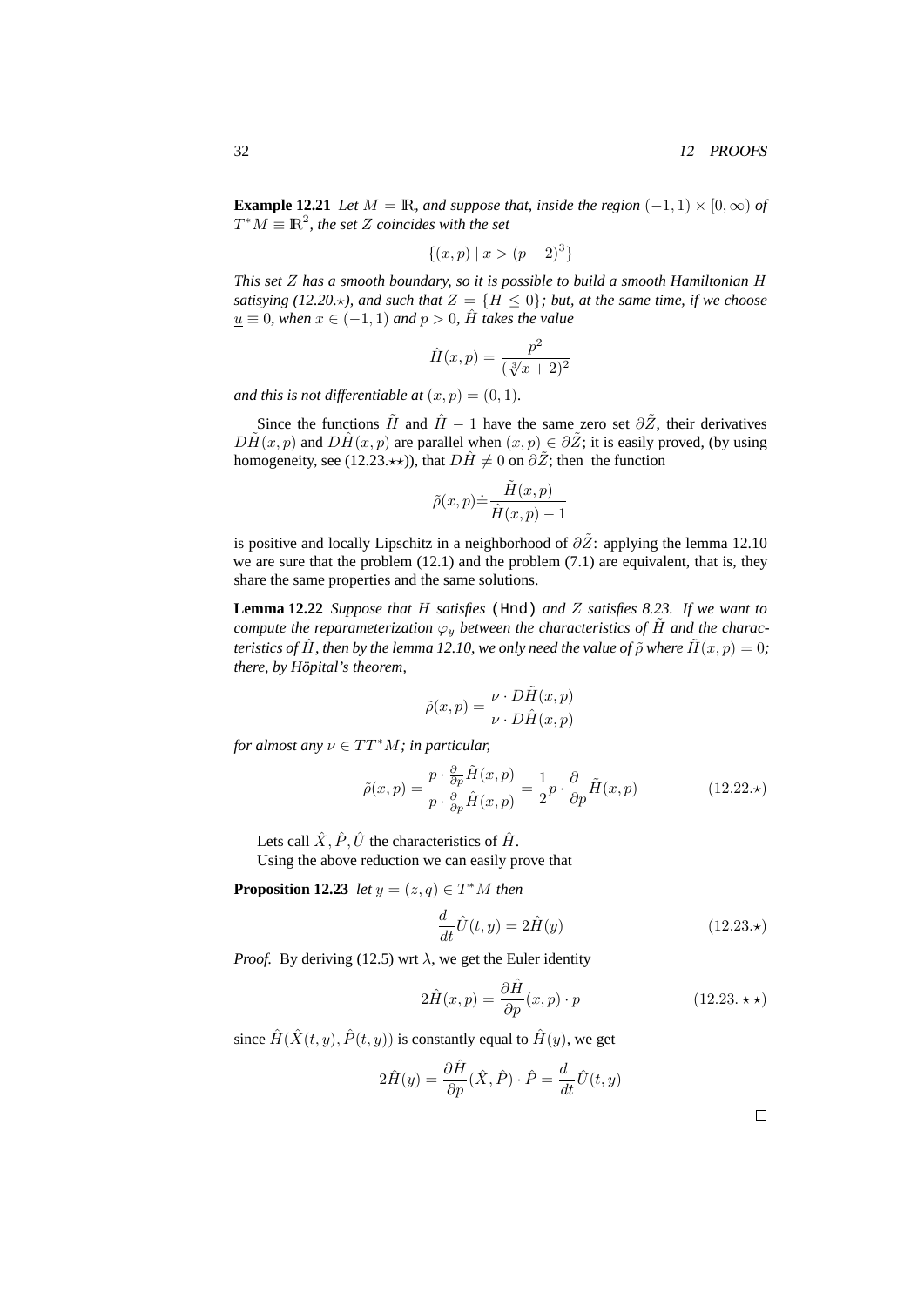**Remark 12.24** *If the original problem (7.1) satisfies* (MCu)*, then the problem (12.1) satisfies* (MCu). We have just seen that, for any  $(z, q)$  with  $H(z, q) = 1$ , we have

$$
\hat{U}(t,z,q) = 2t
$$

*this means that, for the problem (12.1), the condition* (MCu) *is simply saying that*  $(M, \hat{H})$  is "characteristically complete" <sup>33</sup>: that is, the characteristics  $(\hat{X}, \hat{P})$  of  $\hat{H}$ *can be evolved for all times.*

*As we will show in (13.6), characteristics of*  $\hat{H}$  *are geodesics of the weak Finsler space* (M, L) *that will be defined in appendix: then the condition* (MCu) *is equivalent to saying that* (M, L) *is "*geodesically complete*".*

*A similar statement holds for forward-only and backward-only completeness.*

## **12.5 Towards a weaker Finsler Geometry**

Suppose Z satisfies 8.23. Choose a strict subsolution u. Let  $\hat{H}$  be as in (12.3).

Let  $(M, b)$  be the asymmetric metric space associated to  $(7.1)$  in sec. 8.3.1. Because of the relation (12.18) between  $\{H \le 0\}$  and  $\{H \le 0\}$ , we associate  $(M, b)$  to H as well.

To prove thm. 9.14 we need to prove that:  $(M, \hat{H})$  is "*characteristically backward complete*" (resp.forward) iff the metric space  $(M, b)$  associated to it is backward complete (resp. forward). This suggests that we need a kind of Geometry, and a Hopf-Rinow theorem.

To this end, we define  $L: TM \rightarrow [0, \infty)$  using the Legendre-Fenchel transform, namely

$$
L(x,v) \doteq \sup_{p \in T_x^* M} \left( p \cdot v - \hat{H}(x,p) \right) \tag{12.25}
$$

Note that by 13.16

$$
F = 2\sqrt{L} \tag{12.26}
$$

where  $F$  was defined in  $(8.21)$ .

**Example 12.27** *In the case of the eikonal equation (7.6) on a Riemannian Manifold, we have that*  $H(x, p) = |p|^2 - 1$ ,  $\hat{H}(x, p) = |p|^2$ ,  $L(x, v) = |v|^2/4$  and  $F(x, v) = |v|$ ; *and*  $b(x, y)$  *is the Riemannian distance.* 

We would like to view (12.1) as the *eikonal problem* for the Geometry  $(M, L)$ ; but, in the general case that we consider here,  $(M, L)$  is not a regular Finsler Geometry.

This proposition is the link between the above theory, and in particular 9.14, and the theory in 13.2.

**Proposition 12.28** *Suppose that* H *satisfies* (Hnd), Z *satisfies* 8.23 *and*  $Z_x$  *is strictly convex. Then*  $\hat{H}$  *satisfies all properties in 13.1: this means that*  $\hat{H}$  *induces a* weaker Finsler Geometry (M, L)*.*

*Proof.* Since  $Z_x$  is strictly convex, then  $\hat{H}$  is strictly convex in p: this is property ( $\hat{H}$ 3!) in 13.1. By 12.19,  $\hat{H}$  is  $C^{1,1}$  when  $p \neq 0$ : this is property ( $\hat{H}$ 1) in 13.1. By its own definition (12.3),  $\hat{H}$  is positively 2-homogeneus in p: this is property ( $\hat{H}$ 4) in 13.1.  $\Box$ 

 $33$ that is condition (MC) in page 24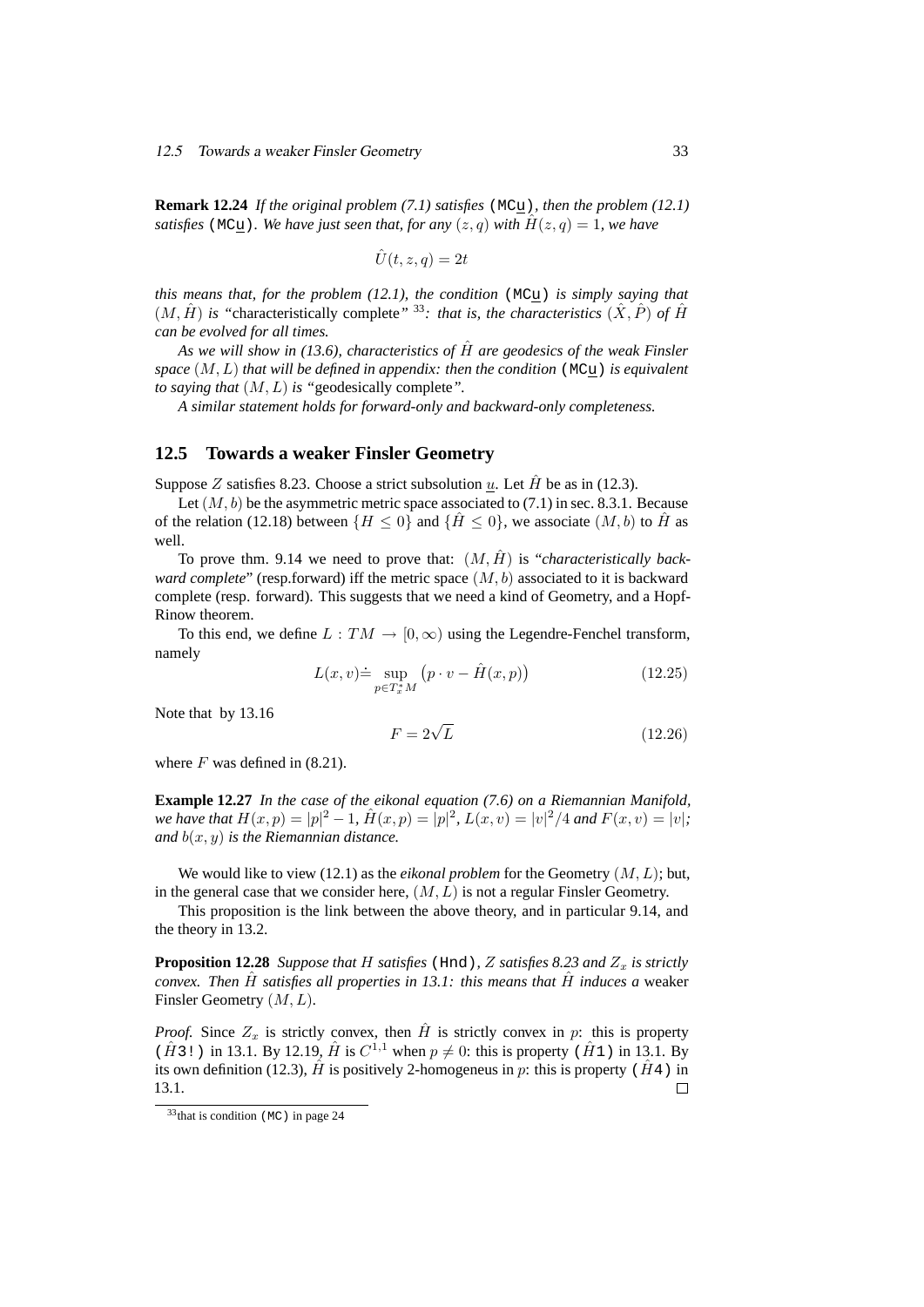We will indeed prove that in this case  $L \in C^1$  but in general  $L \notin C^2$  (see 13.12 and 13.13). We will be able nonetheless to define an exponential map  $(M, L)$ , and use it to formulate an Hopf–Rinow theorem. The discussion of this ideas is postponed to the section 13.3.

## **13 Weaker Finsler space**

As an application of the theory that was shown in [23], we review here the approach to the theory of Finsler spaces that we need to prove theorem 9.14.

#### **13.1 Finsler Geometry**

$$
L:TM\to[0,\infty)
$$

satisfies

**(L1')**  $L(x, v)$  is  $C^2$  on the *slit tangent bundle*  $TM \cap \{v \neq 0\}$ , and  $C^1$  globally;

**(L2')** for any fixed x, the function  $v \mapsto L(x, v)$  is strongly convex at any  $v \neq 0$ ;

**(L4')** L is positively homogeneous, of degree 2, in the v variable, ie

 $\forall \lambda \geq 0$   $L(x, \lambda v) = \lambda^2 L(x, v)$ .

In the following, we will try to associate a "Finsler Geometry"  $(M, L)$  to the problem (7.1); but the function L that we will get will not be, in general, be of class  $C^2$ ; for this reason, we will talk of *a weaker Finsler structure*.

Nonetheless, some results of Finsler Geometry hold true in the hypotheses that we will assume on  $(7.1)$ .

#### **13.2 Weaker Finsler Geometry**

We collect all needed hypotheses on  $\hat{H}$  and Z.

**Hypotheses 13.1** *We suppose that*  $\hat{H}: T^*M \to \mathbb{R}^+$  *satisfies* 

( $\hat{H}$ **1)**  $\hat{H}(x, p)$  *is locally a*  $C^{1,1}$  *map on*  $T^*M \cap \{p \neq 0\}.$ 

**(** $\hat{H}$ **3!**) *the* figuratrix *set of*  $\hat{H}$ 

$$
\{p \in T_x^*M \mid \hat{H}(x,p) \le 1\}
$$

*is compact and strictly convex, or equivalently,*  $\hat{H}$  *is strictly convex in p:* 

( $\hat{H}$ **4**)  $\hat{H}(x, \cdot)$  *is positively 2-homogeneous, that is,*  $\hat{H}(x, lp) = l^2 \hat{H}(x, p)$  *for*  $l \ge 0$ *.* 

We recall that, in the hypotheses of theorem 9.14, the *gauge Hamiltonian*  $\hat{H}$  defined in (12.3) satisfies all the above (see the discussion in prop. 12.28).

We present now a definition of *Finsler Geometry*. A *Finsler Geometry* is a pair (M, L) where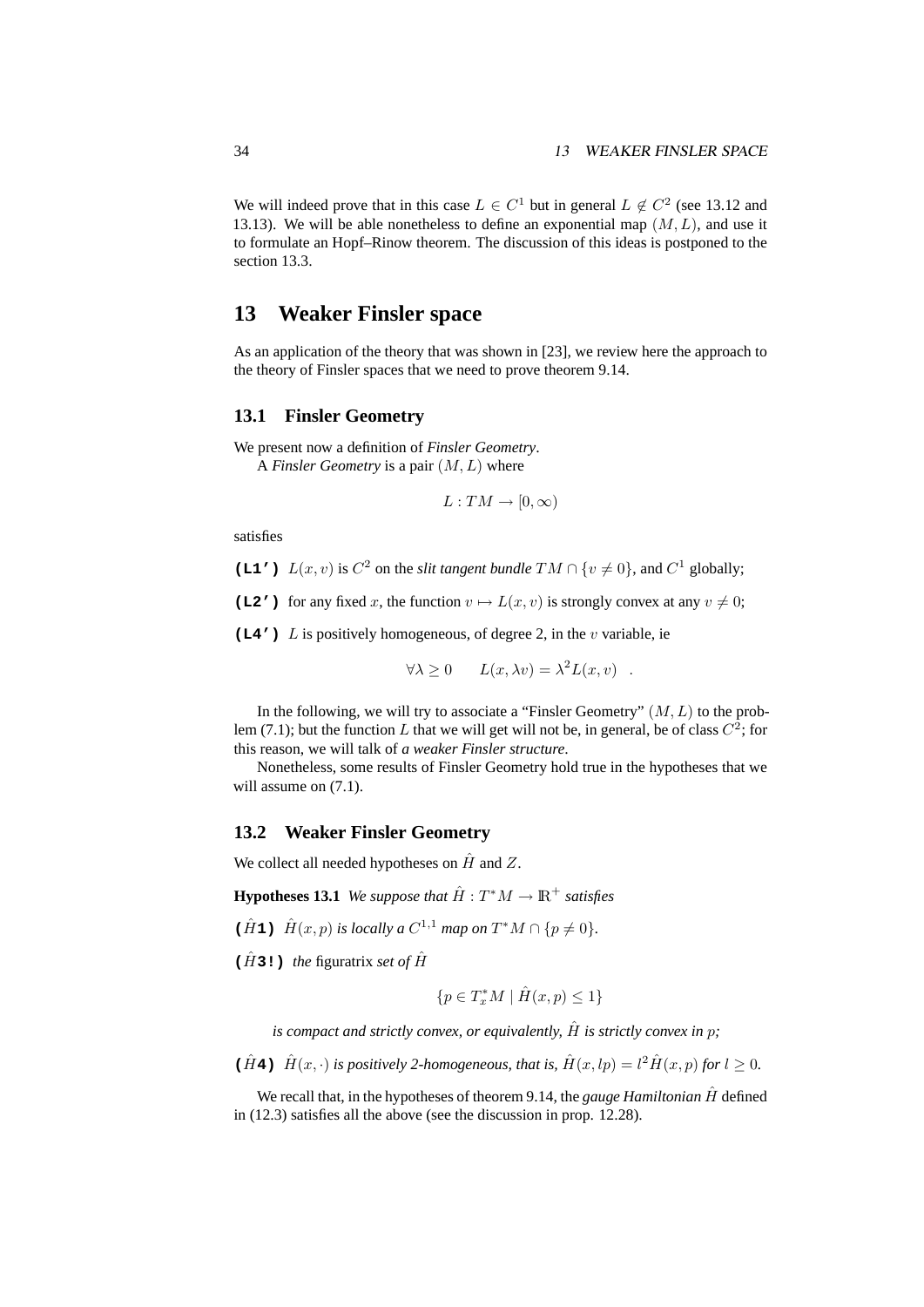#### 13.3 Summary 35

#### **13.2.1 Hamiltonian flow of**  $\hat{H}$

Using the canonical coordinates of  $T^*M$ , we can define the Hamiltonian flow  $(X, P)$ :  $\mathbb{R} \times T^*M \to T^*M$  of  $\hat{H}$ , as the solution of the *system of characteristics* 

$$
\begin{cases}\n\dot{X}_i(s) = \frac{\partial \hat{H}}{\partial p_i}(X(s), P(s)) \\
\dot{P}_i(s) = -\frac{\partial \hat{H}}{\partial x_i}(X(s), P(s))\n\end{cases}
$$
\n(13.2)

with initial conditions

$$
\begin{cases}\nX(0) = z \\
P(0) = q\n\end{cases} \tag{13.3}
$$

that is, for the sake of this appendix, we agree that we denote by  $(X, P)$  the Hamiltonian flow of  $\hat{H}$  (and not the flow of  $H$ ).

#### **13.3 Summary**

We now briefly express the main results, leaving details to the following sections.

We define  $L: TM \to \mathbb{R}$  as the Legendre–Fenchel transform of  $\hat{H}$ , as defined in (12.25). If we assume hypotheses 13.1 on  $\hat{H}$ , then L is not  $C^{1,1}$  regular in general; since this case is not covered in the most common books, we outline how some basic facts do hold true:

**Proposition 13.4** L is  $C^1$ . Suppose that  $\xi$  is a critical curve of the energy functional *(or,* action functional*)*

$$
E(\xi) \doteq \int_0^1 L(\xi(s), \dot{\xi}(s)) ds \qquad (13.4. \star)
$$

*then, by associating*

$$
p(s) \doteq \frac{\partial L}{\partial v}(\xi(s), \dot{\xi}(s))\tag{13.4.}\star\star\text{)}
$$

*we obtain that*  $(\xi(s), p(s))$  *is a solution of the Cauchy problem (13.2); and then*  $\xi$  *is* C 1 *in the* s *variable.*

We leave the proof and the discussion to the next section. We then define

**Definition 13.5 (Forward exponential map)** *For fixed* x *we define the* forward exponential map <sup>34</sup>

$$
\exp_x:T_xM\to M
$$

*as*

$$
\exp_x(v) \dot = X\left(1,x,\frac{\partial L}{\partial v}(x,v)\right)
$$

and we will prove that

$$
X(t, x, p) = X(1, x, tp) = \exp_x(tv)
$$
\n(13.6)

when  $p, v$  are related by the Legendre relation (13.9. $\diamond$ ). We postpone the proof to section 13.5 (and in particular to  $(13.17.*)$ ).

We can prove this addition to the previous (purely metric) Hopf-Rinow theorem 9.14

 $34$ We will in the following drop the attribute of "forward" from the definition, for simplicity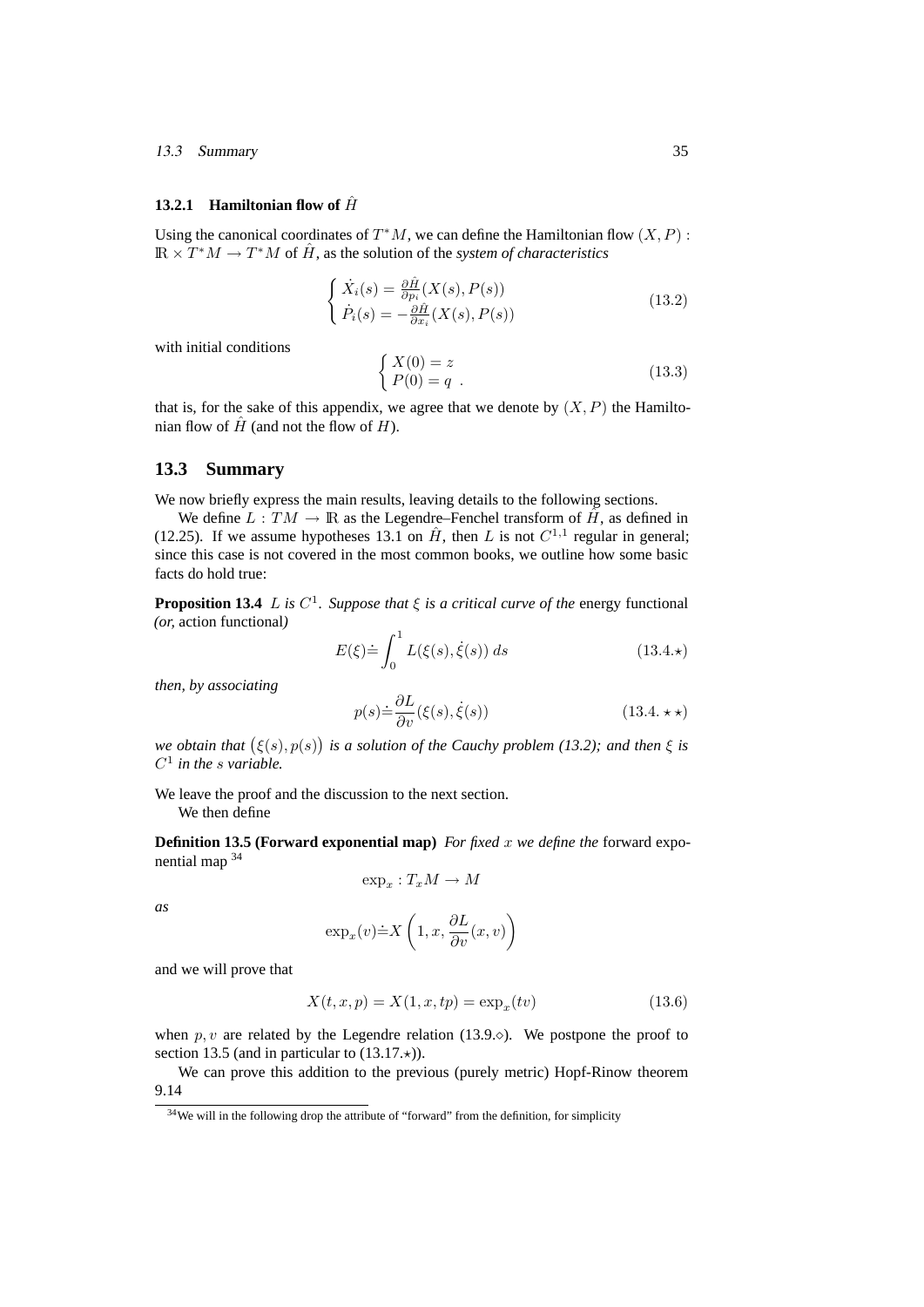**Theorem 13.7** *The following assertions are equivalent:*

- *1.* (M, b) *is* forward-complete
- *6. for a certain x, the forward exponential map*  $\exp_x(v)$  *is defined for all*  $v \in$  $T<sub>x</sub>M$  *(in this case we say that*  $(M, L)$  *is forward geodesically complete); or equivalently for all* x*;*
- *7. for a certain x, the forward exponential map is defined on all*  $T_xM$  *and is surjective, that is,*  $\exp_x(T_x M)$  *covers*  $M$ *; or equivalently for all*  $x$ *;*

Using the purely-metric Hopf-Rinow theorem in 2.37 in [23], the proof to this theorem just needs simple extra arguments that are identical to those used for the Hopf– Rinow theorem in [7], or in [3]. The proof is in section 13.6.

We recall that, following the discussion in 12.24 and in §12.5, (M, L) is "*forward geodesically complete*" iff the original problem (7.1) satisfies (MCu+) (from eq. (9.13)): so the above Theorem immediatly proves 9.14.

#### **13.4 On the Legendre-Fenchel transform**

This subsection is more of a comment on Calculus of Variations than on Finsler spaces: so  $\hat{H}$  will not be necessarily homogeneous in p; we will though suppose, for convenience, that  $H(x, \cdot)$  is *superlinear*, that is,

$$
\lim_{p \to \infty} \frac{\hat{H}(x, p)}{|p|} = \infty
$$
\n(13.8)

where  $|p|$  is any chosen norm on  $T_x^*M$ ; we know indeed that  $\hat{H}(x, \cdot)$  is *superlinear* iff L is defined on the whole TM, and proper on each  $T_xM$  (see thm. 1.4.11 in [9]).

**Definition 13.9** *the Legendre–Fenchel transform L of*  $\hat{H}$  *is defined as in (12.25), that is:*

$$
L(x,v) \doteq \max_{p \in T_x^*M} (p \cdot v - \hat{H}(x,p)) \tag{13.9.}\star
$$

*which can be inverted by the dual formula*

$$
\hat{H}(x,p) \doteq \max_{v \in T_x M} (p \cdot v - L(x,v)) \tag{13.9. \star \star}
$$

*Since*  $\hat{H}(x, \cdot)$  *is*  $C^1$  *and strictly convex, then, by duality,*  $v \mapsto L(x, v)$  *is*  $C^1$  *and strictly convex; then the points*  $p^0$  and  $v^0$ , where the above maxima are realized, are related by *the Legendre reciprocity formula*

$$
p^{0} = \frac{\partial L}{\partial v}(x, v^{0}), \quad v^{0} = \frac{\partial \hat{H}}{\partial p}(x, p^{0})
$$
\n(13.9.0)

**Remark 13.10** *The relationship (13.9.) is obviously a homeomorphism.*

This would bring to the classical approach  $35$ :

<sup>&</sup>lt;sup>35</sup>see §1.8 in [13], or §2.3 in [9].... and many other text in Calculus of Variations, or Hamilton–Jacobi problems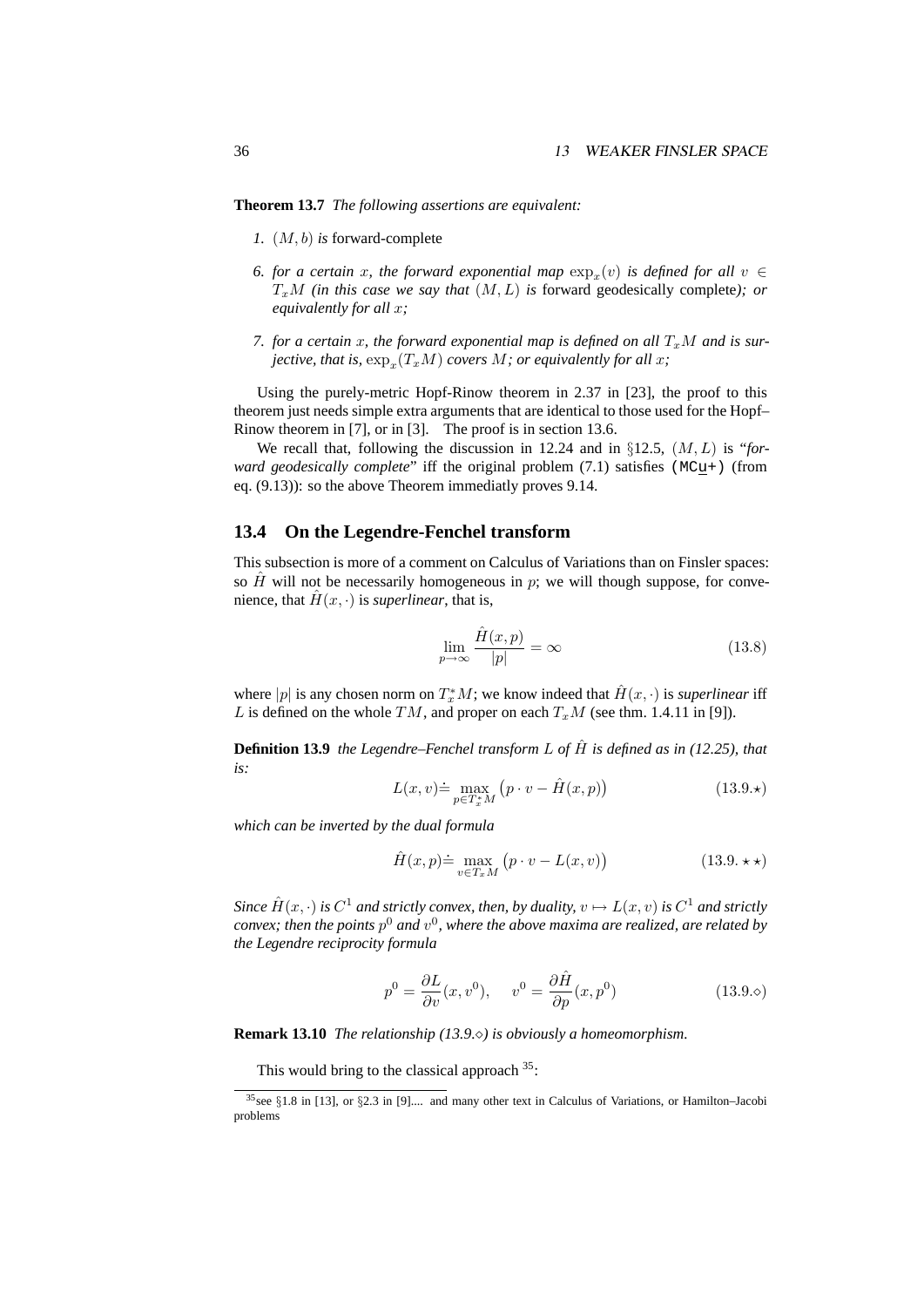**Proposition 13.11** *if*  $\hat{H}$  *is*  $C^2$  *and strongly convex in* p, then L *is*  $C^2$  *and strongly convex in* v, and viceversa; and in this case  $\hat{H}$  is  $C^r$  iff L is  $C^r$  ( $r \geq 2$ ), and the *relation (13.9.) is a diffeomorphism for any fixed* x*.*

If  $\hat{H}$  is only strictly convex, then, in general, we cannot expect that L be regular:

**Example 13.12** *if we take*  $M = \mathbb{R}$ ,  $H(x, p) = p^{2n}/2n$ , *then*  $L(x, v) = \frac{2n+1}{2n}v^{\frac{2n}{2n-1}}$ . **Example 19.12** if we take  $M = \mathbb{R}$ ,  $H(x, p) = p^2/2\pi$ , then  $L(x, v) = \frac{2n}{2n}$   $v = 3$ , so, if we just say that  $H \in C^\infty$  and strictly convex in p, we don't have any bound on the Hölder exponent of  $\frac{\partial}{\partial v} L$ .

Moreover the relation (13.9. $\diamond$ ) is *not* in general a diffeomorphism for fixed x; <sup>36</sup> but we show in the following that we may use all the common methods in Calculus of Variations nonetheless.

**Proposition 13.13** If  $\hat{H}(x, p)$  is locally a  $C^{1,1}$  map on  $T^*M$ , strictly convex in p, then *it is easily proved that*  $L \in C^1$  *as a function on*  $TM$ 

*Proof.* We have noted that  $v \mapsto L(x, v)$  is, by duality,  $C^1$ . We will prove that  $x \mapsto L(x, p)$  is derivable and that

$$
\frac{\partial L}{\partial x}(x^0, v^0) = \frac{\partial \hat{H}}{\partial x}(x^0, p^0)
$$
\n(13.13.\*)

(where  $x^0, v^0, p^0$  are related by (13.9. $\circ$ )). We can assume without loss of generality that M is substituted by an open subset of  $\mathbb{R}^n$ , and  $\frac{d}{dx,p}\hat{H}(0,0) = 0$ ,  $\hat{H}(x,0) = 0$ ,  $x^0 = 0, v^0 = 0, p^0 = 0$ , so that  $L(0, 0) = 0$ : we will then prove that

$$
\frac{L(x,0)}{|x|} = \frac{\max_{p} - \hat{H}(x,p)}{|x|} \xrightarrow[x \to 0]{} 0
$$

that is, that  $\frac{\partial}{\partial x}L(0,0) = 0$ . Obviously

$$
0 \le \frac{\max_p - \hat{H}(x, p)}{|x|}
$$

Lets call  $p^* = p^*(x)$  the point where the maximum is attained; then, by (13.8),  $p^*(x)$  is bounded; and by strict convexity,  $p^*(x)$  is continuous, and  $p^*(x) \to 0$  for  $x \rightarrow 0$ ; then

$$
\max_{p} - \hat{H}(x, p) = -\hat{H}(x, p^*(x)) \le \frac{d}{dp}\hat{H}(x, 0) \cdot p^*(x) \le C|x||p^*(x)|
$$

Suppose now that  $\xi$  is an extremal of (13.4. $\star$ ): then  $\xi$  satisfies the Euler condition (in integral form)

$$
\frac{\partial L}{\partial v}(\xi(t), \dot{\xi}(t)) = \int_0^t \frac{\partial L}{\partial x}(\xi(s), \dot{\xi}(s)) ds + c
$$

By what we proved above, we substitute

$$
p(s) \dot{=} \frac{\partial L}{\partial v}(\xi(s), \dot{\xi}(s))
$$

 $\Box$ 

<sup>36</sup>but it is an homeomorphism: see previous note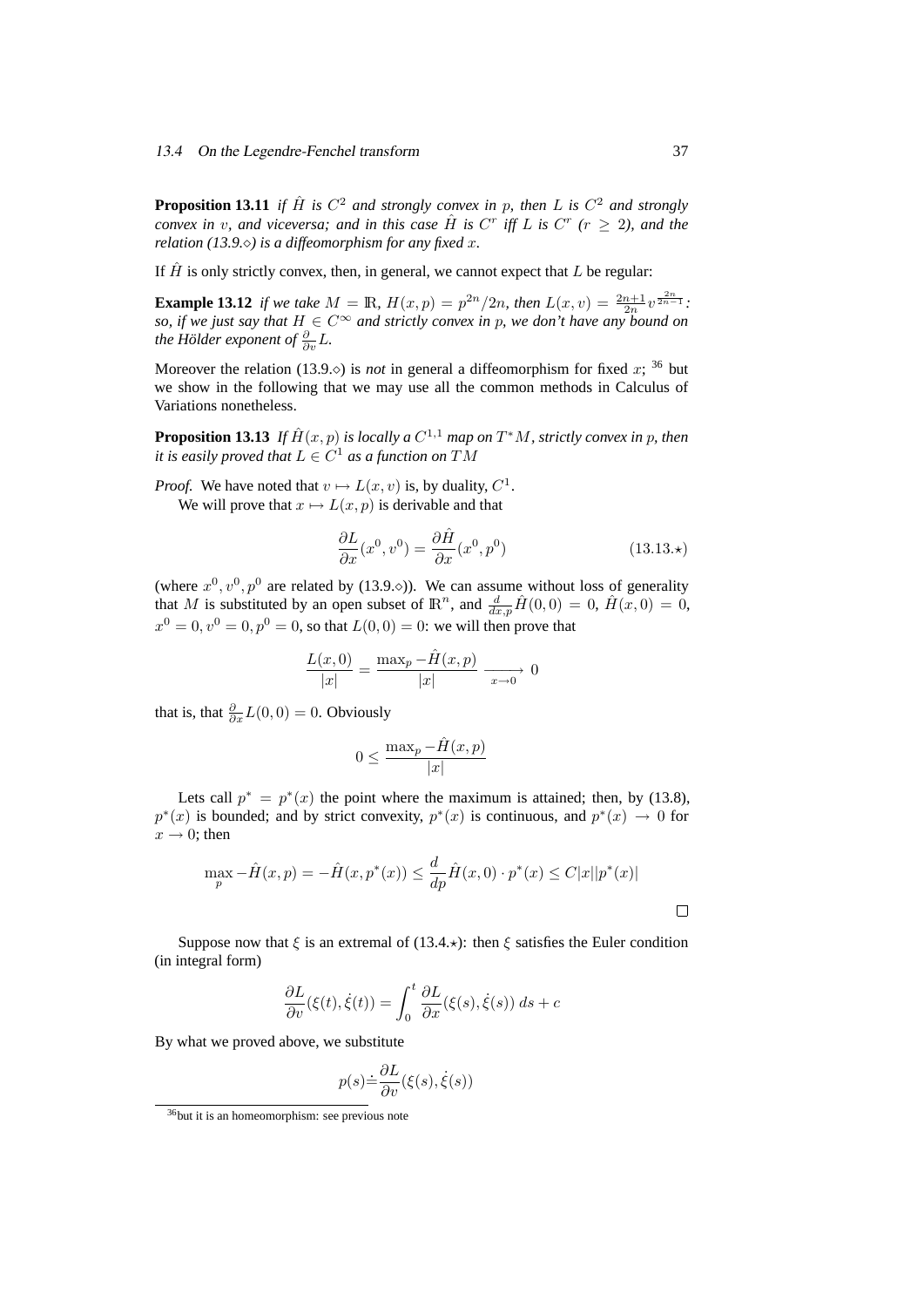and then, by the above proposition, the Euler condition becomes

$$
p(s) = \int_0^t \frac{\partial H}{\partial x}(\xi(s), p(s)) \, ds + c
$$

then  $\xi(s)$ ,  $p(s)$  is a solution of the Cauchy problem (9.9); and then it is  $C^1$  in the s variable.

This shows that an extremal is determined uniquely (and continuously) by the inital values  $(\xi(0), \dot{\xi}(0))$ , even if L is not  $C^{1,1}$ . This ends the proof of 13.4.

#### **13.5 Exponential map**

We briefly review how we define the *exponential map* in our weaker Finsler geometry; we cannot use the common definition, since  $L \notin C^2$  in general.

We suppose that  $\hat{H}$  satisfies all of 13.1.

The Finsler structure  $(M, L)$  is related to  $\hat{H}$  as shown in the previous section; in this case, moreover,  $v \mapsto L(x, v)$  and  $p \mapsto \hat{H}(x, p)$  are positively 2-homogeneous. From this we obtain that

$$
L(x,v) = v \cdot p - \hat{H}(x,p) = \frac{\partial \hat{H}}{\partial p}(x,p) \cdot p - \hat{H}(x,p) = \hat{H}(x,p) \quad (13.14)
$$

whenever x, v, p are related by the duality (13.9. $\diamond$ ). Moreover

**Proposition 13.15** *If*  $\xi$  *is an extremal, then*  $L(\xi, \dot{\xi}) = const$ ; *indeed,* 

$$
L(\xi, \dot{\xi}) - \dot{\xi} \cdot \frac{\partial L}{\partial v}(\xi, \dot{\xi}) = constant
$$

*(by direct derivation and the Euler equation, see [14, pag. 76]); but, by* (L4')*,*

$$
v \cdot \frac{\partial L}{\partial v}(x,v) = 2L(x,v) .
$$

**Remark 13.16** *Note by homogeneity, we may use the Legendre–Fenchel formulas*

$$
L(x,v) \doteq \max_{p \neq 0} \frac{(p \cdot v)^2}{4\hat{H}(x,p)} = \max_{p \text{ s.t. } \hat{H}(x,p) \leq 1} \frac{(p \cdot v)^2}{4}
$$
 (13.16.\*)

$$
\hat{H}(x,p) \doteq \max_{v \neq 0} \frac{(p \cdot v)^2}{4L(x,v)} = \max_{v \text{ s.t. } L(x,v) \le 1} \frac{(p \cdot v)^2}{4}
$$
\n(13.16.  $\star \star$ )

*which show that*  $4L = F^2$ , *where* F *is the support function of*  $\{p \mid \hat{H}(x, p) \leq 1\}$ 

To conclude the proof of (13.6), we then need this simple lemma

**Lemma 13.17** *for any*  $\lambda \geq 0$  *we have* 

$$
X(t\lambda, z, q) = X(t, z, \lambda q),
$$
  
\n
$$
\lambda P(t\lambda, z, q) = P(t, z, \lambda q)
$$
  
\n(13.17.\*)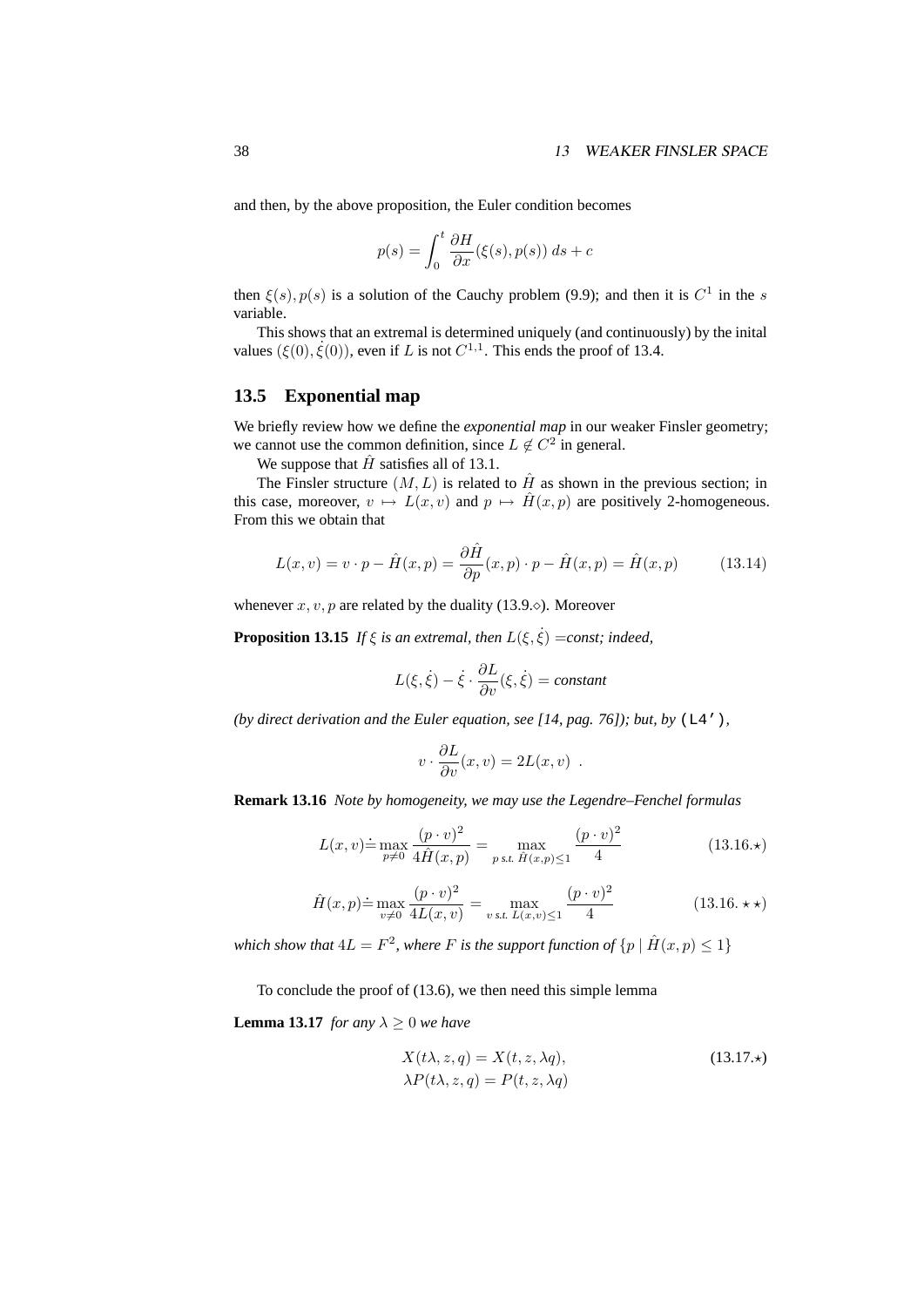*Proof.* Note that, by (H4'),  $\frac{\partial H}{\partial x}$  is positively homogeneous in p of degree 2, and  $\frac{\partial H}{\partial p}$ of degree 1.

Lets call

$$
\tilde{X}(t, z, q) \dot{=} X(\lambda t, z, q), \n\tilde{P}(t, z, q) \dot{=} \lambda P(\lambda t, z, q)
$$

the LHS of  $(13.17.*)$ ; then

$$
\lambda \dot{\tilde{X}}(t,z,q) = \lambda \dot{X}(\lambda t,z,q), \dot{\tilde{P}}(t,z,q) = \lambda^2 \dot{P}(t,z,q),
$$

Then these solve the equation

$$
\begin{cases}\n\frac{\partial \tilde{X}}{\partial t}(t, z, q) = \lambda \frac{\partial X}{\partial t}(\lambda t, z, q) = \lambda \frac{\partial H}{\partial p}(X, P) = \frac{\partial H}{\partial p}(\tilde{X}(t, z, q), \tilde{P}(t, z, q)) \\
\frac{\partial \tilde{P}}{\partial t}(t, z, q) = \lambda^2 \dot{P}(t, z, q) = -\lambda^2 \frac{\partial H}{\partial x}(X, P) = -\frac{\partial H}{\partial x}(\tilde{X}, \tilde{P}) \\
\tilde{X}(0, z, q) = z, \quad \tilde{P}(0, z, q) = q\lambda\n\end{cases}
$$

and the solution of this system coincides with the RHS of  $(13.17.*)$ .

#### **13.6 Proof of 13.7**

We outline here the proof of 13.7.

The implication  $1 \implies 6$  is straightforward: indeed (by seeking contradiction) if  $t \to \exp_x(tv)$  were defined only on an interval  $[0, T)$ , then the sequence

$$
t_n \dot{=} \exp_x \left( (T - 1/n)v \right)
$$

would be forward–Cauchy, so it would have a limit point, from where we can prolong the geodesic.

To prove  $6 \Longrightarrow 7$  (for a fixed x), we will need some preliminary results.

**Proposition 13.18** *Fix*  $x, y \in M$  *and suppose that there exists a geodesic*  $\gamma$  *that gives the minimum of*  $b(x, y)$  *in the class of paths connecting* x *to* y. As shown in sec. 3 *in [23], we can reparameterize*<sup>37</sup>  $\gamma$  *to obtain another geodesic*  $\xi$  *such that*  $F(\xi, \dot{\xi})$  *is constant. By the Cauchy–Schwartz inequality, we have in general that*

$$
\sqrt{\int_0^1 L(\xi(s), \dot{\xi}(s)) ds} \ge \int_0^1 \sqrt{L(\xi(s), \dot{\xi}(s))} ds
$$

*and there is equality iff*  $L(\xi, \xi)$  *is (almost everywhere) constant: then this geodesic*  $\xi$  *is also a minimum of the energy functional (13.4.* $\star$ *) and*  $\gamma(t) = \exp_x(tv)$  *for the choice*  $of v = \dot{\gamma}(0) \in T_xM$ .

**Proposition 13.19** *Fix x. Let*  $\varepsilon > 0$  *s.t.*  $\{y \mid b(x, y) \leq \varepsilon\}$  *is compact.* <sup>38</sup> *Let* 

$$
B^+(x,\varepsilon) \dot{=} \{ y \mid b(x,y) < \varepsilon \} \quad B^+(x,\varepsilon) \dot{=} \{ v \in T_x M \mid F(x,v) < \varepsilon \}
$$

*Then for any*  $y \in B^+(x, \varepsilon)$ *, there is a minimal geodesic connecting* x to y *(see lemma*) *2.34 in [23]); once reparameterized to constant parameterization, this geodesic is a*

 $\Box$ 

<sup>37</sup>see also 2.33 in [23]

<sup>&</sup>lt;sup>38</sup>We know that  $(M, b)$  is path–metric, by 3.7 in [23]; then  $\{y \mid b(x, y) \leq \varepsilon\} = \overline{B^+(x, \varepsilon)}$  (by 2.20 in  $[23]$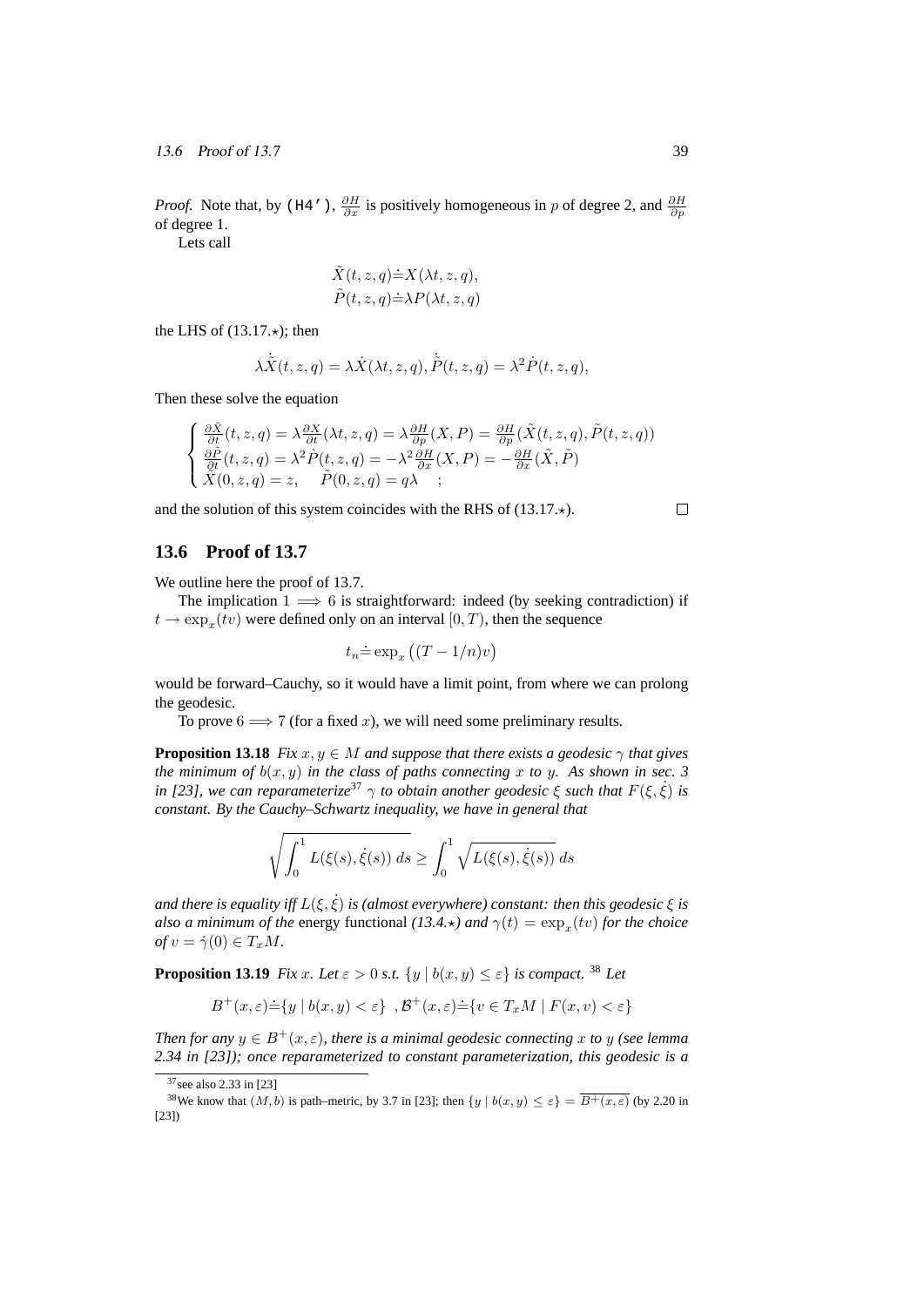*minimum of the energy functional (13.4.*?*), so it is a characteristic: we have proved that*

$$
\exp_x(\mathcal{B}^+(x,\varepsilon)) \supset B^+(x,\varepsilon)
$$

*conversely, any such characteristic has length less than* ε*, so*

$$
\exp_x(\mathcal{B}^+(x,\varepsilon)) = B^+(x,\varepsilon)
$$

**Remark 13.20** *From the above, we understand that*  $\exp_x$  *is locally surjective for*  $\varepsilon$ *small; we do not know, though, if it is injective (the usual proof relies on the local inversion theorem, that needs the hypothesis* (H2)*).*

In spite of the possible lack of local injectivity, we can anyway prove

**Proposition 13.21** *Suppose*  $\exp_x(v)$  *is defined for all v: then for any*  $y \in M$  *there exists a geodesic connecting* x *to* y*.*

indeed, the proof goes exactly as in prop. 6.5.1 [3]. Combining the above propositions, we have obtained that, if for a certain  $x$  the condition 6 of 13.7 holds, then 7 holds.

To conclude, we prove that 7 (for a fixed x) implies that forward–bounded closed sets are compact: indeed, if a set A is forward–bounded, then it is contained in  $B^+(x, r)$ for r large; <sup>39</sup> by hypothesis 7 and 13.21, we know that each point y in  $B^+(x, r)$  can be reached by a geodesic, so again

$$
\exp_x(\mathcal{B}^+(x,r)) \supset B^+(x,r) \supset A
$$

but then

$$
\exp_x(\mathcal{D}^+(x,r)) \supset A
$$

where

$$
\mathcal{D}^+(x,r) \dot{=} \{ v \in T_x M \mid F(x,v) \le r \}
$$

is compact: so A is compact. So 7 implies condition 2 in 8.31 that implies 1 (in their forward form).

Since condition 1 does not involve a specific point  $x$ , then conditions 6 and 7 can be equivalently stated *"for a certain* x*"* or *"for all* x*"*.

## **A Kuratowski convergence**

We review definition and results regarding the Kuratowski convergence, for convenience of the reader. We will use many concepts of general topology, as defined in Kelley [15]. Let in the following Y be a Hausdorff<sup>40</sup> topological space.

**Definition A.1 (Kuratowski convergence [17])** *Let*  $(A_n)_{n\in\mathbb{N}}$  *be a sequence of subsets of* Y. We define the *lower Kuratowski limit* lim $\inf_{n\to\infty} A_n$  of  $(A_n)_n$ 

•  $\liminf_{n\to\infty} A_n$  *is the set of*  $y \in Y$  *such that any neighborhood of y meets eventually all of the*  $A_n$ *.* 

<sup>&</sup>lt;sup>39</sup>the condition that A is forward–bounded can be stated using any point x at will, as remarked in §2.iv in [23]

<sup>40</sup>also known as *"T2"* or *"separated"* space; see [15], ch. 2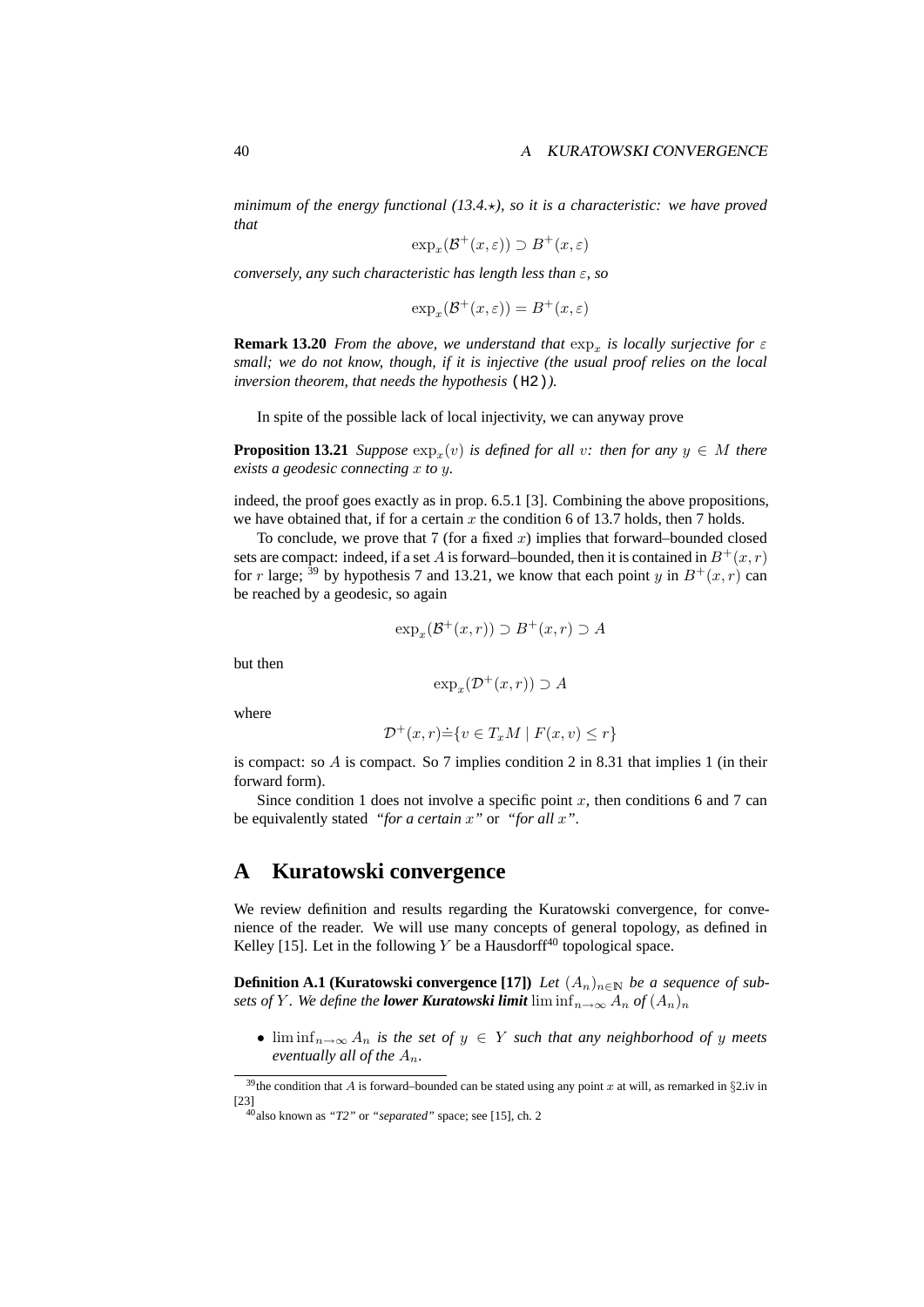- *(If the topology of* Y *is characterized by converging sequences:*<sup>41</sup>*) Equivalently* lim inf $n \rightarrow \infty$  A<sub>n</sub> is the set of all possible limits of sequences  $y_n$  with  $y_n \in A_n$ .
- *(If*  $(Y, d')$  *is a metric space:) Equivalently* lim  $\inf_{n\to\infty} A_n$  *is*

$$
\liminf_{n \to \infty} A_n = \bigcap_{\delta > 0} \bigcup_{m \in \mathbb{N}} \bigcap_{n \ge m} (A_n^{\delta})
$$

*where*

$$
A_n^{\delta} \dot{=} \{ x \mid d'(x, A) < \delta \}
$$

*is the fattened of*  $A_n$ *.* 

*If*  $(Y, |\cdot|)$  *is a normed vector space, then in particular* 

$$
A_n^{\delta} = A_n + B_{\delta} \dot{=} \{ y + z \mid y \in A_n, z \in B_{\delta} \} = \{ x \mid \exists y \in A_n, |x - y| < \delta \}
$$

*where*  $B_{\delta} \dot{=} \{z \mid |z| < \delta\}$  *is the ball centered in 0 of radious*  $\delta > 0$ *. The upper Kuratowski limit* lim sup $_{n\rightarrow\infty}$   $A_n$  of  $(A_n)_n$  *is* 

- *the set of all points* y ∈ Y *such that any neighborhood of* y *meets frequently all of the*  $A_n$ *.*
- *Equivalently it is the set of all possible limits of sequences*  $y_m$  *with*  $y_m \in A_n$  *for some*  $n > m$ *.*
- *Equivalently it is*

$$
\limsup_{n \to \infty} A_n \doteq \bigcap_{\delta > 0} \bigcap_{m \in \mathbb{N}} \bigcup_{n \ge m} (A_n^{\delta})
$$

*In general,*

$$
\liminf_{n \to \infty} A_n \subset \limsup_{n \to \infty} A_n
$$

*We will say that*  $\lim_{n\to\infty} A_n = A$  *in the Kuratowski sense if* 

$$
\liminf_{n \to \infty} A_n = \limsup_{n \to \infty} A_n = A
$$

Other equivalent conditions for the case when  $Y = \mathbb{R}^n$  may be found in ch. 4 in [29].

The Kuratowski convergence enjoys many useful properties

**Proposition A.2** *Let*  $A, A_n \subset Y$ *.* 

- $\liminf_{n\to\infty}A_n$  *and*  $\limsup_{n\to\infty}A_n$  *are closed.*
- *(Locality). For any*  $V \subset Y$  *open, we have*

$$
V \cap \limsup_{n \to \infty} (A_n \cap V) = V \cap (\limsup_{n \to \infty} A_n)
$$
  
\n
$$
V \cap \liminf_{n \to \infty} (A_n \cap V) = V \cap (\liminf_{n \to \infty} A_n)
$$
 (A.2.\*)

• *(Convexity).* If Y is a topological vector space and all  $A_n$  are convex, then lim inf A<sup>n</sup> *is convex.*

 $\frac{41}{1}$  such is the case when Y satisfies *"the first countability axiom"*: see [15], ch. 2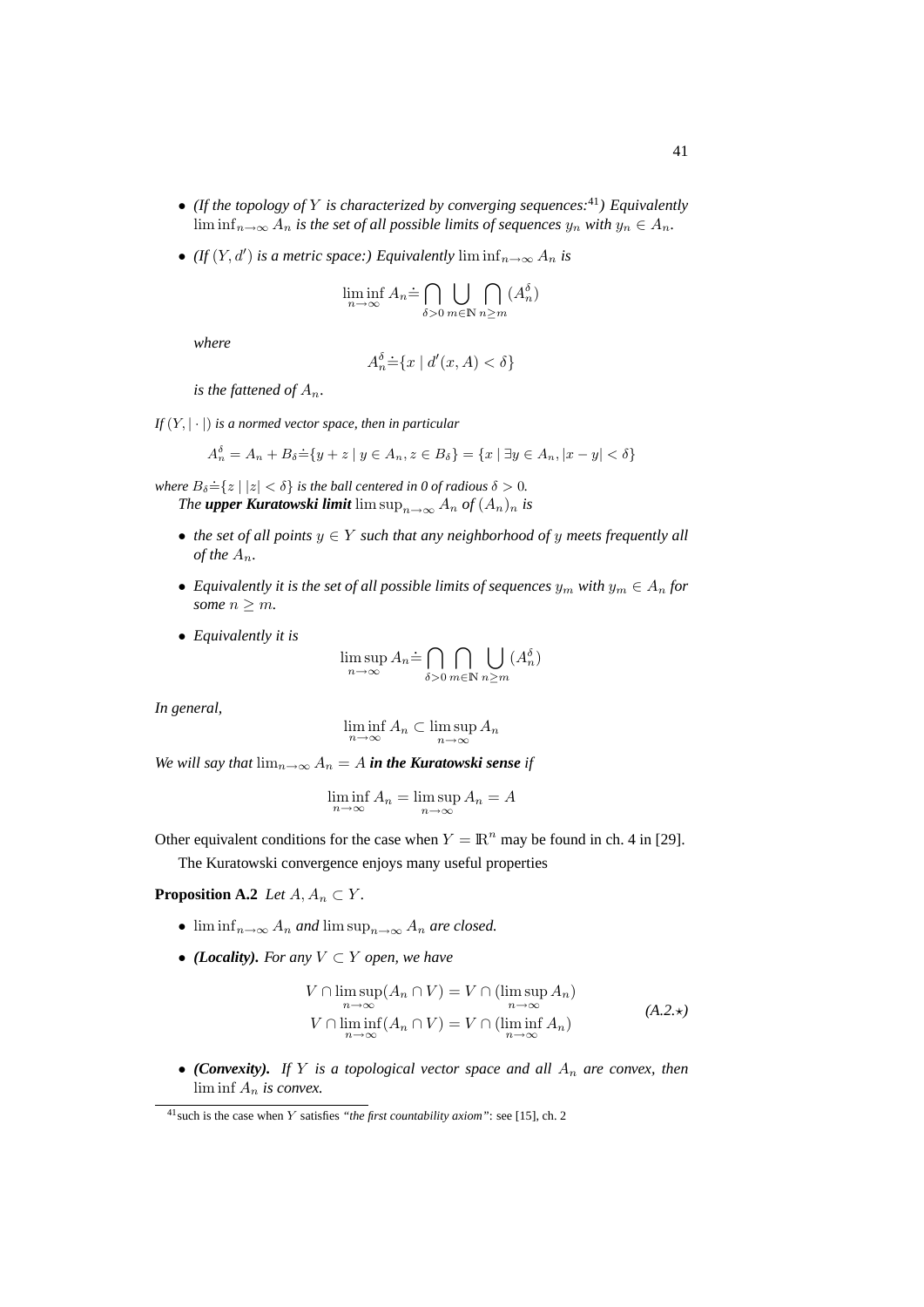#### 42 A KURATOWSKI CONVERGENCE

*Note that this last one does not hold if we replace* convexity *by* connectedness. *Let indeed*  $S^1 \stackrel{\sim}{=} \{x : |x| = 1\} \subset \mathbb{R}^2$  *be the circle, and let* 

$$
A_n = S^1 \cap \{ (-1)^n x_2 \ge 0 \}
$$

$$
A_0, A_2, A_4, \ldots = \mathbb{C} \longrightarrow A_1, A_3, A_5, \ldots = \underbrace{\downarrow}_{}
$$

*then*  $\liminf_{n \to \infty} A_n = \{(-1, 0), (1, 0)\}$  *is not connected.* 

- *Proof.*  $x \notin \liminf_{n} A_n$  iff there is an open neighbourhood V of x s.t.  $V \cap A_n =$  $\emptyset$  frequently; but V is an open neighbourhood of each  $z \in V$ , so  $V \subset Y \setminus V$  $\liminf_n A_n$ . Similarly for  $\limsup_n A_n$ .
	- Let  $x \in V$ ;  $x \in \limsup_{n \to \infty} (A_n \cap V)$  iff for any neighbourhood U of x,  $(A_n \cap V) \cap U \neq \emptyset$  frequently in n; whereas  $x \in (\limsup_{n \to \infty} A_n)$  iff for any neighbourhood U of x,  $(A_n \cap U) \neq \emptyset$  frequently in n. The first implies the second; the second implies the first if we replace V by  $U \cap V$ . Similarly for  $\liminf_n A_n$ .
	- if  $x, y \in \liminf_{n \to \infty} A_n$  and  $\tau \in [0, 1]$  then there are  $x_n \to x$  and  $y_n \to y$  with  $x_n, y_n \in A_n$  and  $(x_n \tau + y_n(1 - \tau)) \to (x\tau + y(1 - \tau)).$

$$
\qquad \qquad \Box
$$

We moreover prove

**Proposition A.3 (Equicompactness.)** *Suppose that* Y *is connected. Choose a sequence* An  $\subset Y$ . Suppose all  $A_n$  are connected,  $\liminf_{n\to\infty} A_n$  is non-empty, and  $A \doteq \limsup_{n\to\infty} A_n$ *is compact.*

*Then*  $(A_n)_n$  *is* eventually equicompact*; and moreover for any*  $K \subset Y$  *compact such that*  $A \subset K$ *, then*  $A_n \subset K$  *eventually in*  $n^{42}$ 

*Proof.* A proof may be found in prop. 3 in Salinetti–Wets [30], for the case when Y is a finite dimensional normed vector space. We present here the more general proof. We seek contradiction: let K be contradicting the thesis, that is,  $A \subset K$  but there is a  $(n_k)$  such that  $A_{n_k} \setminus K \neq \emptyset$ . Then  $K \neq Y$ : since Y is connected, then  $\partial K$ is non-empty. ∂K divides Y in two disconnected open sets,  $\tilde{K}$  and  $Y \setminus K$ . Since lim inf $_{n\to\infty}$  A<sub>n</sub> is non empty, then there is a sequence  $y_n \in A_n$  s.t.  $y_n$  converges to an y; then  $y \in \limsup A_n \subset K$ ; for n large,  $y_n \in K$ , so  $A_n \cap K \neq \emptyset$ ; at the same time,

$$
A_{n_k} \cap (Y \setminus K) = A_{n_k} \setminus K \neq \emptyset :
$$

since  $A_{n_k}$  are connected, and they intersect both sets, then they must intersect also  $\partial K$ , so there exists  $z_k \in A_{n_k} \cap \partial K$ . Since  $\partial K$  is compact, then  $\{z_k\}$  has a cluster point  $z \in \partial K$ , (by thm. 5 in ch. 5 in [15]); by definition of lim sup, though,  $z \in A$ contradicting the fact that  $A \subset K$ .  $\Box$ 

**Remark A.4** *The above proposition is tricky*<sup>43</sup>*: it is easy to mistakenly state it using wrong hypotheses. For example, it is not possible to replace the condition* "lim inf $_{n\to\infty}$   $A_n$ 

<sup>&</sup>lt;sup>42</sup>that is, there exists  $N \in \mathbb{N}$ , such that  $A_n \subset K \,\forall n \geq N$ .

 $43$  and indeed it fouled the author in a preliminary draft version of this paper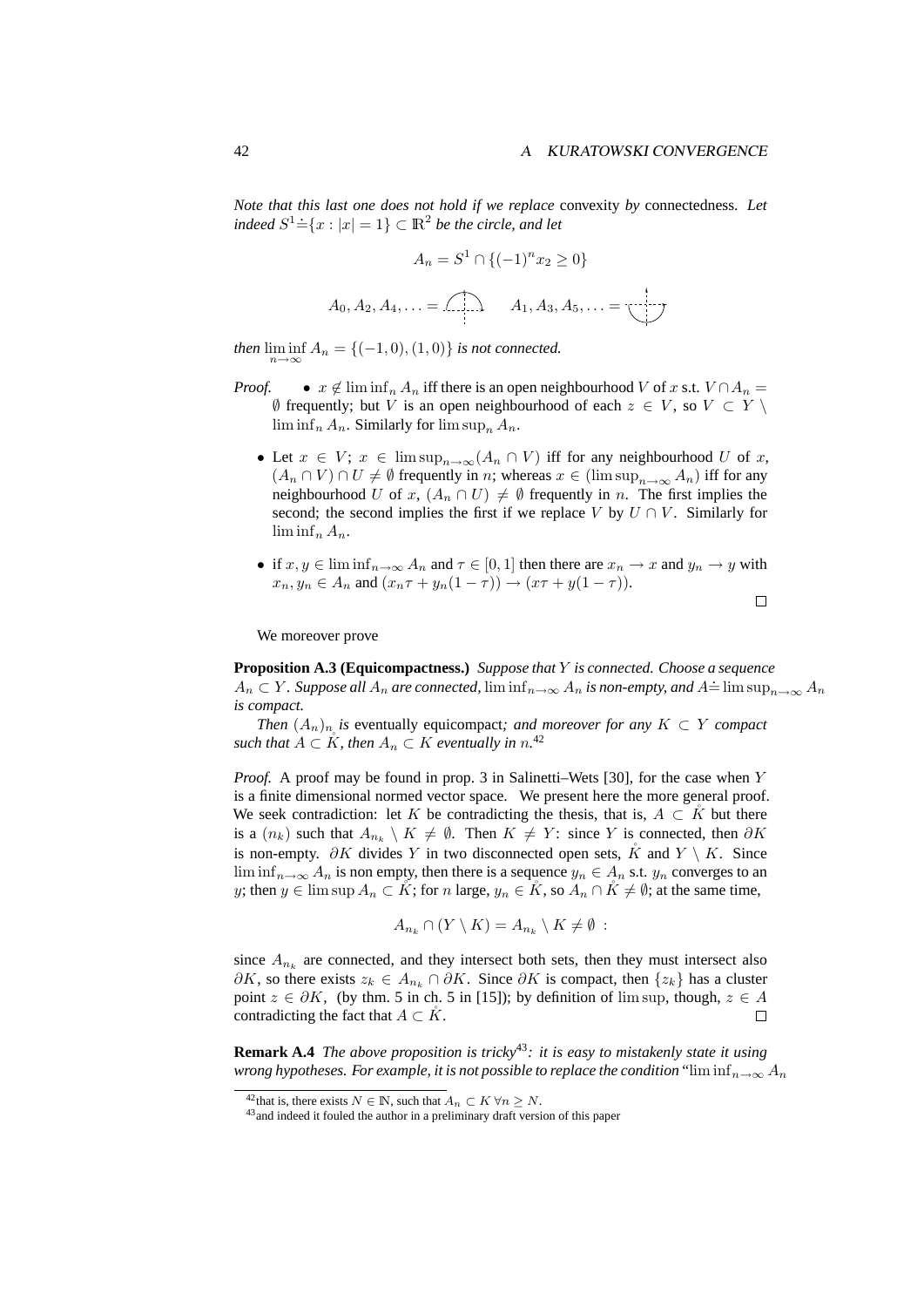is non-empty" *by the condition* "lim  $\sup_{n\to\infty} A_n$  is non-empty", (as is done in cor. 4.12 *in [29]). This is clearly shown by this example: let*  $A_n \subset \mathbb{R}$  *be defined by* 

$$
A_n \doteq \begin{cases} \{0\} & \text{for } n \text{ even} \\ \{n\} & \text{for } n \text{ odd} \end{cases}
$$

*then each*  $A_n$  *is connected,*  $\liminf_{n\to\infty} A_n = \emptyset$  *while*  $\limsup_{n\to\infty} A_n = \{0\}$  *is nonempty and compact; but the sequence*  $A_n$  *is not equicompact. (This is a very important remark: basilar proofs in this paper depend on the above proposition.)*

*Here we show moreover some other examples and remarks on sequences*  $A_n$  *that are not* eventually equicompact*:*

- Let  $Y = \mathbb{R}$ *, and let*  $A_n = \{0, n\}$  *be disconnected:*  $\lim_n A_n = \{0\}$  *is compact and non-empty*
- Let  $Y = \mathbb{R}$ *, and let*  $A_n = \{n\}$  so that  $\lim_n A_n = \emptyset$  *(that is compact)*
- *Moreover in the thesis we assume that, given a compact* A*, it is possible to find a compact neighbourhood* K *of* A*. We recall that: every point in* Y *has a compact neighbourhood, iff any compact set* A *in* Y *has an open neighbourhood* V with compact closure  $K = \overline{V}$ . So this hypothesis means that the property *holds only in finite dimensional cases: indeed, let* Y *be an infinite dimensional Hilbert space, and let*  $A_n = \{y \mid |y| < 1/n\}$  *be decreasing open balls: then*  $\lim_{n} A_n = \{0\}$  *is compact and non-empty.*

We will moreover need to relate the Kuratowski convergence to the convergence of support functions; we state a well known result

**Proposition A.5** *Suppose* Y *is a finite dimensional normed vector space and*  $A, A_n \subset$ *Y* are convex and A is compact and non-empty; let  $F_A: Y^* \to \overline{\mathbb{R}},$ 

$$
F_A(v) \doteq \sup\{p \cdot v \mid p \in A\}
$$

*be the support function of A, and similarly*  $F_{A_n}$  *of*  $A_n$ *; then the following are equivalent*

- *i.*  $A_n \to A$  *in the Kuratowski sense*
- *ii.*  $F_{A_n} \to F_A$  *locally uniformly*
- *iii.*  $F_{A_n} \to F_A$  *pointwise.*<sup>44</sup>

*Proof.* When Y is a generic reflexive Banach space and  $f_n, f : Y \to (-\infty, \infty]$  (and  $f, f_n \neq \infty$ ), Mosco [27] defines that  $f_n \to f$  when<sup>45</sup>

$$
\inf_{\{(z_n), z_n \to y\}} \limsup_{n \to \infty} f_n(z_n) \le f(y) \le \inf_{\{(n_k)\}} \inf_{\{(y_n), y_n \to y\}} \liminf_{k} f_{n_k}(y_n) \quad (A.5.*)
$$

for all  $y \in Y$ ; in the above,  $(z_n)$  are sequences strongly converging to y,  $(y_n)$  are sequences weakly converging to y,and  $(n_k)$  are subsequences. Then Mosco proves in Theorem. 3.1 in [27] that  $A_n \to A$  iff  $F_{A_n} \to F_A$  in the above sense (A.5. $\star$ ) in  $Y^*$ .

 $44$ pointwise convergence of support functions is known as *scalar convergence* of  $A_n$  to  $A$ .

<sup>45</sup>Indeed (A.5.?) is now known as *Mosco convergence of functions*.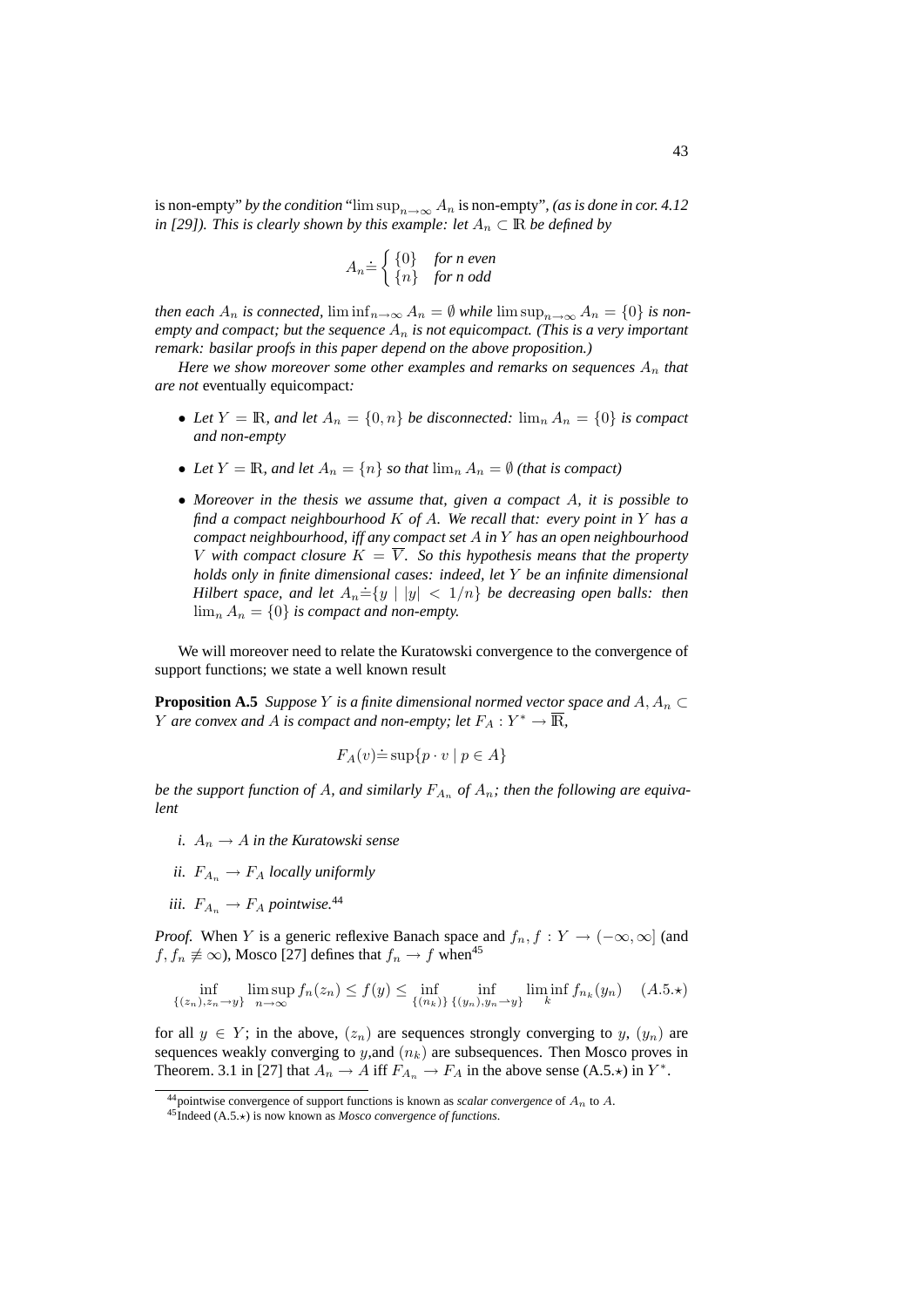#### 44 A KURATOWSKI CONVERGENCE

Suppose now that  $Y$  is finite dimensional: it is easy to prove that local uniform convergence implies Mosco convergence  $(A.5.*)$ , that in turn implies pointwise convergence: that is,  $(ii) \Longrightarrow (i) \Longrightarrow (iii)$ .

Suppose now that  $(i)$  holds (and then  $(iii)$  holds): since A is compact and nonempty, then, by the above proposition,  $(A_n)$  is (eventually) equicompact: this implies that  $(F_n)$  is equi-Lipschitz; by the Ascoli–Arzelà theorem,  $(ii)$  holds. (Summarizing:  $(i) \Longrightarrow ((iii) \land (i)) \Longrightarrow (ii).$ 

See also cor. P4A in Salinetti–Wets [30].

 $\Box$ 

In this paper, things will be slightly more complicated, since we will use *fiberwise support functions*; we discuss the result in in the following section, where we will moreover split the above in a l.s.c. statement A.15 and a u.s.c. statement A.16.

The compactness hypothesis in the above is important: we present a counterexample (derived from the similar example  $5.2$  in Löhne–Zălinescu  $[20]$ )

**Example A.6** *Let*  $A : \mathbb{R} \to \mathcal{P} \mathbb{R}^2$  *be defined by* 

$$
A_{\theta} \dot{=} \{(x_1, x_2) \in \mathbb{R}^2 \mid x_1 \cos \theta = x_2 \sin \theta\}
$$

 $(A_\theta$  *is a line passing through 0 with angle*  $\theta$  *w.r.t the vertical axis). Then for the support function we have*

$$
F_{A_{\theta}}(v_1, v_2) \doteq \begin{cases} 0 & \text{if } v_2 \cos \theta = -v_1 \sin \theta \\ +\infty & \text{if } \text{not} \end{cases}
$$

*The function*

$$
(\theta, v_1, v_2) \mapsto F_{A_{\theta}}(v_1, v_2)
$$

*is l.s.c. in*  $\mathbb{R}^3$  *but is not continuous.* 

## §**A.i .. on maps**

Let then  $X$  be a Hausdorff topological space; we extend the above notions to maps  $A: X \rightarrow \mathcal{P}Y$ :

**Definition A.7** *We define the lower Kuratowski limit* lim inf $x \rightarrow x A_x$  *as the set of*  $y \in$ Y *such that*

$$
\forall V \ni y, \exists U \ni \overline{x}, \forall x \in U, x \neq \overline{x}, A_x \cap V \neq \emptyset,
$$

*where*  $V \subset Y$  *and*  $U \subset X$  *are open. We define the upper Kuratowski limit lim*  $\sup_{x\to \overline{x}} A_x$ *as the set of*  $y \in Y$  *such that* 

$$
\forall V \ni y, \forall U \ni \overline{x}, \exists x \in U, x \neq \overline{x}, A_x \cap V \neq \emptyset,
$$

*We define lower-semi-continuous (and u.s.c.) maps in the Kuratowski sense when the lower Kuratowski limit* lim inf $_{x\to \overline{x}} A_x$  *contains*  $A_{\overline{x}}$  *(resp. if* lim sup $_{x\to \overline{x}} A_x \subset A_{\overline{x}}$ *)*; *as usual.*

In the following section we further extend the above notion to fiber bundles.

**Proposition A.8** *If the topology of* X *and* Y *are characterized by converging sequences (cf. note 41), then equivalently we say that the map*  $A: X \rightarrow PY$  *is lower-semicontinuous in the Kuratowski sense if, for any sequence*  $(x_n)_n \subset X$  *with*  $x_n \neq x$  *and*  $x_n \to x$ , for any  $y \in A$ , there is a sequence  $y_n \in A_{x_n}$  s.t.  $y_n \to y$ ; resp. **upper-semi***continuous in the Kuratowski sense if for any sequence*  $(x_n)_n \subset X$  *with*  $x_n \neq x$  *and*  $x_n \to x$ , for any converging sequence  $y_n \in A_{x_n}$  s.t.  $y_n \to y$ , we have  $y \in A$ .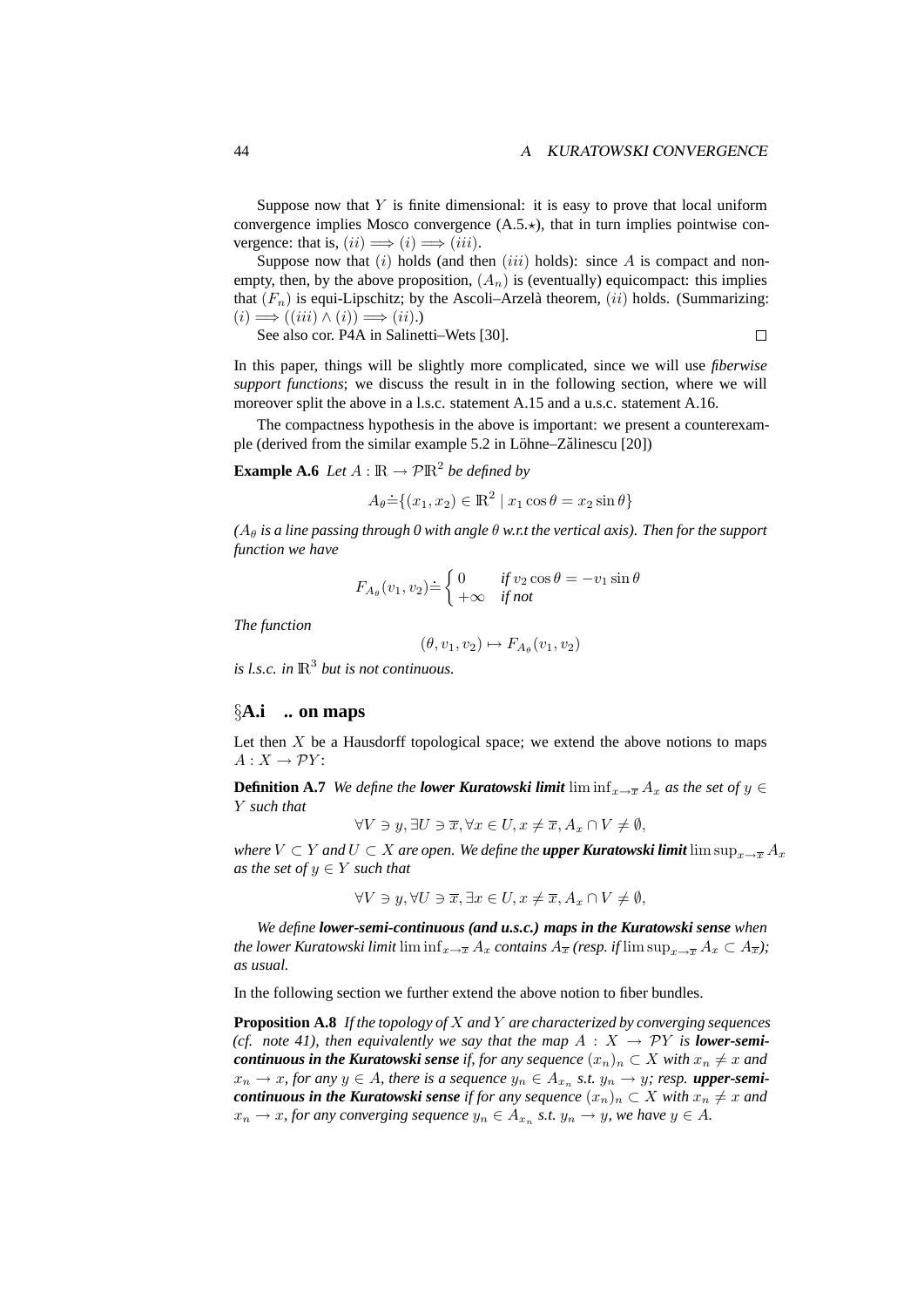**Remark A.9** *The above is different from the definition presented in [29], where it is not assumed that*  $x_n \neq x$ *; using the definition in [29], it would always hold that* 

$$
\limsup_{x \to \overline{x}} A_x \supset A_{\overline{x}}
$$

*and then some following results would have a different statement.*

#### §**A.ii .. on fiber bundles**

We assume, for sake of ease, that X satisfies *"the first countability axiom"*. Suppose that  $Y$  is a finite dimensional normable vector space; suppose that  $N$  is a fiber bundle with fiber Y, and  $\pi : N \to X$  be the projection; let  $N_x = \pi^{-1}(x)$  be the fiber. N is equipped with an atlas of *fiberwise* local coordinates that are defined, for any  $x \in U$ , by a small open  $U \subset X$  containing x, and by an homeomorphism

$$
\phi: U \times Y \to \pi^{-1}(U) \tag{A.10}
$$

such that (for all  $x \in U$ )  $\phi(x, \cdot)$  is a linear isomorphism between  $\{x\} \times Y$  and  $N_{\phi(x)}$ .

We extend the above definitions on Kuratowski limits, to maps into the fiber bundle N, using these local coordinates (this is OK in view of  $(A.2.*)$ ).

**Definition A.11 (Slicing & graph)** *If* B *is a subset of* N*, we will slice it to define the map*

$$
x \mapsto B_x \dot{=} N_x \cap B
$$

*Conversely, if we consider fiberwise maps*  $x \mapsto A_x$  *such that*  $A_x \subset N_x$  *is not empty; we associate to any such map its graph*

$$
A \dot{=} \bigcup_{x} A_x
$$

For example in section 8.3, we considered maps  $x \mapsto A_x$  from M to  $N = T^*M$ , with  $A_x \,\subset T_x^*M$ , then we will for simplicity define the graph as

$$
A \dot{=} \{(x, p) \in T^*M \mid p \in A_x \}.
$$

**Lemma A.12** *Choose*  $A \subset N$ *, let*  $A_x$  *be the slicing of* A*. If* A *is closed, then*  $x \mapsto A_x$ *is upper-semi-continuous. Viceversa if every slice*  $A_x$  *is closed, and the map*  $x \mapsto A_x$ *is upper-semi-continuous in the Kuratowski sense, then* A *is closed.*

*Proof.* Fix  $x \in X$ . Pull back  $x \mapsto A_x$  to a map  $U \to Y$  (using local coordinates  $\phi$ around x), that we call  $\tilde{A}_x$ .

Choose  $x_n \to x$  in X. Choose any  $y \in \limsup_{n \to \infty} \tilde{A}_{x_n}$ : then there is a sequence  $y_n$  with  $y_n \in \tilde{A}_{x_{m(n)}}$  for some  $m(n) \geq n$ , such that  $y_n \to y$ . From  $\phi(x_{m(n)}, y_n) \in A$ then  $\phi(x, y) \in A$ : so  $y \in \tilde{A}_x$ .

Viceversa, let  $z_n$  be a sequence in A converging to a  $z \in N$ ; we write it in local coordinates as  $(x_n, y_n) \rightarrow (x, y)$ ; if  $x_n = x$  eventually, we use the fact that  $A_x$  is closed; otherwise by  $x_n \to x$  we know that  $y \in \limsup_{n \to \infty} \tilde{A}_{x_n} \subset \tilde{A}_x$ , that is,  $z \in A$ .  $\Box$ 

**Lemma A.13** *Suppose*  $A \subseteq N$  *is open; let*  $A_x$  *be the slicing of*  $A$ *: then the map*  $x \mapsto A_x$  *is lower-semi-continuous in the Kuratowski sense.* 

*Proof.* Fix  $x \in X$ . Pull back  $x \mapsto A_x$  to a map  $U \to Y$  (using local coordinates  $\phi$ around x), that we call  $\tilde{A}_x$ . Choose  $y \in \tilde{A}_x$ . Choose any  $x_n \to x$ : then eventually  $\phi(x_n, y) \in A$ , that is  $y \in \tilde{A}_{x_n}$ . Then  $y \in \liminf_{n \to \infty} \tilde{A}_{x_n}$ .  $\Box$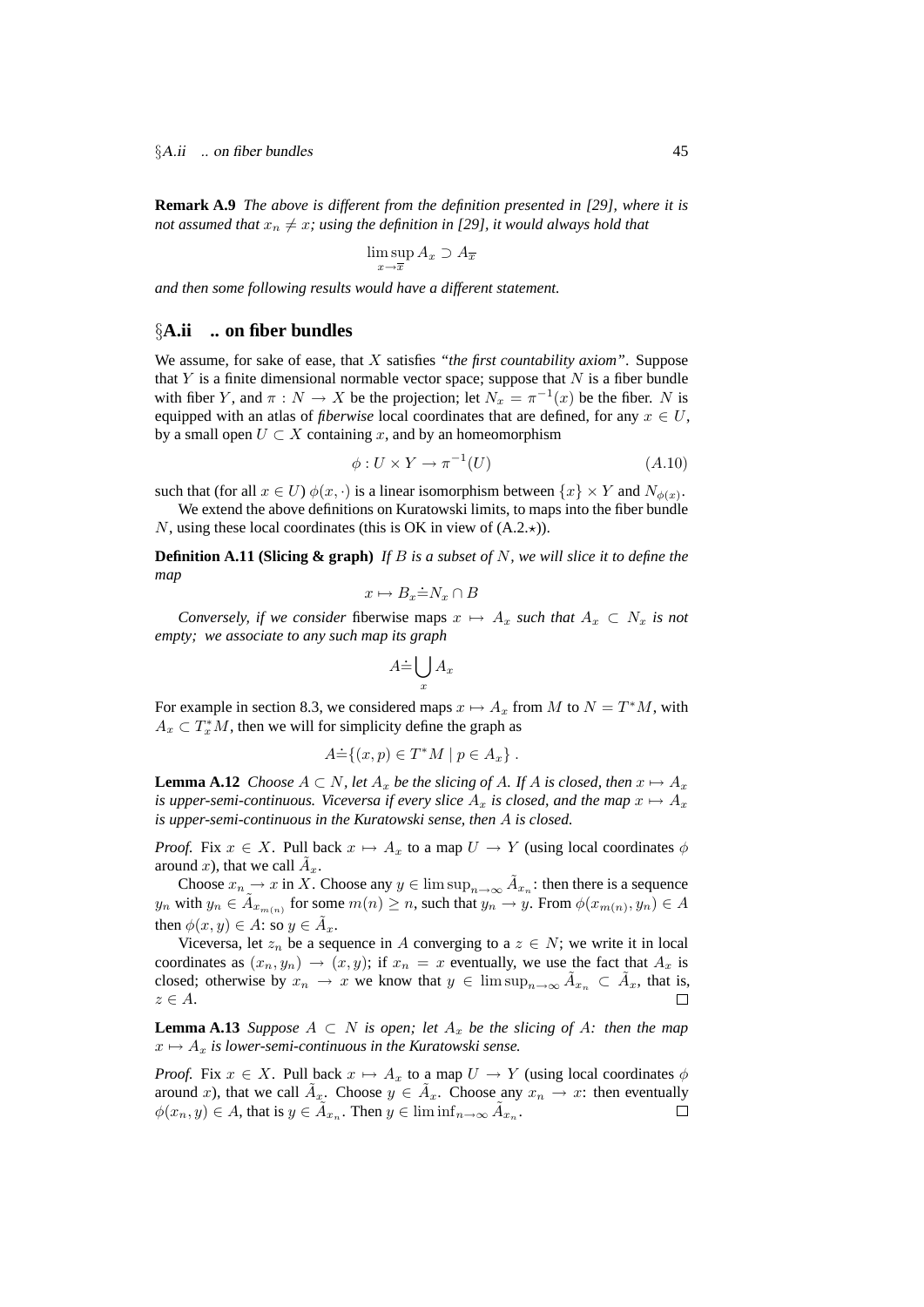#### §**A.iii Dual of a set map**

Suppose moreover that  $N^*$  is the dual bundle of N, that is,  $\pi^* : N^* \to X$  and  $N_x^* = (\pi^*)^{-1}(\lbrace x \rbrace)$  is isomorphic to  $Y^*$ .

We consider *fiberwise maps*  $x \mapsto A_x$  with  $A_x \subset N_x^*$ ; we suppose that any  $A_x$  is non empty. We define the *fiberwise support function*

$$
F: N \to (-\infty, \infty]
$$

so that  $F(x, \cdot)$  is the support function of the set  $A_x$ : in local coordinates,

$$
F(x, v) \doteq \sup \{ p \cdot v \mid p \in A_x \} .
$$
 (A.14)

**Lemma A.15** *If the map*  $x \mapsto A_x$  *is lower-semi-continuous in the Kuratowski sense, then* F *is lower-semi-continuous.*

*Proof.* Fix  $x \in X$ . Pull back  $x \mapsto A_x$  to a map  $U \to Y^*$  (using fiberwise local coordinates  $\phi$  in a neighbourhood U around x). Similarly, pull back F in local coordinates.

• Fix x, v, and choose any  $r < F(x, v)$ . Choose sequences such that  $v_n \to v$  and  $x_n \to x$ . Choose p such that  $p \in A_x$  and  $r < p \cdot v \leq F(x, v)$ .

Since  $x \mapsto A_x$  is l.s.c., there is a sequence  $p_n \in A_{x_n}$  such that  $p_n \to p$ . So

$$
F(x_n, v_n) \ge p_n \cdot v_n \to p \cdot v \ge r
$$

and then

$$
\liminf_{n \to \infty} F(x_n, v_n) \ge F(x, v)
$$

by arbitrariness of r.

• We also show the proof in case  $A$  is open (which is redundant, in view of A.13): indeed we may see  $F(x, v)$  as the supremum for  $p \in Y^*$  of the l.s.c. functions

$$
(x, v) \mapsto \begin{cases} p \cdot v & \text{if } (x, p) \in A \\ -\infty & \text{if not} \end{cases}
$$

**Lemma A.16** *Fix*  $\overline{x} \in X$ *. If the map*  $x \mapsto A_x$  *is upper-semi-continuous in the Kuratowski sense at*  $\overline{x}$ *, any*  $A_x$  *is connected,*  $\liminf_{x\to\overline{x}} A_x$  *is non-empty, and*  $A_{\overline{x}}$  *is compact, then for any fixed*  $\overline{z}$  *with*  $\pi^*(\overline{z}) = \overline{x}$ *, F is locally bounded and upper-semicontinuous at* z*.*

*Proof.* We again work in local coordinates. Suppose  $A_{\overline{x}}$  is compact: by A.3 there is a neighbourhood U of  $\overline{x}$  and a K compact such that  $A_x \subset K$  for all  $x \in U$ . Fix  $\overline{v}$ , and V a compact neighbourhood of  $\overline{v}$  in Y: then  $|F(x, v)|$  is bounded in a neighbourhood  $U \times V$  of  $\overline{z} = (\overline{x}, \overline{v})$  (by  $\sup\{|p \cdot v|, p \in K, v \in V\}$ ).

Choose sequences in V and U, such that  $v_n \to \overline{v}$  and  $x_n \to \overline{x}$ , and suppose, without loss of generality, that the sequence  $F(x_n, v_n)$  is increasing.

Choose  $p_n \in A_{x_n}$  such that

$$
\lim_n F(x_n, v_n) = \lim_n p_n \cdot v_n
$$

On the other hand,  $p_n \in K$  so we may extract a subsequence  $p_{n_m}$  converging to a limit point q: we have that  $q \in \limsup_m A_{n_m} \subset A_x$  and then

$$
F(x, v) \ge q \cdot v = \lim_{m} p_{n_m} \cdot v_{n_m} = \lim_{n} F(x_n, v_n)
$$

 $\Box$ 

 $\Box$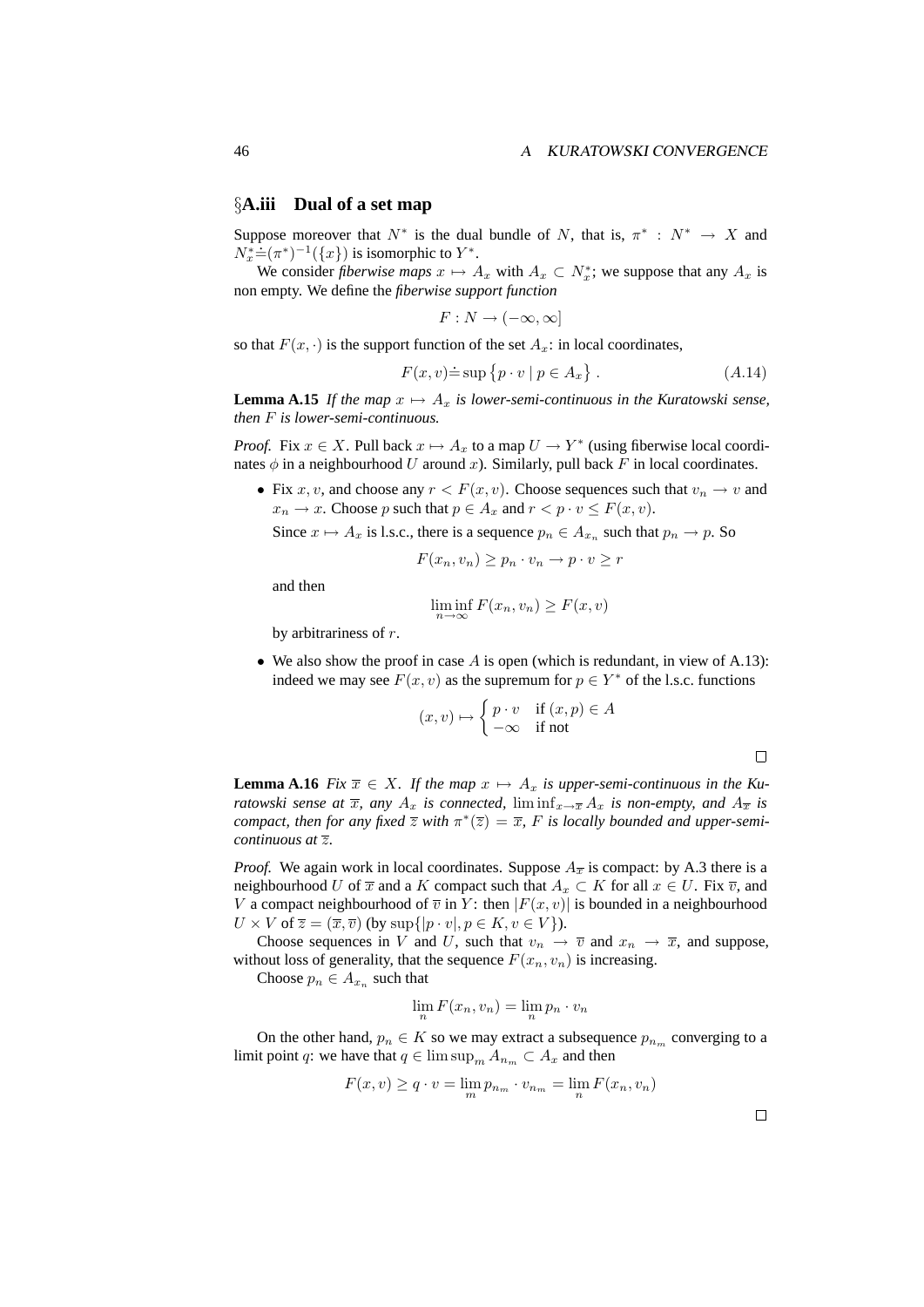# **Contents**

| 7 |                     | <b>Introduction</b>                                                                     | 1              |  |
|---|---------------------|-----------------------------------------------------------------------------------------|----------------|--|
|   | 7.1                 |                                                                                         | $\overline{2}$ |  |
|   | 7.2                 |                                                                                         | 2              |  |
| 8 | <b>Prelims</b><br>4 |                                                                                         |                |  |
|   | 8.1                 |                                                                                         | 4              |  |
|   | 8.2                 |                                                                                         | 5              |  |
|   |                     | 8.2.1<br>Tilting the distance $\ldots \ldots \ldots \ldots \ldots \ldots \ldots \ldots$ | 6              |  |
|   | 8.3                 |                                                                                         | 8              |  |
|   |                     | 8.3.1                                                                                   | 8              |  |
|   |                     | 8.3.2                                                                                   | 10             |  |
|   | 8.4                 |                                                                                         | 12             |  |
| 9 |                     | <b>Solutions to Hamilton-Jacobi equations</b>                                           | 13             |  |
|   | 9.1                 |                                                                                         | 13             |  |
|   | 9.2                 |                                                                                         | 15             |  |
|   | 9.3                 |                                                                                         | 16             |  |
|   |                     | 9.3.1                                                                                   | 17             |  |
|   | 9.4                 |                                                                                         | 18             |  |
|   | 9.5                 |                                                                                         | 19             |  |
|   |                     | 9.5.1                                                                                   | 19             |  |
|   |                     | 9.5.2<br>on completeness, and the time parameter:                                       | 20             |  |
|   |                     | 9.5.3                                                                                   | 20             |  |
|   |                     |                                                                                         |                |  |
|   |                     | <b>10 Examples</b>                                                                      | 21             |  |
|   |                     |                                                                                         | 21             |  |
|   |                     | 11 Comparison with previous results                                                     | 23             |  |
|   |                     |                                                                                         | 23             |  |
|   |                     |                                                                                         | 24             |  |
|   | 12 Proofs           |                                                                                         | 25             |  |
|   |                     |                                                                                         | 25             |  |
|   |                     |                                                                                         | 27             |  |
|   |                     |                                                                                         | 28             |  |
|   |                     | 12.4 Equivalence of characteristics of $\hat{H}$ and $H$                                | 31             |  |
|   |                     |                                                                                         | 33             |  |
|   |                     | 13 Weaker Finsler space                                                                 | 34             |  |
|   |                     |                                                                                         | 34             |  |
|   |                     |                                                                                         | 34             |  |
|   |                     |                                                                                         | 35             |  |
|   |                     |                                                                                         | 35             |  |
|   |                     |                                                                                         | 36             |  |
|   |                     |                                                                                         | 38             |  |
|   |                     |                                                                                         | 39             |  |
|   |                     |                                                                                         |                |  |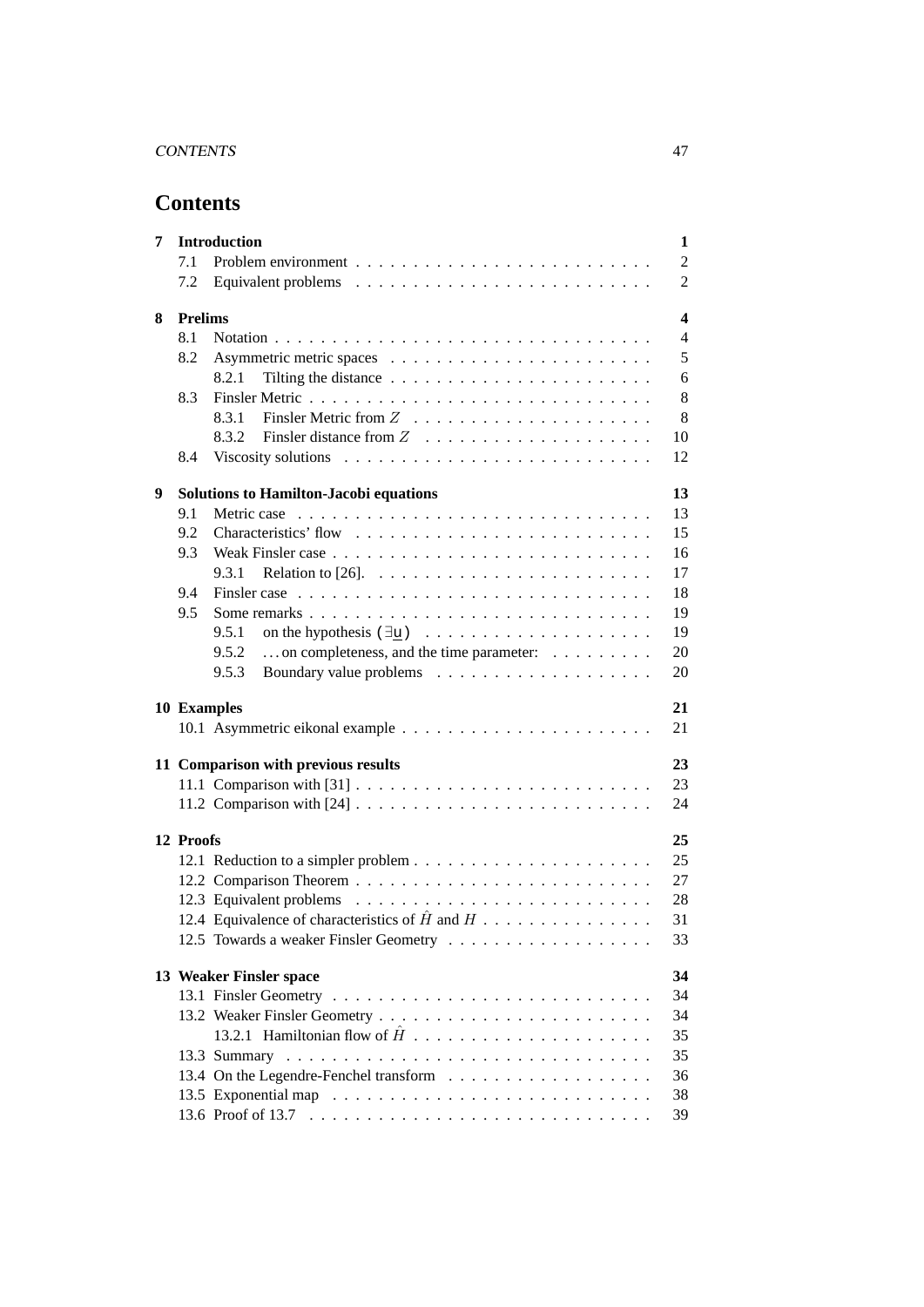#### 48 REFERENCES

| A Kuratowski convergence | 40 |
|--------------------------|----|
|                          |    |
|                          |    |
|                          |    |

## **References**

- [1] G. Alberti. On the structure of singular sets of convex functions. *Calc. Var.*, 2:17–27, 1994.
- [2] L. Ambrosio, P. Cannarsa, and H. M. Soner. On the propagation of singularities of semi–convex functions. *Ann. Sc. Norm. Sup. Pisa*, XX (4):597–616, 1993.
- [3] D. Bao, S. S. Chern, and Z. Shen. An introduction to Riemann-Finsler geometry. (October 1, 1999 version).
- [4] M. Bardi and I. Capuzzo Dolcetta. *Optimal control and viscosity solutions of Hamilton-Jacobi-Bellman equations*. Birkhäuser, Boston., 1997.
- [5] Fabio Camilli and Antonio Siconolfi. Maximal subsolutions for a class of degenerate Hamilton-Jacobi problems. *Indiana University Math. J.*, 48, 1999.
- [6] Theodore Djaferis and Irvin Schick, editors. *Advances in System Theory*, Boston, October 1999. Kluwer Academic Publishers.
- [7] Manfredo Perdigão do Carmo. Riemannian Geometry. Birkhäuser, 1992.
- [8] Ivar Ekeland. *Convexity methods in Hamiltonian mechanics*. Ergebnisse der Mathematik und ihrer Grenzgebiete. Springer–Verlag, 1990.
- [9] A. Fathi. Weak KAM theorem in Lagrangian dynamics. (Preliminary version, 2 Feb 2001).
- [10] A. Fathi. Théorème KAM faible et théorie de Mather sur les systèmes lagrangiens. *C. R. Acad. Sci. Paris*, (324):1043 1046, 1997.
- [11] A. Fathi and Ezequiel Maderna. Weak KAM theorem on non compact manifolds.
- [12] A. Fathi and A. Siconolfi. PDE aspects of Aubry–Mather theory for quasiconvex Hamiltonians. *Calc. Var.*, 2004.
- [13] W. H. Fleming and H. M. Soner. *Controlled Markov processes and viscosity solutions*. Springer–Verlag, 1993.
- [14] M.R. Hestenes. *Calculus of variations and optimal control theory*. Wiley, New York, 1966.
- [15] J. L. Kelley. *General topology*. The university series in higher mathematics. D. Van Nostrand, 1955.
- [16] S. N. Kružhkov. Generalized solutions of the Hamilton–Jacoby equations of eikonal type. *I. Math. USSR Sb.*, 27:406–446, 1975.
- [17] K. Kuratowski. *Topologie*. Panstwowe Wydawnictwo Naukowe, Warszawa, 1958.